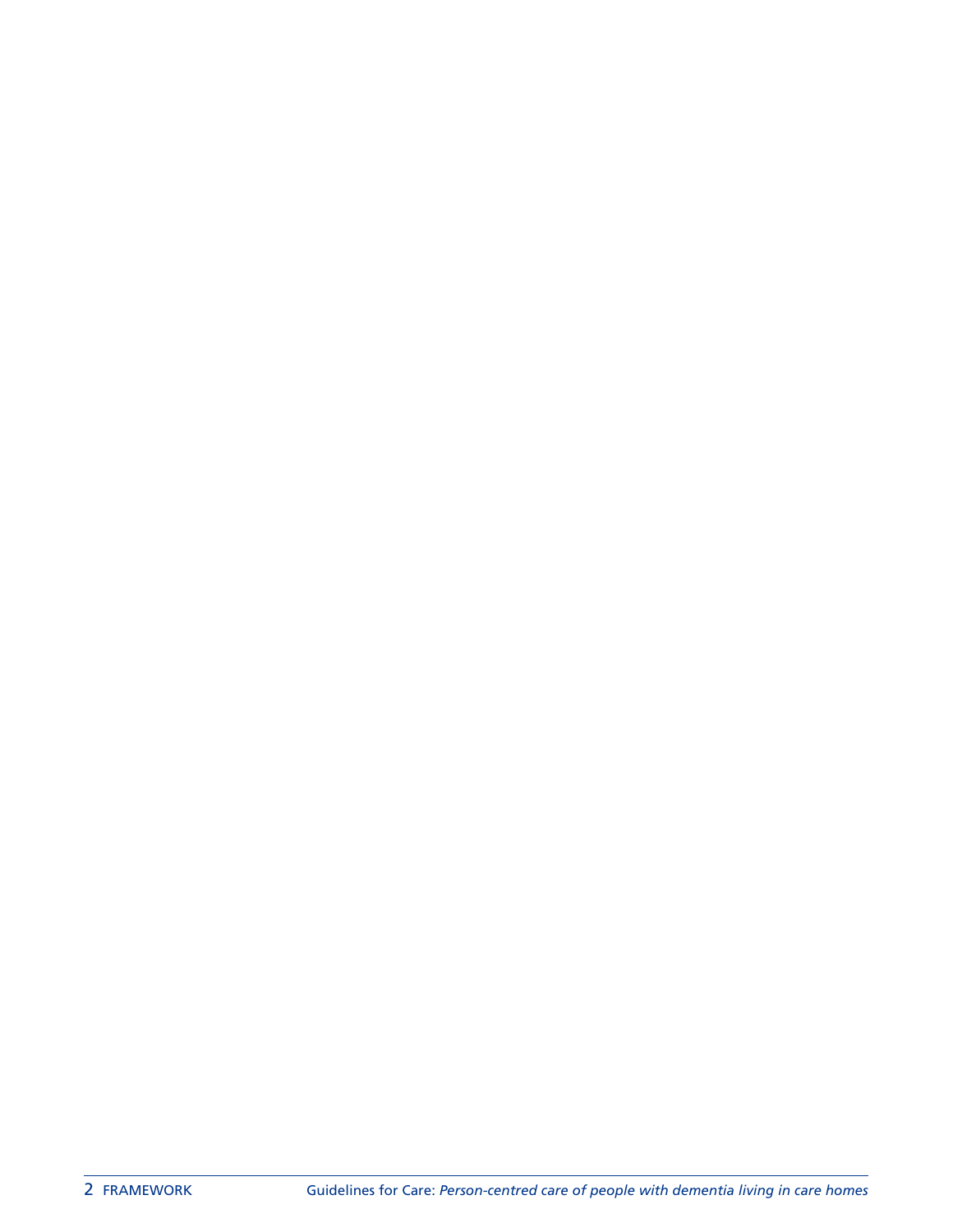# **TABLE OF CONTENTS**

|                              | <b>ACKNOWLEDGEMENTS</b>                                                                                                                                                                                                                                                                                     | $\overline{4}$             |  |
|------------------------------|-------------------------------------------------------------------------------------------------------------------------------------------------------------------------------------------------------------------------------------------------------------------------------------------------------------|----------------------------|--|
|                              | <b>PREAMBLE</b>                                                                                                                                                                                                                                                                                             | 5                          |  |
|                              | <b>BACKGROUND ON THE DISEASE</b>                                                                                                                                                                                                                                                                            | 8                          |  |
|                              | <b>INTRODUCTION</b>                                                                                                                                                                                                                                                                                         | 9                          |  |
| L.<br>А.<br>B.<br>C.         | WHAT DOES A PERSON-CENTRED PHILOSOPHY MEAN?<br>WHAT ARE THE CORE CONCEPTS OF A PERSON-CENTRED PHILOSOPHY?<br>WHAT DOES A PERSON-CENTRED CARE HOME LOOK LIKE?<br>HOW DO STAFF PROVIDE PERSON-CENTRED CARE FOR PEOPLE WITH DEMENTIA?<br>D. HOW DO PEOPLE IN LEADERSHIP POSITIONS SUPPORT PERSON-CENTRED CARE? | 10<br>10<br>13<br>15<br>17 |  |
| II.<br>А.<br><b>B.</b><br>C. | WHAT DOES PERSON-CENTRED CARE LOOK LIKE IN A CARE HOME?<br><b>ENJOYING EVERY DAY</b><br><b>FEELING SAFE AND "INDEPENDENT"</b><br>PARTICIPATING IN MEANINGFUL ACTIVITIES<br>D. CHANGES IN MOOD AND BEHAVIOUR                                                                                                 | 19<br>19<br>24<br>28<br>31 |  |
|                              | III. ENSURING FAMILY INCLUSIVENESS                                                                                                                                                                                                                                                                          | 33                         |  |
|                              | IV. EXTENDING A PERSON-CENTRED PHILOSOPHY THROUGH END OF LIFE<br>A. PAIN MANAGEMENT<br><b>B. END OF LIFE CARE</b>                                                                                                                                                                                           | 34<br>35<br>37             |  |
|                              | HOW CAN WE HELP YOU SUPPORT INDIVIDUALS WITH DEMENTIA AND THEIR FAMILIES?                                                                                                                                                                                                                                   | 38                         |  |
|                              | <b>APPENDIX 1</b><br>Rapid Evidence Assessment of Guidelines for Care. Summary of Guidelines, 2009.                                                                                                                                                                                                         |                            |  |
|                              | <b>APPENDIX 2</b><br>Additional topics requiring further evidence-based research and/or development<br>of optimal practice quidelines and recommendations                                                                                                                                                   |                            |  |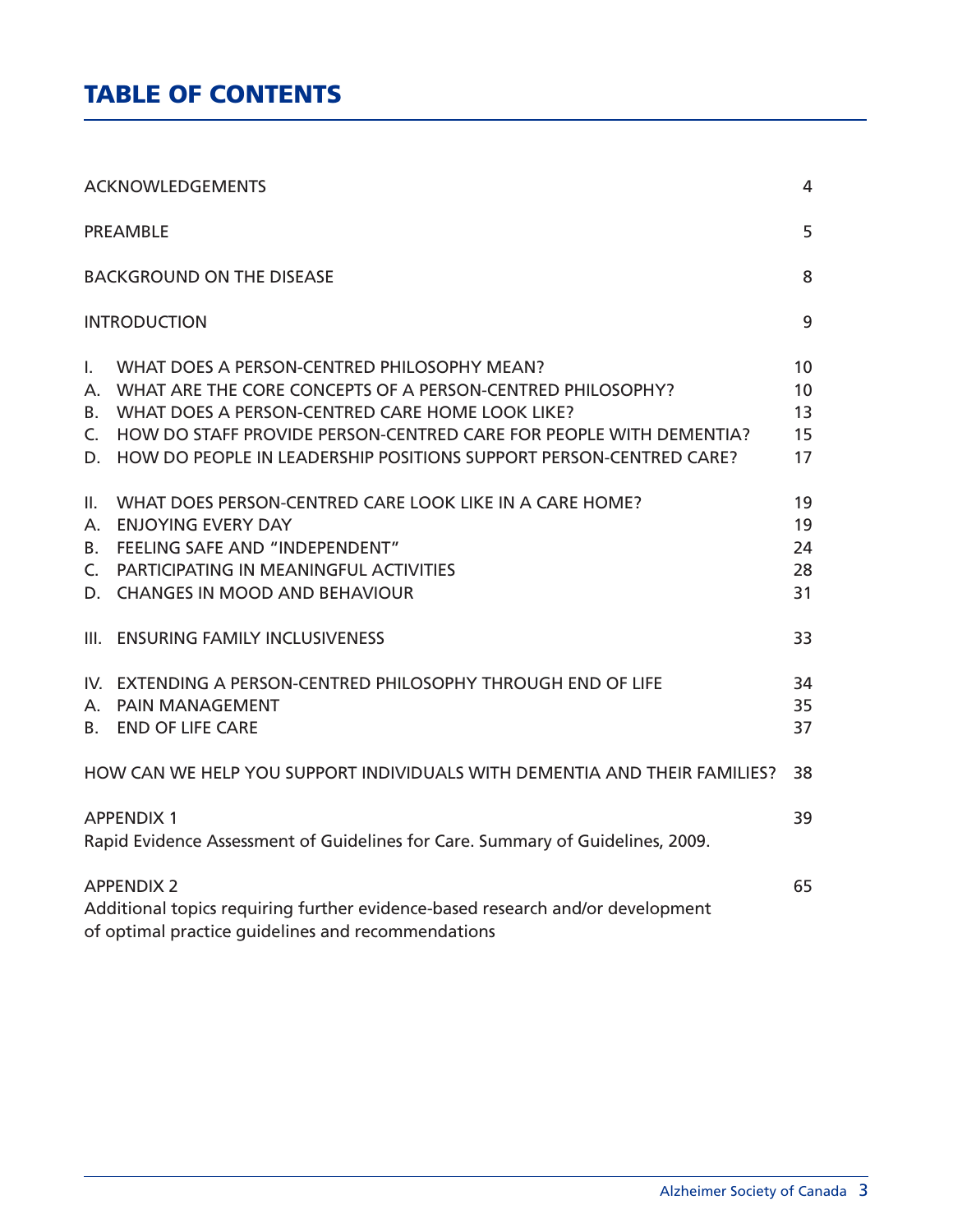# **ACKNOWLEDGEMENTS**

While many individuals and organizations have assisted in the development of the Guidelines for Care: Person-centred care of people with dementia living in care homes framework, a very special "Thank you" goes to Jim Mann and Ann and Fred West for sharing their thoughts and providing support and guidance.

The Alzheimer Society would like to thank the organizations listed below for supporting this framework:

- Baycrest, Ontario
- Bayshore Home Health, Ontario
- Canadian Coalition for Senior's Mental Health
- Canadian Healthcare Association
- Clinic for Alzheimer's Disease and Related Disorders, University of British Columbia Hospital
- Division of Geriatric Medicine, Department of Medicine, University of British Columbia
- Faculty of Nursing, University of Alberta
- Institute for Life Course & Aging, Faculty of Social Work, University of Toronto, Ontario
- Mennonite Nursing Home Inc., Saskatchewan
- Murray Alzheimer Research and Education Program, University of Waterloo, Ontario
- Northwoodcare Inc., Nova Scotia
- Providence Health Care, British Columbia
- Regional Geriatric Program Central Ontario
- School of Nursing, Faculty of Health, York University, Ontario
- St. Joseph's Health Care, London, Ontario
- Vancouver Island Health Authority, British Columbia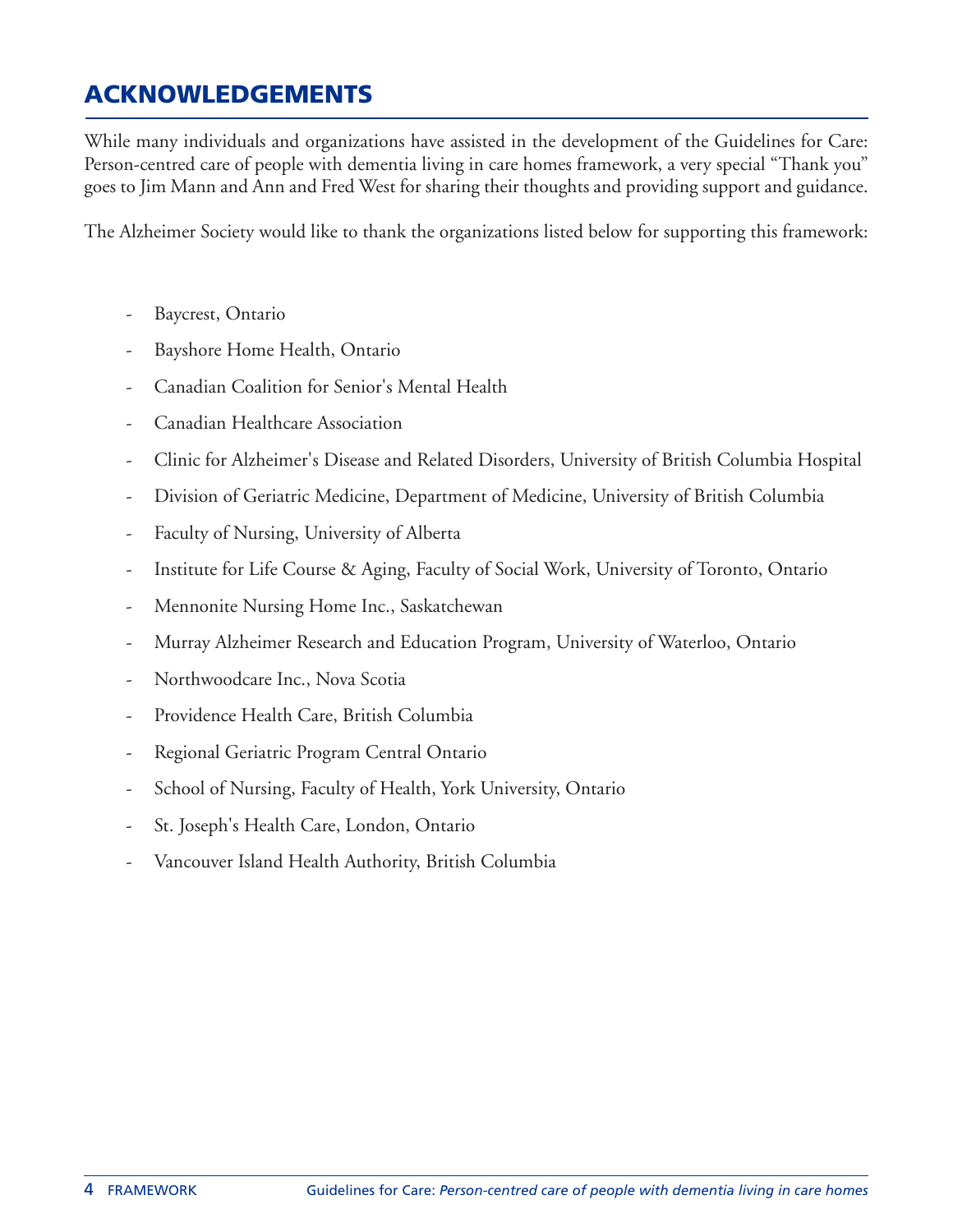# **PREAMBLE**

The guidelines for care framework relies exclusively on a Rapid Evidence Assessment (REA).

#### **Rapid Evidence Assessment**

Through the lens of person-centred care, a REA (Appendix 1) was completed to systematically examine practice guidelines published in peer-reviewed journals regarding the care of people in advanced stages of Alzheimer's disease living in care homes.

In ensuring the health and well-being of people with dementia, it is critically important to continuously assess and take steps to improve their health from a holistic perspective. While the Guidelines for care: Person-centred care of people with dementia living in care homes framework does not include medical, nursing or other discipline-specific guidelines, it is understood that ongoing assessment of biomedical aspects of care is essential to the overall well-being of individuals with dementia.

There has been a recent surge of interest in the use of clinical practice guidelines, new reports about ineffective and inappropriate care of clients and a renewed focus on evidence-based practice. When clinical practice guidelines are systematically developed as statements to assist practitioners about appropriate care in specific clinical circumstances, it is believed that these practice guidelines can improve the quality, appropriateness, and cost-effectiveness of care.

The development of best practice guidelines within a framework of person-centred care acknowledges personhood, while promoting the quality of care based on the best available evidence. Although the personality of the individual with Alzheimer's disease can change with the severity of the disease, this best practice model recognizes that individual personhood remains intact. The guidelines cover a broad range of care approaches to include the many aspects of person-centred care and environment. This holistic approach addresses body, mind, and spirit to ensure people with Alzheimer's disease are receiving personalized and relevant care.

### **Method of the Rapid Evidence Assessment**

Like systematic reviews, rapid evidence assessments are based on comprehensive electronic searches of appropriate databases. As a result, exhaustive database searching, hand searching of journals and textbooks, or searches of grey literature<sup>1</sup> are not immediately undertaken.

The functions of a rapid evidence assessment include:

- searching the electronic and print literature;
- collating descriptive outlines of the available evidence on a topic;
- critically appraising the evidence;
- sifting out studies of poor quality; and
- providing an overview of the current state of the evidence.

1 Grey literature refers to material that is not formally published, such as institutional or technical reports, working papers, business documents, conference proceedings, or other documents not normally subject to editorial control or peer review. It may be widely available yet difficult to trace.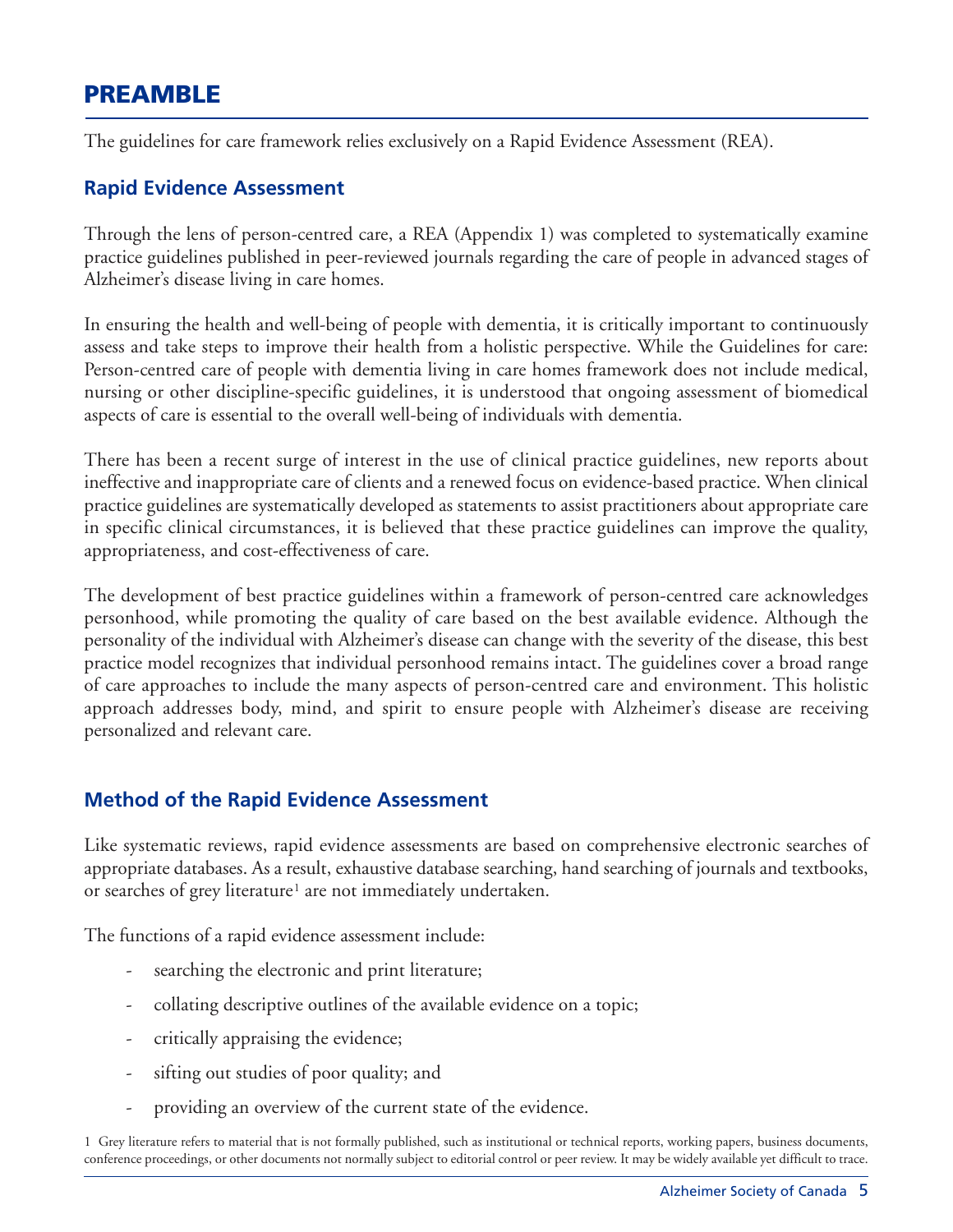### **Information retrieval strategy**

Ten electronic databases were searched for this review and search terms were modified according to the databases. The searches of all electronic databases, with no restrictions of date or location, were completed in January 2009. The total number of hits based on the information retrieval strategy was 2780 titles, resulting in 1830 titles and abstracts.

All 1830 titles were screened according to the inclusion criteria of whether the articles considered guidelines relevant to the care of people with Alzheimer's disease and whether the article systematically developed statements to assist practitioners about appropriate care in specific clinical circumstances.

Excluded articles covered diagnostic criteria or technical standards; guidelines on research methods; review articles; and secondary publications of the guidelines.

Based on the inclusion/exclusion of the first level of screening, 148 articles were passed to the second level of screening.

Once full text articles were retrieved and screened, 60 articles passed to the data extraction level. Twelve other articles were retrieved and included by searching grey literature and Google. Therefore, the total number of guidelines brought forward for data extraction was 72.

Assessment of the methodological quality of these practice guidelines was completed to determine the degree to which they used and documented methodological standards. Strict selection criteria for the guidelines set for the REA ensured that only high-standard evidence-based guidelines were included.

### **Framework -** *Guidelines for Care: Person-centred care of people with dementia living in care homes*

Please note that the evidence-based guidelines included in this framework:

- involved high-standard methodology to identify and collect the evidence,
- were developed by eminent researchers, and
- were supported by a formal assessment of the strengths of evidence along with specific recommendations.

The content of the Guidelines for Care: Person-centred care of people with dementia living in care homes framework relies exclusively on the REA.The content of the REA was distilled into a guidelines framework for care home staff. Ultimately, this document will lead to the development of knowledge transfer tools to strengthen the capacity of care home staff to ensure a person-centred philosophy in care and to increase the potential for knowledge integration.

The Alzheimer Society of Canada recognizes that this framework is a "living document" with updates based on new and emerging research needed regularly. Additionally, many important aspects of care and areas of practice have not been included due to the lack of sufficiently strong evidence-based guidelines.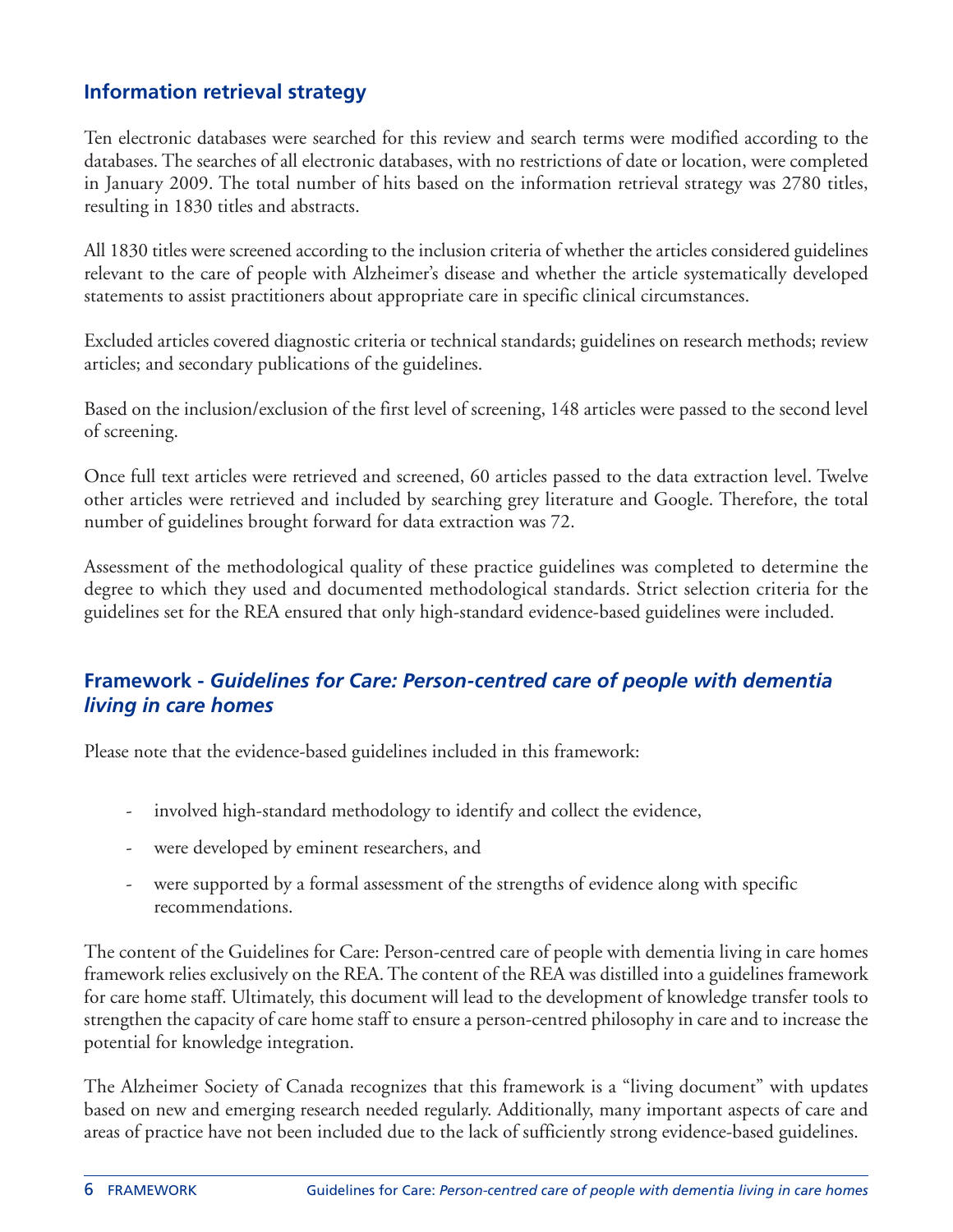The Alzheimer Society of Canada challenges researchers to conduct investigations into the missing areas of practice. It has also called upon the expertise of the Alzheimer Society Guidelines for Care Expanded Working Group and Review Panel to bring their practice wisdom to bear in order to complement the guidelines outlined in this document.

Furthermore, the Alzheimer Society of Canada has developed an addendum to supplement this framework. It is articulated around the specific topics for which guidelines don't yet exist, but scientific evidence regarding good practice is available (Appendix 2).

A person-centred philosophy, coupled with additional scientific evidence, practice wisdom and user-friendly tools will combine to improve the care of people with dementia living in care homes in Canada.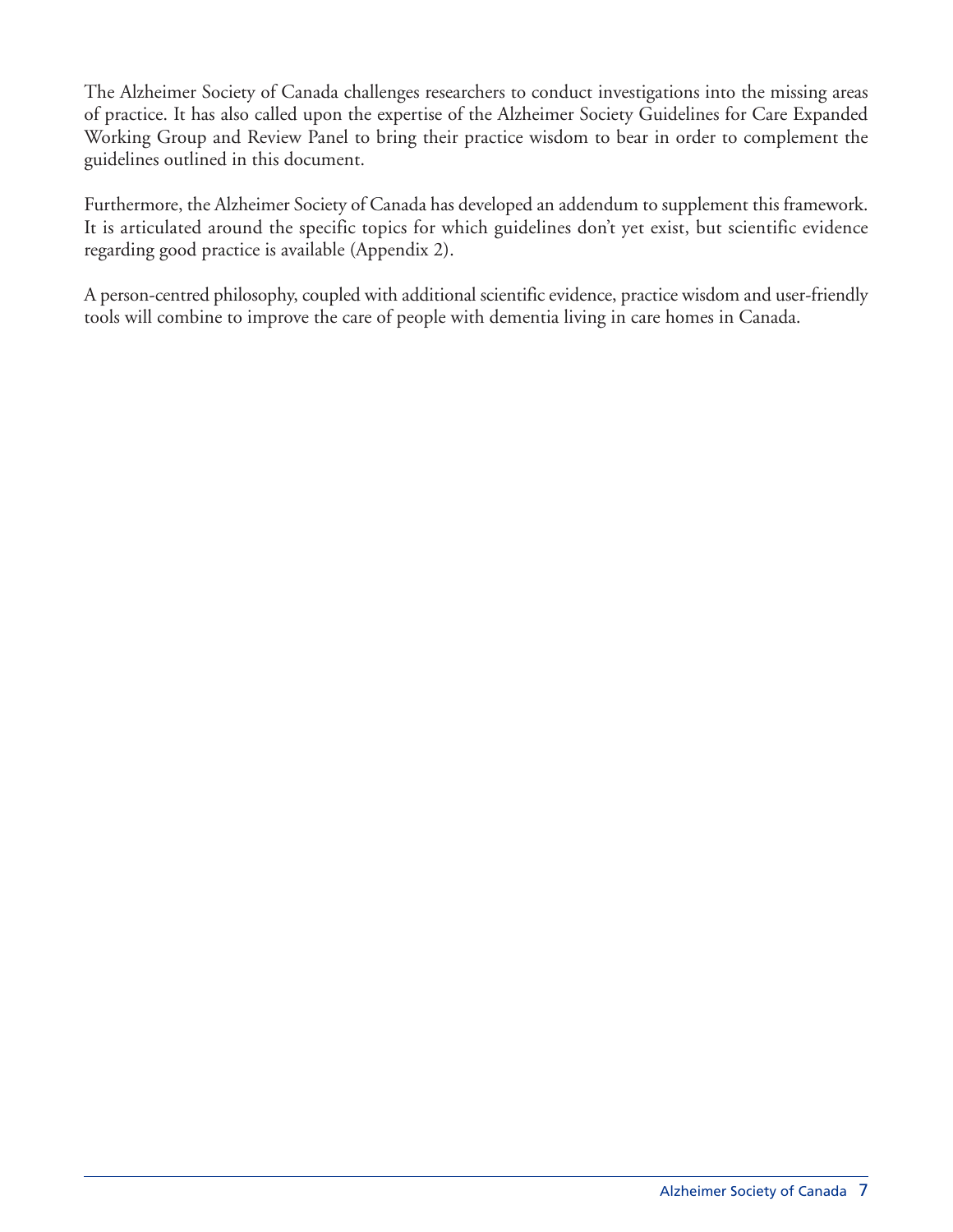# **BACKGROUND ON THE DISEASE**

Dementia is a syndrome consisting of a number of symptoms that include a reduced ability to perform familiar tasks, impairment of memory, judgment and reasoning, and changes in mood and behaviour. Some dementias are caused by treatable conditions such as depression, thyroid disease, infections or drug interactions. However, treatments are not yet available for the progressive, irreversible, dementias in which nerve cells in the brain become sick and eventually die.

Currently over 500,000 people live with dementia in Canada, of which more than 60% have Alzheimer's disease. Other dementias include Vascular Dementia, Lewy body Dementia, Frontotemporal Dementia (including Pick's disease), Creutzfeldt-Jakob Disease and mixed dementia (usually Alzheimer's disease combined with vascular dementia).

The brain abnormalities that occur with Alzheimer's disease can start as early as one's 30's or 40's, however, the gradual onset of dementia symptoms usually begins in one's 60's or 70's. Until then, the brain's selfrepair mechanisms seem to compensate for the ever-increasing nerve cell sickness. Improved testing techniques, plus the willingness of people to consult a doctor at the first signs of behavioural and memory impairment, are now leading to earlier diagnoses of Alzheimer's disease.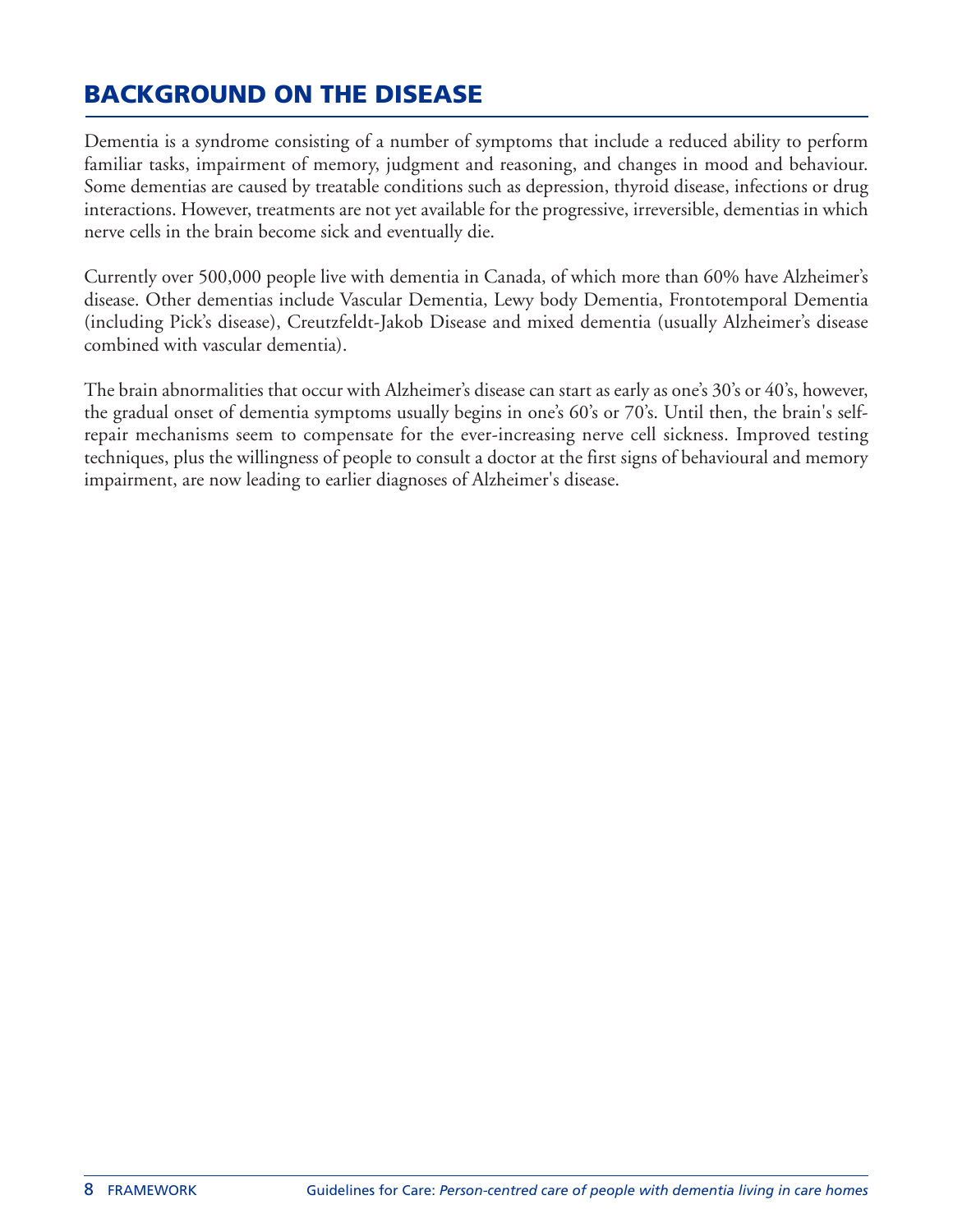# **INTRODUCTION**

The overarching goal of the Guidelines for Care is to improve the quality of care of people with dementia in care homes through a person-centred philosophy.

The Alzheimer Society believes that people with dementia have the right to enjoy the highest possible quality of life and quality of care by being engaged in meaningful relationships which are based on equality, understanding, sharing, participation, collaboration, dignity, trust and respect.

In order to reach this overarching goal, we need to reflect on the following:

- The first and most important objective is to ensure that a person-centred philosophy of care is well understood and put into practice;
- Interactions that enhance personhood are understood and demonstrated through respectful relationships and coordinated and proactive interventions;
- There is a focus on maintaining, supporting, and /or restoring the independence of the person living with dementia;
- Family members are actively engaged, maintaining strong bonds with their relative;
- Equal access to quality care is available to all residents with dementia with no discrimination based on diversity<sup>2</sup>, especially age or mental health status;
- Risk reduction and therapeutic interventions for changes in mood and behaviour are implemented proactively throughout the progression of the disease, taking into consideration individual, social and environmental factors that might trigger behaviours;
- Persons with dementia are encouraged to, and supported in making choices. Ideally, care and support are offered in keeping with the person's lifelong values, preferences, and interests.

The Guidelines for Care: Person-centred care of people with dementia living in care homes framework consists of the following sections:

- I. What does a person-centred philosophy mean?
- II. What does person-centred care look like in a care home?
- III. Ensuring family inclusiveness.
- IV. Extending a person-centred philosophy through end of life.

2 Diversity describes all aspects of difference, including, but not limited to, racial or ethnic classifications, age, gender, culture, religion, socioeconomic background, sexual orientation, physical health, mental health. Diversity also includes stages of dementia, comorbid conditions, behaviour and other mental health symptoms.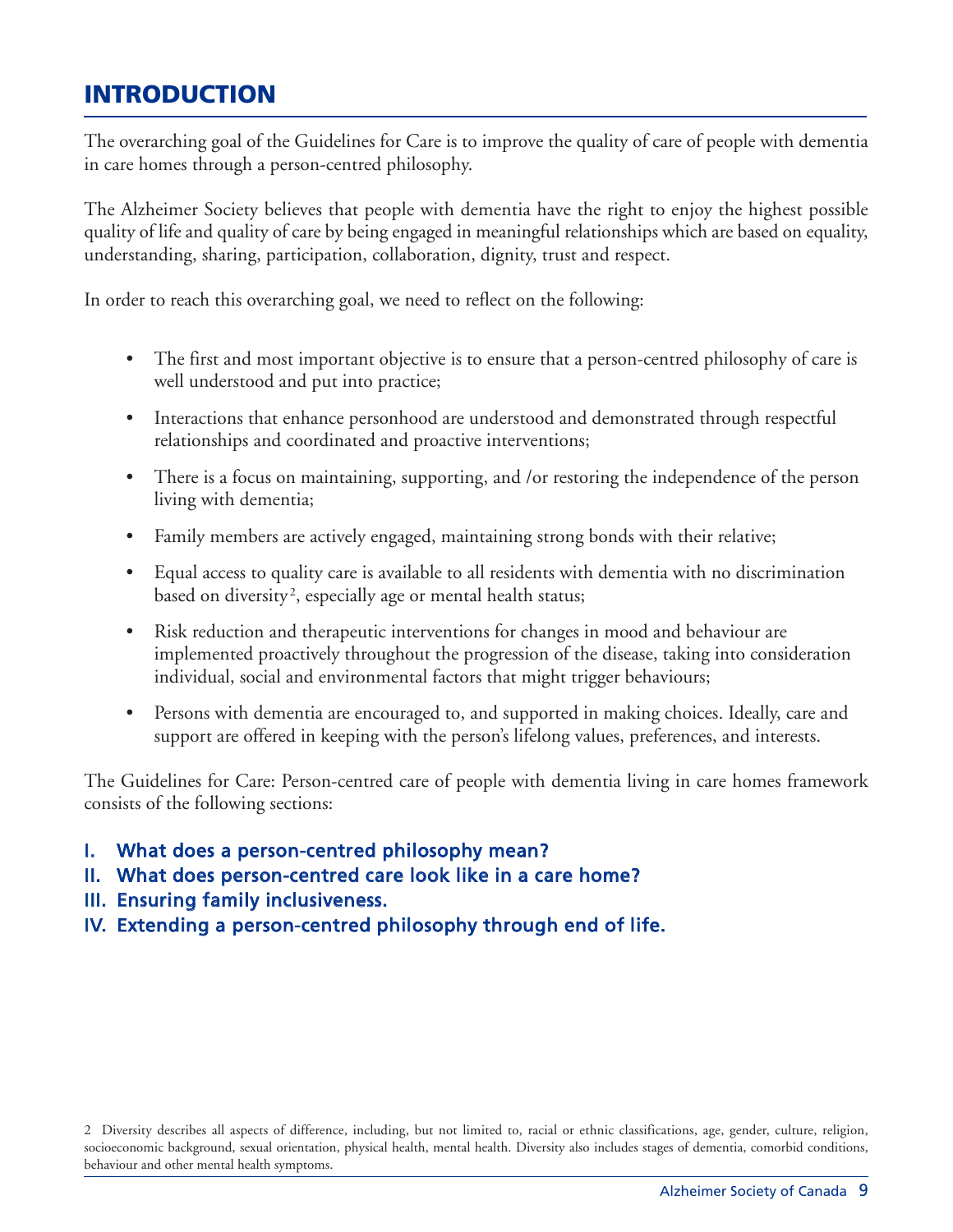# **I. WHAT DOES A PERSON-CENTRED PHILOSOPHY MEAN?**

Our most important objective is to ensure that a person-centred philosophy of care is well understood and put into practice in care homes in order to improve the quality of care and the quality of life for people with dementia.

# **A. WHAT ARE THE CORE CONCEPTS OF A PERSON-CENTRED PHILOSOPHY?**

#### **Person-centred care**

Person-centred care is a philosophy that recognizes that individuals have unique values, personal history and personality and that each person has an equal right to dignity, respect, and to participate fully in their environment. In this document, the term "environment" refers to both the social and physical environment. This includes the importance of the assumptions made about people with dementia, attitudes of care providers, care models and care practices implemented, organisational and cultural factors as well as structural elements such as flooring and lighting.

It is a holistic philosophy across the continuum of services which takes into account the specific needs of each person. It is grounded in mutually beneficial partnerships established between people with dementia and their caregivers.

Person-centred care is founded on an interactive process, in which people with dementia are active participants in their own care throughout the various stages of the disease and family members play a vital role in ensuring the health and well being of their relative.

The ultimate goal of person-centred care is to create partnerships among care home staff, people with dementia and their families that will lead to the best outcomes and enhance the quality of life and the quality of care of people with the disease. Services and supports are designed and delivered in a way that is integrated, collaborative, and mutually respectful of all persons involved, including the person with dementia, family members, caregivers and staff.

#### **THE PERSON-CENTRED PHILOSOPHY FOCUSES ON THE INDIVIDUAL RATHER THAN ON THE CONDITION, AND ON THE PERSON'S STRENGTHS AND ABILITIES RATHER THAN LOSSES.**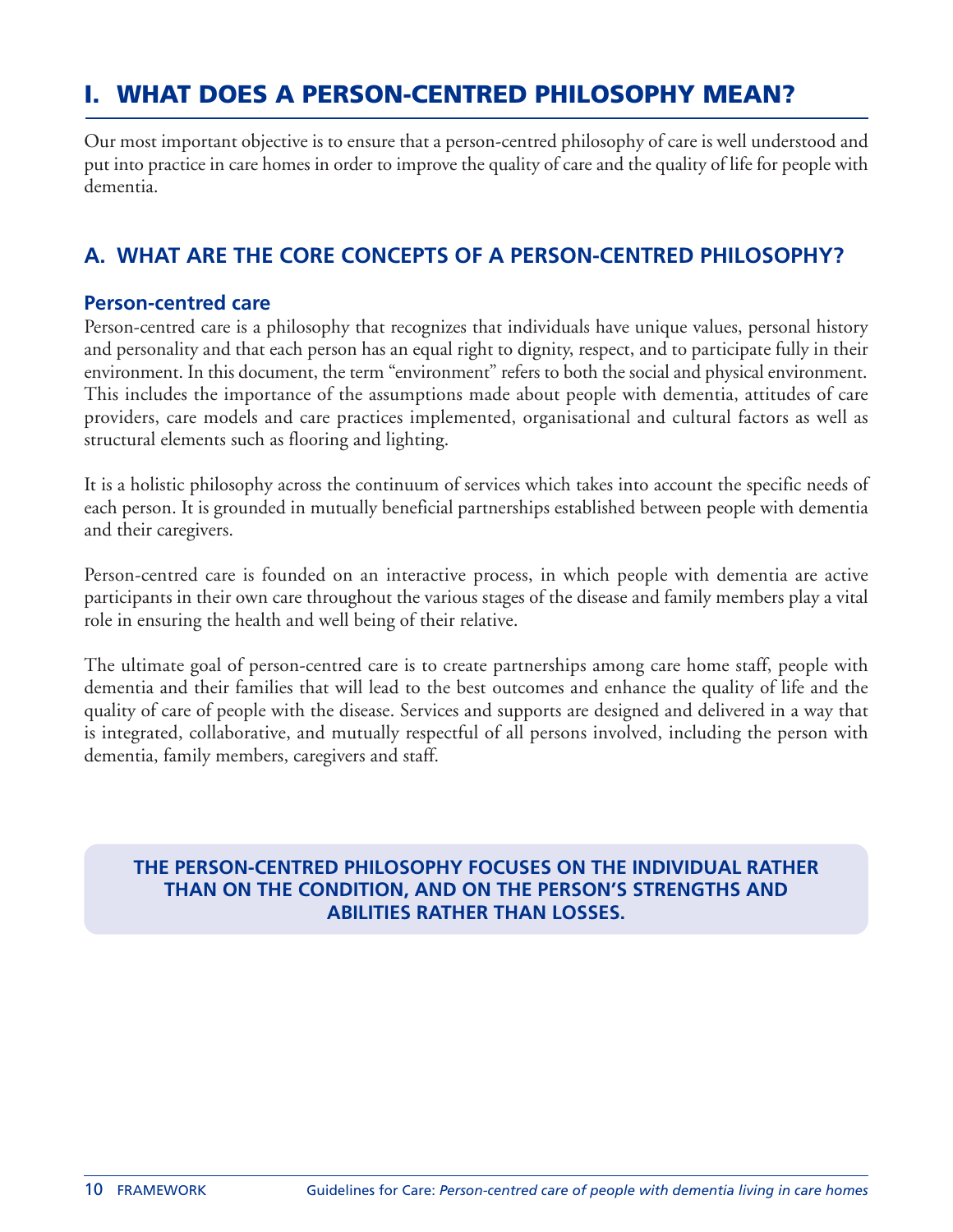### **Core concepts:**

*Dignity and Respect:* Like all individuals, people diagnosed with dementia are people first. Care staff listen to them and honour their perspectives and choices. They have an inherent dignity, value and personhood which remains with them throughout the whole course of the disease and should be respected at all times. The values, beliefs, cultural and spiritual backgrounds of people with dementia and their families are incorporated into the planning and delivery of care.

*Information Sharing:* Care home staff communicate and share complete and unbiased information with people with dementia and their families in ways that are affirming and useful. People with dementia and their families receive timely, complete, and accurate information in order to effectively participate in care and decision-making.

*Participation:* People with dementia and families are encouraged and supported in participating in care and decision-making at the level they choose. This therapeutic relationship is based on the participation of the person with dementia, regardless of their level of cognitive or physical impairment. The goal is to focus the relationship on the person, without excluding family members.

*Collaboration:* People with dementia and families are also included on an organization-wide basis. Care home managers collaborate with people with dementia and families in policy and program development, implementation, and evaluation; in health care home design; and in professional education, as well as in care planning.

#### **What does current available evidence say?**

There are few studies that have assessed the implementation of person-centred care as most published work includes clinical experiences, personal opinions and anecdotal evidence (Edvardsson, et al., 2008). Qualitative studies suggest that health care staff's view of people with Alzheimer's disease has implications for health care and how care is provided. These studies suggest that if health care staff view people with Alzheimer's disease as "losing their personality" then there is a risk that the person will only be treated for physical symptoms while less effort is made by the health care staff to connect with the person in a meaningful and individual way (Logstrup, 1997). Conversely, a recent review of the interventions for caring for people with Alzheimer's disease concluded that creating and maintaining meaningful relationships between the person and their caregivers was essential (The Swedish Council on Technology Assessment in Health Care, 2006).

A randomized controlled trial of person-centred intervention for showering and bathing residents with moderate to severe dementia concluded that measures of discomfort, agitation and aggression among people with Alzheimer's disease in residence declined significantly in the group receiving person-centred care compared to the control group (Sloane, Hoeffer, Mitchell, et al., 2004).

In another randomized controlled trial of person-centred intervention for showering and bathing residents with moderate to severe dementia, Hoeffer, Talerico, Raisin, et al., (2006) found that staff in the intervention group were reported to be more gentle, more verbally supportive and felt more at ease (qtd in Edvardsson, et al., 2008).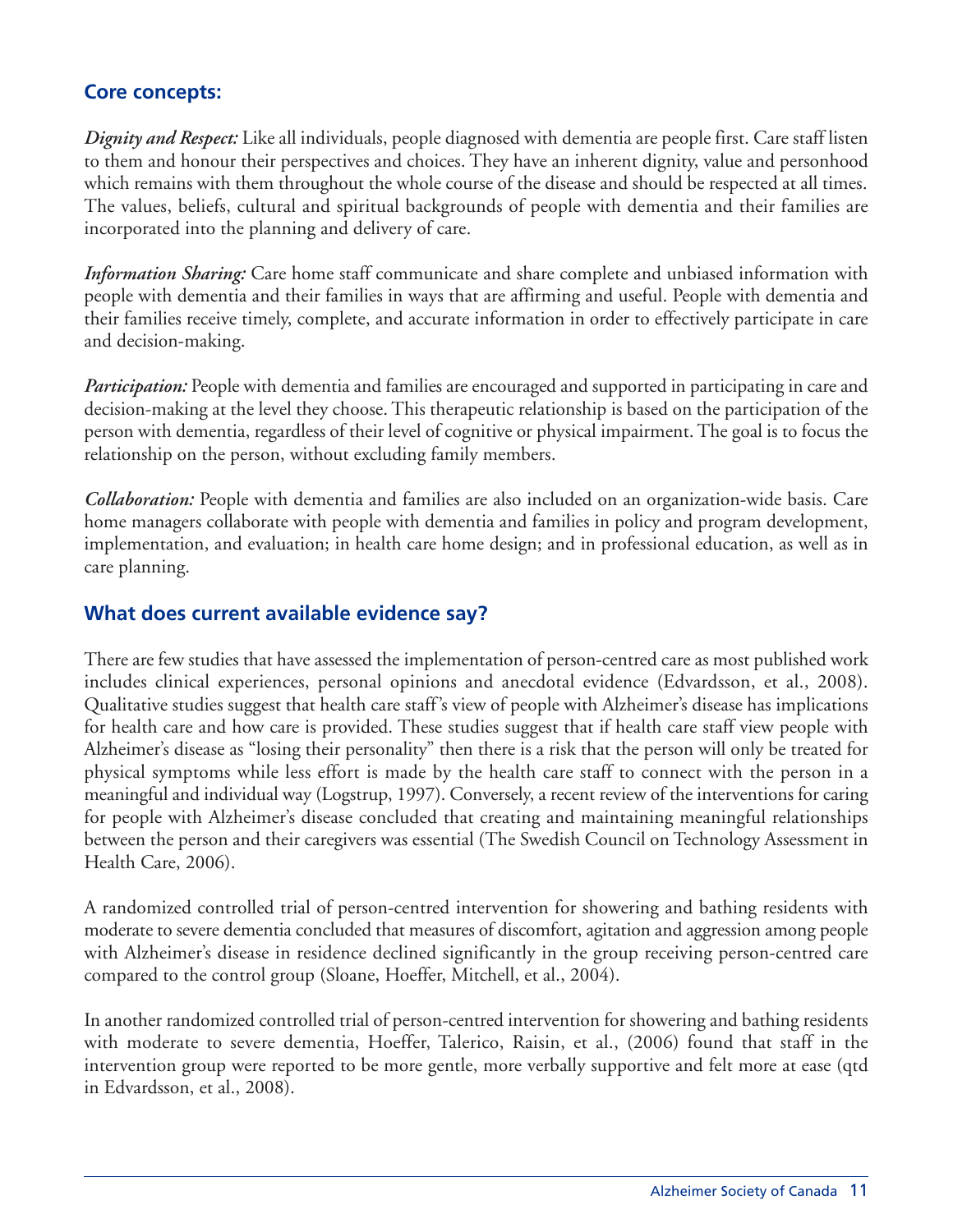Also, it is critical to ensure that caregivers communicate effectively and meaningfully with the person with dementia; they have to avoid using "elder speak" or "baby talk", talking at a reduced cognitive level, or as if the person were absent. It has been shown that the use of infantilizing communication may result in resistiveness to care (Williams KN, Herman R, Gajewski B, Wilson K.).

In all guidelines, consensus statements and systematic reviews, there is a general focus on the need for people with Alzheimer's disease to have meaningful relationships and social contact, predictable inviting rituals consistent with the person's individual preferences (exercise, meals, and bedtime should be planned and punctual), quiet non-distracting environments, relaxed atmospheres with reduced stimulation and schedules that meet the unique needs of each person in care.

Person-centred, culturally, emotionally and spiritually sensitive approaches should be adopted to provide care that meets a resident's changing needs and respects his or her preferences regarding end of life care.

### **A PERSON-CENTRED PHILOSOPHY CONSIDERS THE WHOLE PERSON, RATHER THAN JUST A SERIES OF TASKS TO BE COMPLETED.**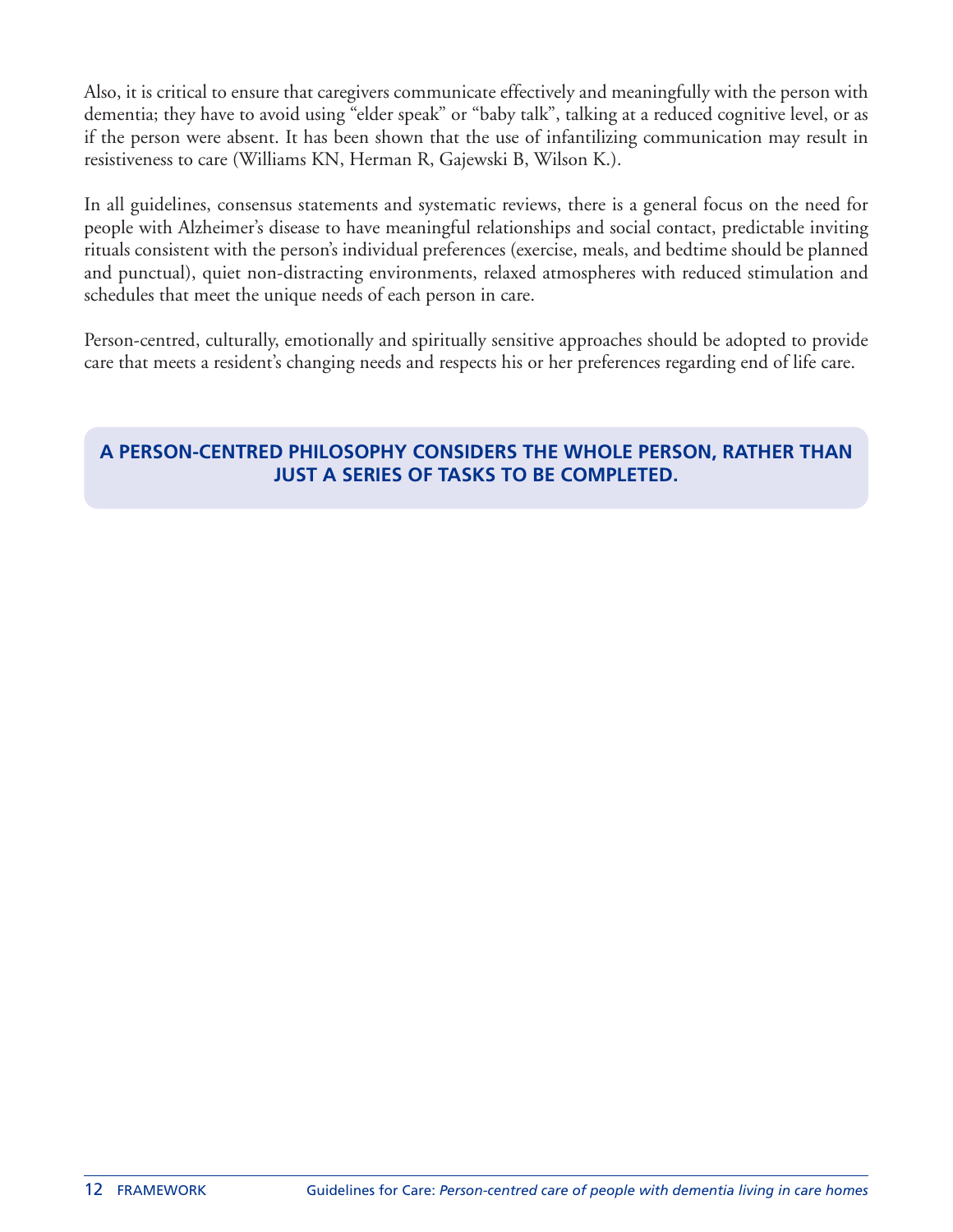# **B. WHAT DOES A PERSON-CENTRED CARE HOME LOOK LIKE?**

Person-centred care homes offer an individualized plan of care and social and physical environments that support the resident's abilities, strengths and personal interests instead of generic programs and "cookiecutter" activities suitable for the majority.

A care home that values a person-centred philosophy of care engages in the following activities:

- 1. Upholds the value of the person regardless of the level of functioning.
- 2. Works with staff to help them connect emotionally with people with dementia.
- 3. Places a high value on continuing staff education by providing staff with regular training opportunities.
- 4. Ensures adequate staffing levels necessary for person-centred care and organizes shifts to best respond to resident needs.
- 5. Recognizes that dementia does not diminish a person, but changes a person's capacity to interact with his/her environment.
- 6. Places importance on the individual's life history and uses it to plan their care and support at the same time respecting that the person's preferences may have changed.
- 7. Supports the person throughout the continuum of the disease including through end of life where a palliative approach is adopted.
- 8. Focuses efforts and resources to optimize the person's self worth and personal strengths.
- 9. Provides services and support in such a way as to maintain or enhance autonomy.
- 10. Recognizes and respects the right to privacy, dignity and confidentiality.
- 11. Values and fosters individual interests, customs, beliefs, as well as cultural, spiritual and ethnic backgrounds.
- 12. Focuses on an individual's holistic well-being.
- 13. Provides meaningful occupation and opportunities to help people with dementia remain engaged and active.
- 14. Provides comfort, a sense of belonging and a feeling of safety and emotional security.
- 15. Promotes the need for people to feel free and not controlled.
- 16. Values people who are living with dementia and is inclusive of the family and friends who care and support them.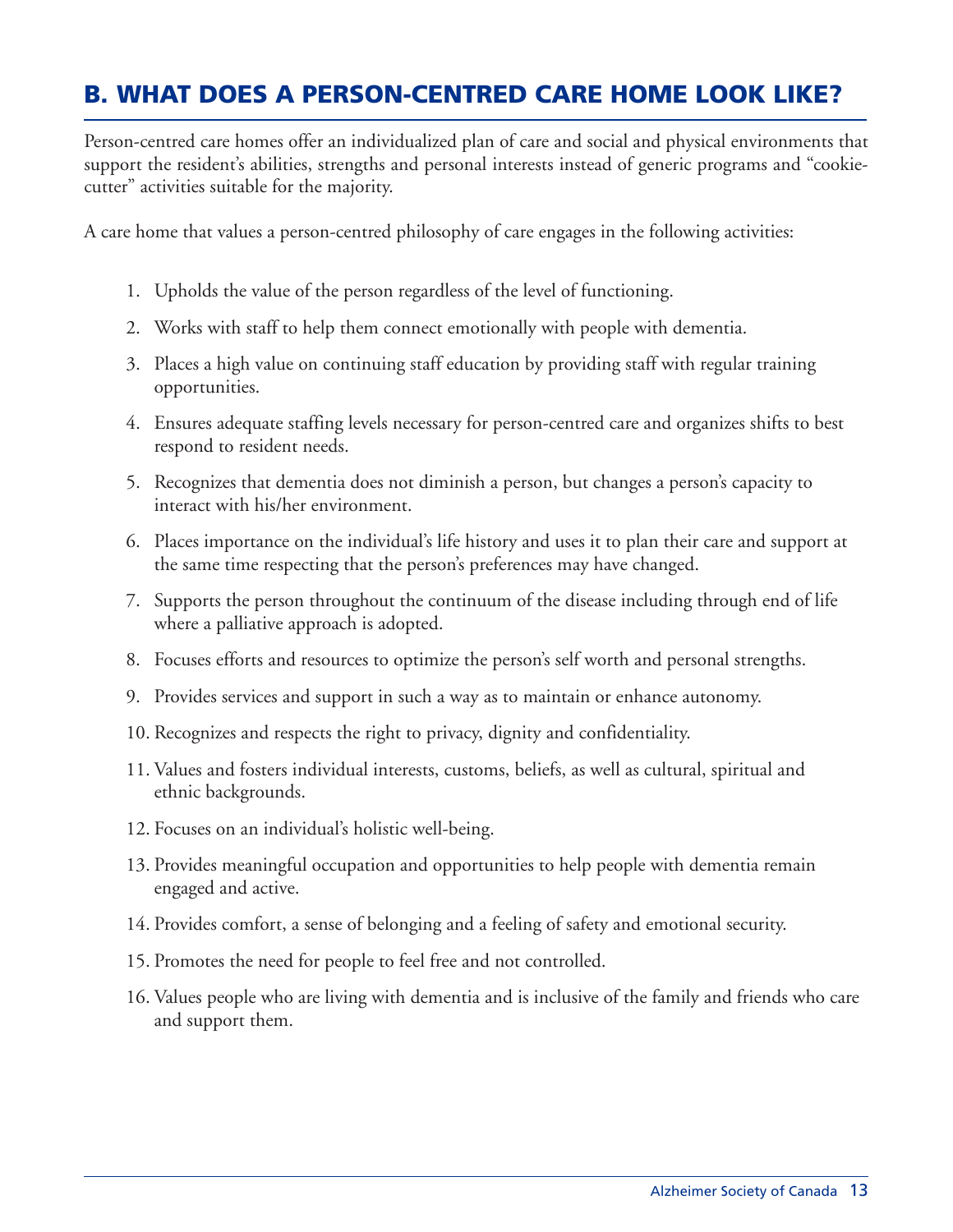17. Ensures that staff understand the hazards of using physical and chemical restraints and has in place a process for individualized assessment and care planning to meet each resident's needs.

#### **What the current available evidence says:**

#### **Use of restraints**

*Effective care planning involves knowing a resident's remaining abilities and understanding how to make use of them to avoid conditions such as wandering and falls that can lead to inappropriate use of restraints.*

*Care planning staff are responsible for trying and documenting various options to avoid use of restraints. Staff at all levels need to understand the hazards of using restraints and the process of individualized assessment and care planning to meet each resident's unique needs. If at all, restraints should be used as a last resort. Every care home or agency should have a clearly stated protocol on the use of physical, chemical and environmental restraints.*

- 18. Promotes and supports the appropriate expression of sexuality of persons living with dementia.
- 19. Has an environment that is adapted to make sense to the person.
- 20. Values, supports, integrates, includes and informs family members.
- 21. Provides a safe and comfortable environment consistent with the resident's care needs.
- 22. Has staff who adopt a person-centred philosophy (for more details, please refer to Section C - HOW DO STAFF PROVIDE PERSON-CENTRED CARE TO PEOPLE WITH DEMENTIA? on page 15).
- 23. Reflects diversity at all organizational levels, considers cultural appropriateness and endeavours to provide accessible materials and resources.
- 24. Ensures staff and contractors (janitorial services, cooks, drivers, etc.) understand their role in delivering good care and increasing the quality of life of residents. Ideally, contractors should receive a basic training on person-centred dementia care.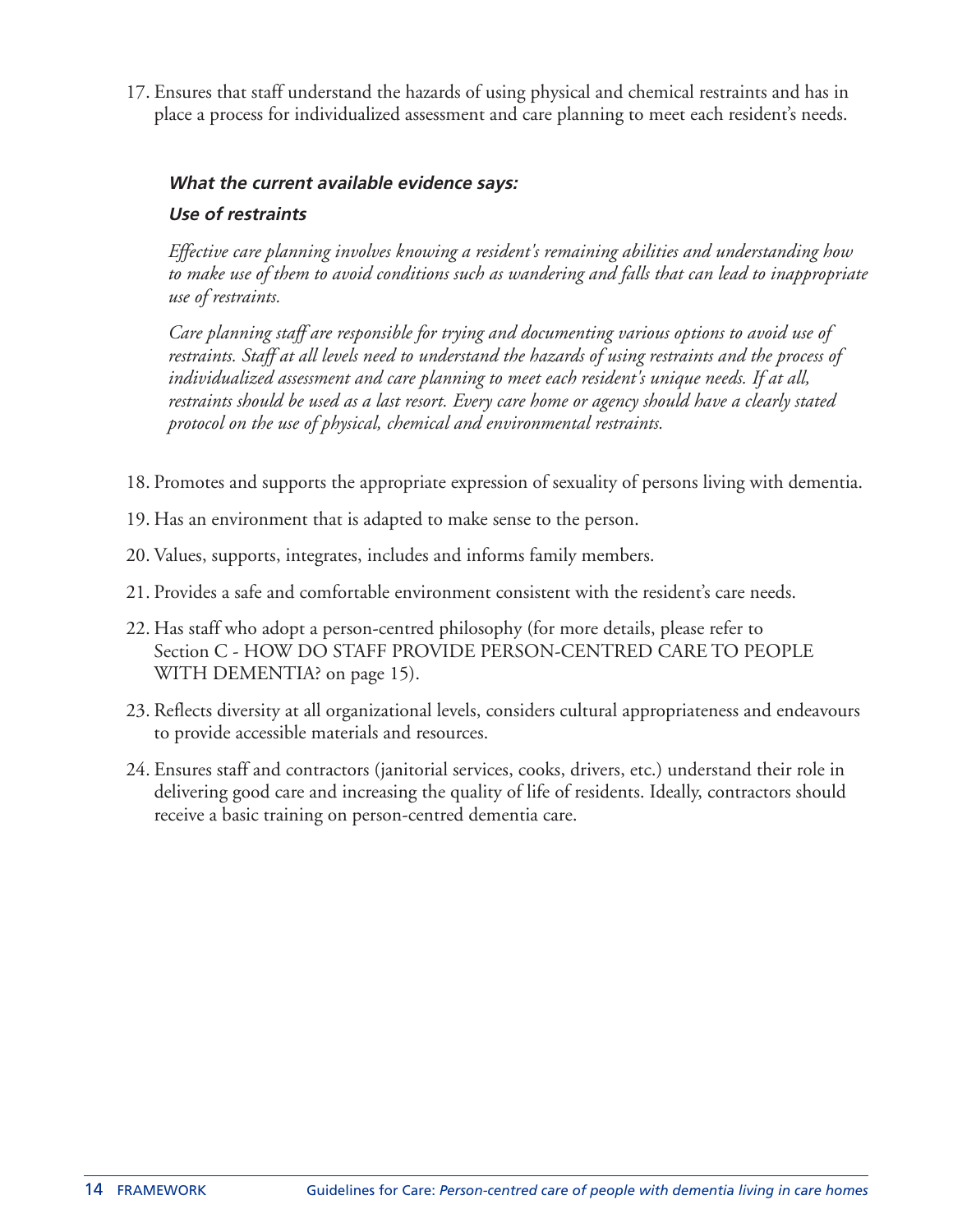# **C. HOW DO STAFF PROVIDE PERSON-CENTRED CARE FOR PEOPLE WITH DEMENTIA?**

In a person-centred care home, staff know exactly who residents are and how to accommodate their unique needs, preferences and strengths in ways that promote independence, self-esteem and quality of life. They show empathy, i.e. the ability to put themselves in the position of the person with dementia they are caring for and to think about decisions from the person's point of view.

### **Person-centred staff:**

- 1. Understand and adopt a person-centred philosophy of care.
- 2. Respect culture change and philosophy of care.
- 3. Focus on people living with dementia first and foremost as individuals.
- 4. Strive to understand the experience of dementia and each person's reality.
- 5. Recognize that all behaviour has meaning and strive to understand the meaning behind behaviour.
- 6. Understand and master effective and meaningful communication, which is fundamental to all care approaches, and know how to adopt effective strategies when communicating.

#### **What the current available evidence says:**

*Most guidelines address the importance of communication and it has been reported to be central to the interactions of persons, family members and service providers.*

- *- Use simple words and short sentences in a gentle, calm tone of voice.*
- *- Avoid talking to the person with Alzheimer's disease at a reduced cognitive level or discussing the person as if he or she were not there.*
- *- Minimize distractions and noise, such as the television or radio, to help the person focus on what you are saying.*
- *- Address the person by name, making sure you have his or her attention before speaking.*
- *- Allow time for the person to respond independently. Be careful not to interrupt.*
- *- If the person with Alzheimer's disease is struggling to find a word or communicate a thought, gently try to provide the word he or she is looking for. Try to frame questions and instructions in a positive way.*
- *- Explain all procedures and activities in simple and straightforward terms to the person before performing them.*
- 7. Recognize that every individual with dementia has the potential to engage socially and spiritually, and the right to live life to the fullest.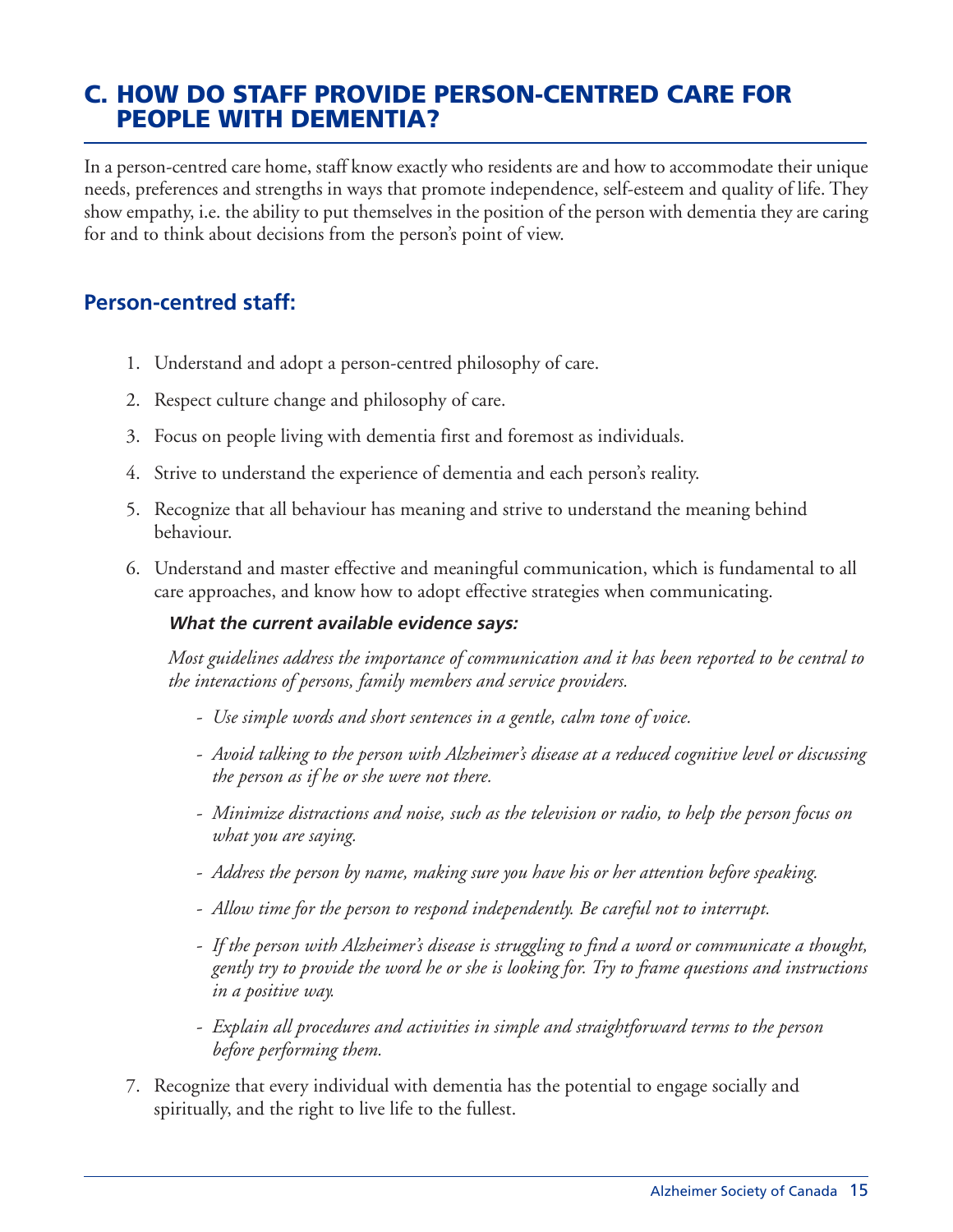- 8. Respect and value the person with dementia by the way in which they talk to them and about them to others, using dignified, non-judgmental, and respectful language.
- 9. Take all opportunities for training which are offered to them.
- 10. Respect the right to self-determination of all persons with dementia no matter where they are in the disease progression. This means ensuring that choices are provided, the person's wishes are taken into consideration, and their consent obtained. As dementia progresses, it becomes increasingly difficult to obtain fully informed consent from people with dementia. However, it is always possible to involve them in the decision-making process to some extent, keeping them informed, asking and/or finding out from others about their preferences taking into account previously expressed wishes. Dissent must also be respected.
- 11. Understand the world from the perspective of the individual with dementia. Find the meaning behind their words and actions by speaking to the person, their family and friends and being attentive to non-verbal cues.
- 12. Recognise that the move to a care home can be frightening and confusing for some and provide support to residents when adjusting to life in the new environment and on an ongoing basis.
- 13. Consistently demonstrate empathy through actions and support.
- 14. Integrate, involve and support family and friends.
- 15. Value social interactions and focus on bringing out the best in the person.
- 16. Recognize that behaviour is meaningful and remains a way of communication. It is the responsibility of staff to interpret it and provide a supportive response.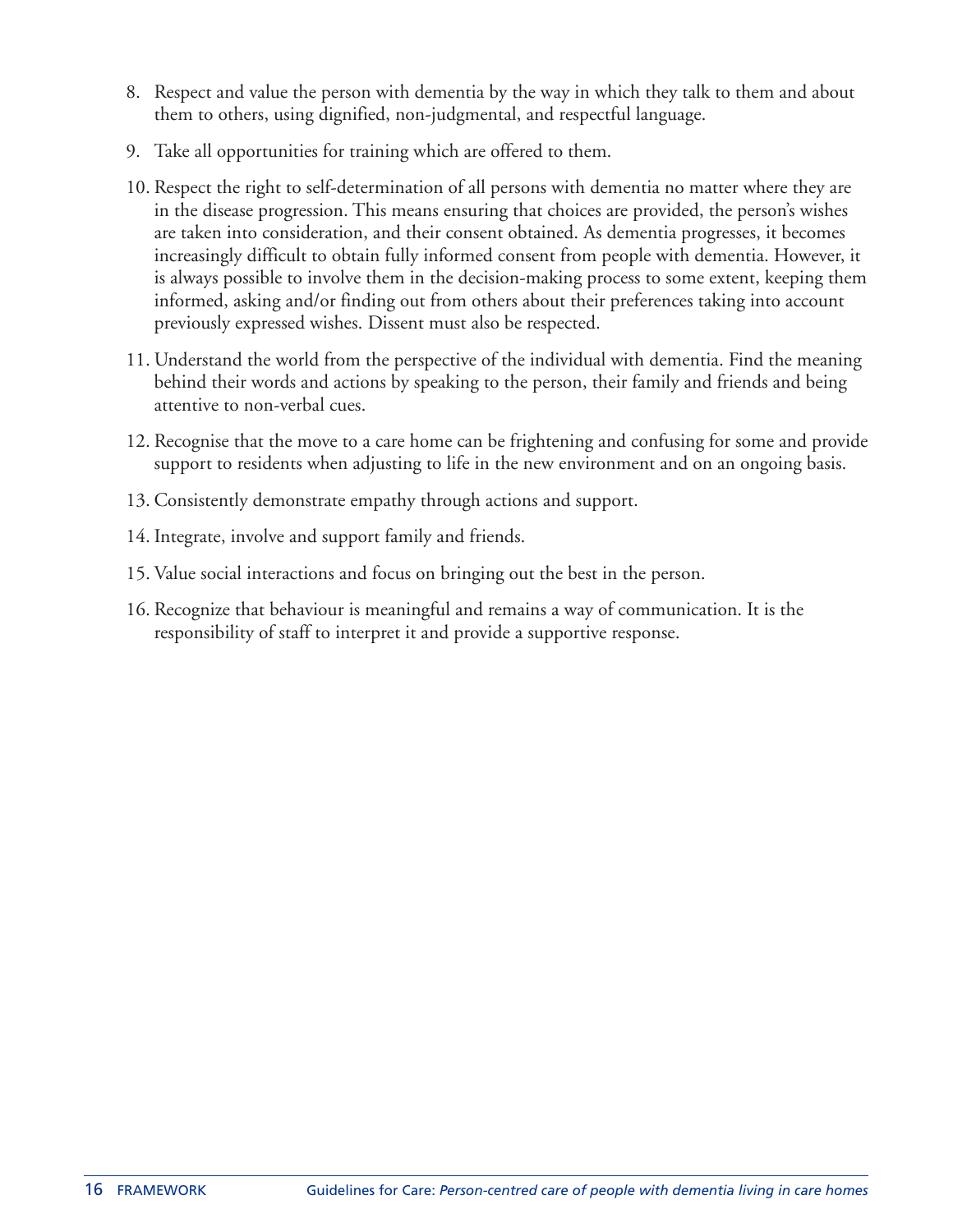# **D. HOW DO PEOPLE IN LEADERSHIP POSITIONS SUPPORT PERSON-CENTRED CARE?**

In person-centred care homes, people in leadership positions motivate staff through empowerment and encourage creativity, active participation and sharing of solutions.

### **The leadership:**

- 1. Understands the person-centred philosophy, culture change and philosophy of care.
- 2. Is strong, positive and draws on best care practices in order to produce culture change.
- 3. Models the actions expected of the direct care staff by treating staff in a person-centred way, promoting capacity building and ensuring policies and procedures are consistent with personcentred care and based on the guidelines.
- 4. Needs to involve staff in decision-making to make culture change happen.

#### **What the current available evidence says:**

#### **Specialized training and education for caregivers**

- *- Staff should be treated in a person-centred way. Their training needs to be 'person-centred' and geared to their individual learning needs.*
- *- All health care providers should have access to training and education which will help them understand the disease process and assist them in their role as health care providers.*
- *- Staff need:*
	- *- recognition for their use of problem-solving approaches to providing care, and*
	- *- emotional support as they deal with their own emotional reactions to the decline of residents over time and their eventual death.*
- *- Guideline orientation should be provided for all health care providers involved in services for people with Alzheimer's disease.*
- 5. Ensures staff training is inclusive of all staff, even those who do not have a direct caregiving role (housekeepers, janitors, cooks, drivers, administrative staff, etc.) and promotes basic training on dementia signs and symptoms so they are better able to understand the behaviours and actions of persons with dementia, and know how to support the person with dementia.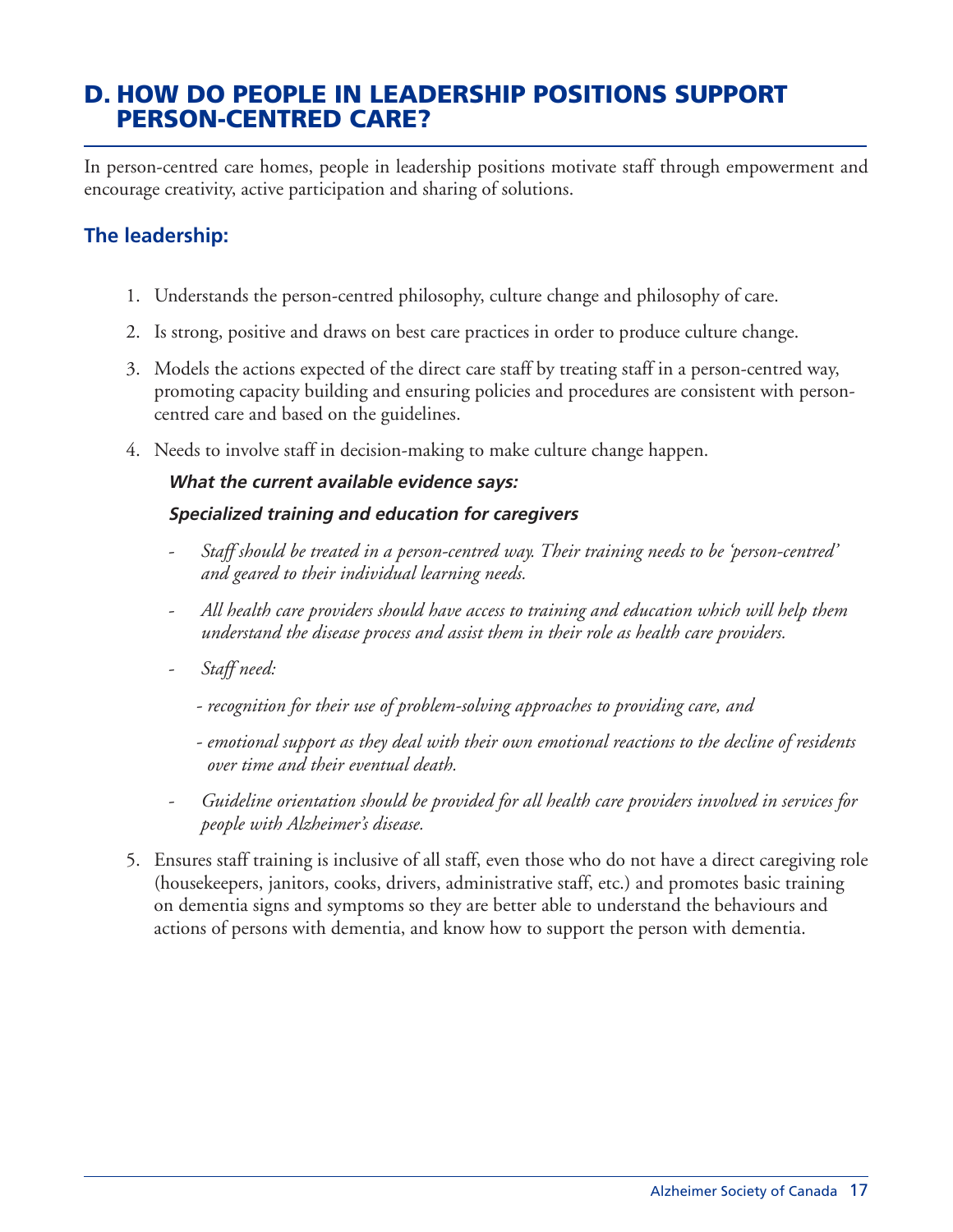6. Provides inspiring leadership whereby all staff have a clear understanding of the role they personally play in creating a person-centred, quality care experience for the person with dementia and their family members.

#### **What the current available evidence says:**

#### **Inspired and inspiring leadership**

- *- Staffing patterns should ensure that residents with dementia have sufficient assistance to complete their health and personal care and to participate in the daily life of the residence.*
	- *- Consistent staff assignments help to promote the quality of the relationships between staff and residents.*
	- *- Direct care staff need education, support, and supervision that empowers them to tailor their care to the needs of residents.*
	- *- Staff supervisors may need ongoing coaching to help them empower and support the direct care staff to be decision makers.*
	- *- Administrators have the role of evaluating care home policies and procedures to ensure that they support direct care staff decision making during real-time interactions with residents.*
	- *- Staff who understand the prognosis and symptoms of dementia and how these differ from normal aging and reversible forms of dementia are better prepared to care for and about people with dementia.*
	- *- Staff should acknowledge and accept a resident's experience and should not ignore a resident's report of an event or his or her feelings and thoughts.*
- 7. Ensures appropriate and adequate staffing and resources necessary for person-centred care are available (staffing-resident ratio) to help reduce staff turnover and prevent decreased quality of care in care homes.
- 8. Is sensitive to how the diversity of staff and residents impacts the delivery of care.
- 9. Ensures that family members are recognized as integral to the team providing care to the person living with dementia.

The provision of dignified care must become part of the inherent culture of every long term care home. Such a transformation will require leaders in long term care to move beyond knowledge transfer and to move toward knowledge integration in the workplace.

#### **IT IS IMPORTANT THAT STAFF HAVE AN OPPORTUNITY TO DISCUSS THEIR EXPERIENCE AND SHARE THEIR FEELINGS WITH THEIR LEADERSHIP.**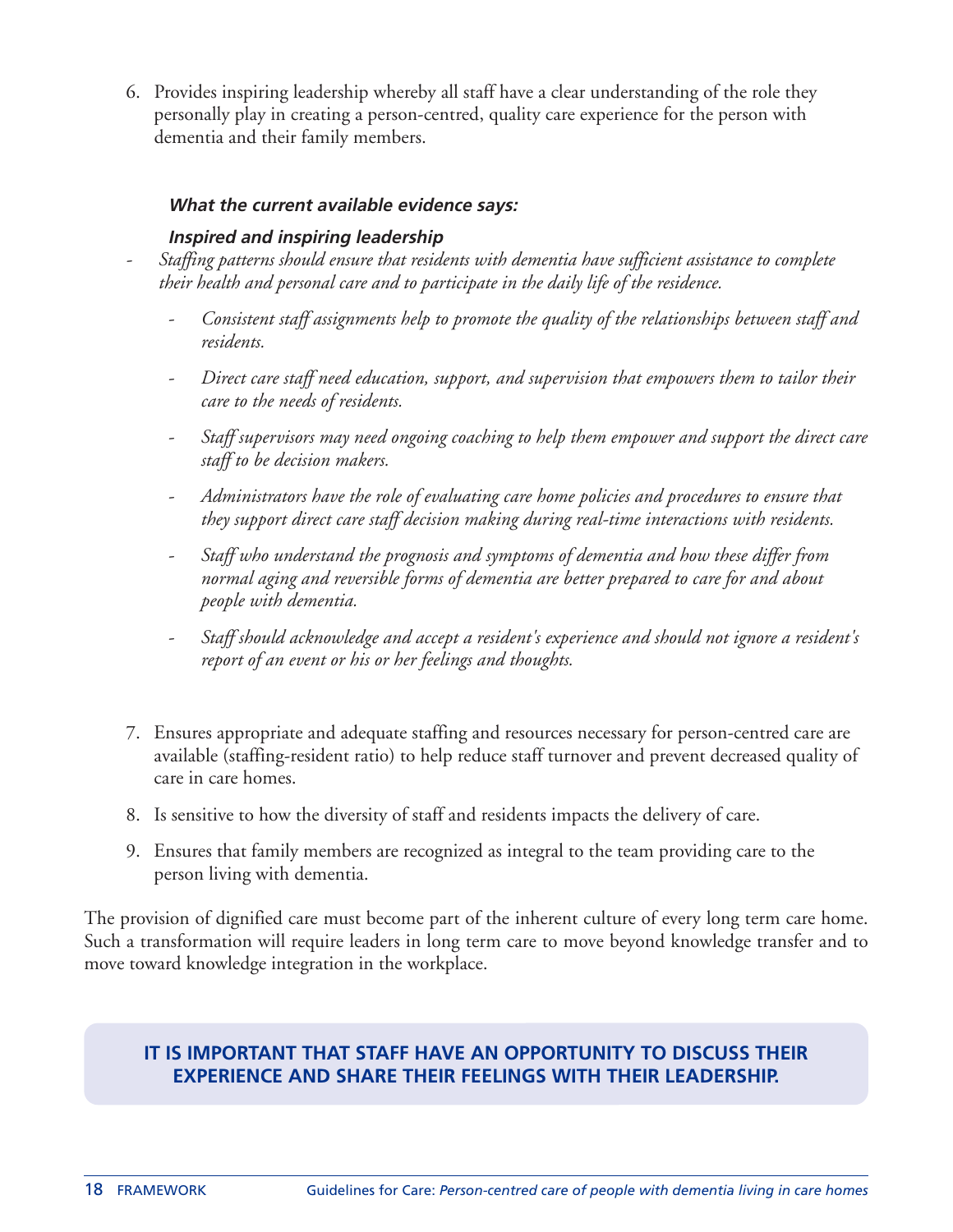# **II. WHAT DOES PERSON-CENTRED CARE LOOK LIKE IN A CARE HOME?**

# **A. ENJOYING EVERY DAY**

### **Daily life and inviting rituals**

A person-centred care home recognizes that all persons with dementia have a future and aspirations. With input from the person with dementia and their family, it is important to strive for a perfect day.

Enjoying everyday is important regardless of the stage of the disease and it is critical to discuss the person's interests and lifelong habits, and enquire about what brings them joy and comfort.

The person-centred philosophy engages residents in meaningful activities and involves them in programs that stimulate them. This philosophy is even more relevant for those who have lost the ability to clearly express their needs, wants and desires. Person-centred care should be incorporated into all aspects of care regardless of the resident's condition or stage of the disease.

Care providers encourage the person's active participation; they get to know them and their tastes and understand the uniqueness of what the following means to every single person: comfortable personal hygiene (oral health, toileting, bathing, dressing, regular foot care, etc.), enjoyment of food/meals, meaningful activities (leisure, physical activities, mental exercise, opportunities to contribute to the home and others' lives) and satisfying social activities, interactions, and relationships.

#### **What the current available evidence says:**

*Daily rituals have been found to help provide people with Alzheimer's disease with needed predictability.* As well, this predictability has been found to reduce the anxiety of family members as they are provided with the steps in how their family member will be cared for. Guidelines for daily rituals also help to *train new staff and guide senior staff for scheduling purposes. Most of the guidelines focus on everyday care, such as bathing, personal hygiene, dressing, toileting, eating, etc.*

As soon as a diagnosis of Alzheimer's disease is made, it is essential to develop a daily ritual for the person's abilities to be maintained thereafter. In the early stages of the disease, persons are able to adapt to *necessary changes. However, in more advanced stages, only those rituals which have been previously* established are likely to be maintained and it is very difficult to expect people with dementia to adapt to *any further changes.*

#### **Personal Hygiene**

- Complete bath or shower at a calm and agreeable time of the day. Ensure that you are consistent in *following the time and ritual.*
- To reduce stress, ensure you have all items required to complete the person's bathing on hand before *you assist the person into the bathing area. Never leave the person alone in the bath or shower.*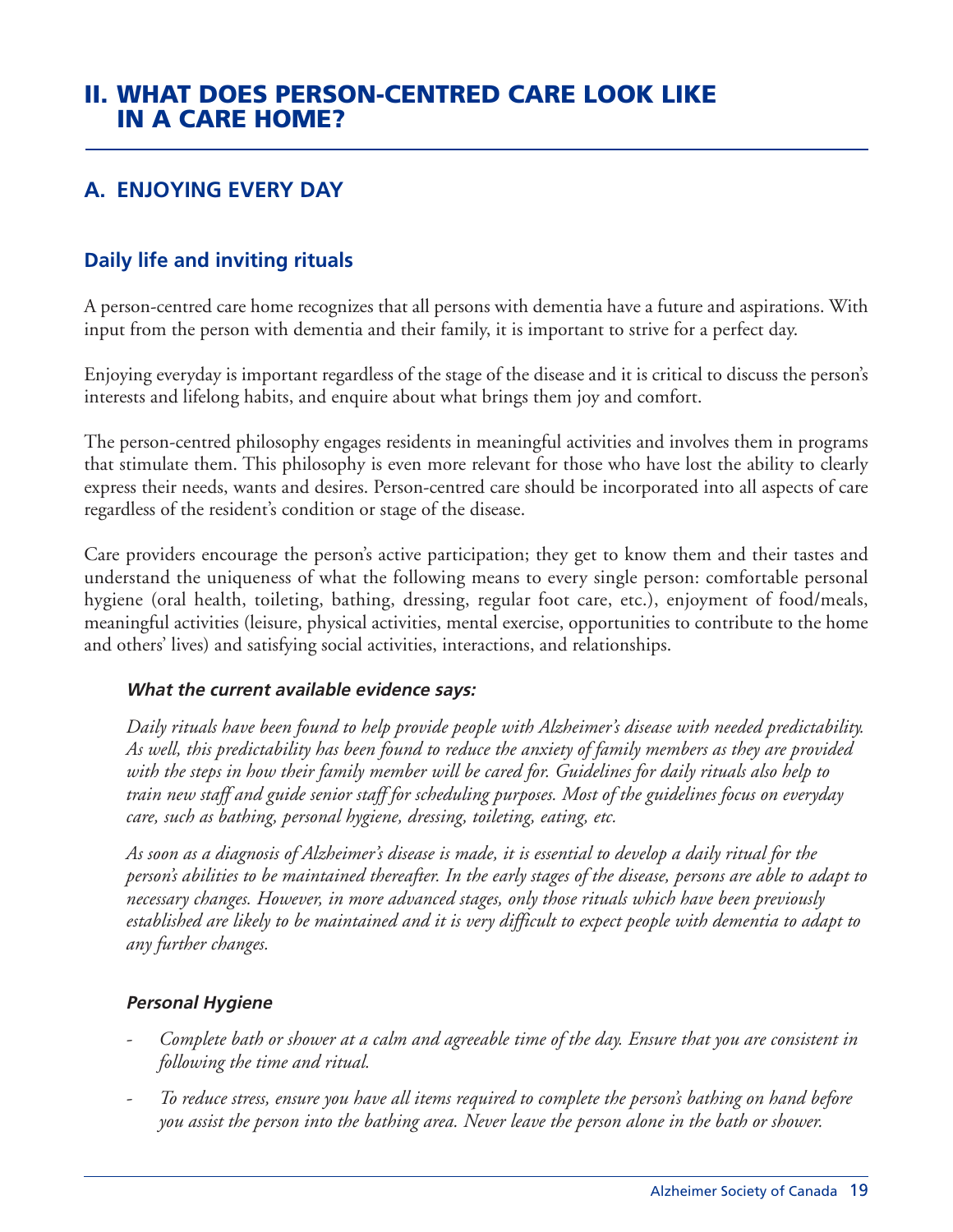- Run the bath ahead of time, test the water and consider playing soothing music to create a calm *environment.*
- *- Be gentle and respectful. Be patient and calm. Be aware that bathing can make the person vulnerable, scared and confused.*
- Communicate what will be done step by step, allowing the person to be as independent as possible.
- *- Ensure that safety features such as a handheld showerhead, shower bench, grab bars, and non-skid bath mats are installed properly.*
- Consider a sponge bath on alternative days. This can reduce the daily stress and is effective for *maintaining personal hygiene between showers or baths.*

# **Oral health and dental hygiene:**

Experts in the field recommend ensuring oral hygiene care practices are in place. Persons with dementia may need prompting or someone to do their oral care. Twice per day oral care and routine dental appointments are essential to keeping the mouth and teeth healthy. A growing number of persons with dementia are retaining more teeth as they enter care settings and this is expected to increase.

For persons with dentures, they will need to have their mouths cleaned daily with a soft toothbrush and their dentures cleaned with an overnight soaking in water with some vinegar. Experts suggest avoiding the use of soaking tablets so to eliminate the risk of persons with dementia eating or swallowing them. Using special teeth wedges or toothbrush props during oral care will help prevent fingers being bitten. Poor oral hygiene can lead to oral diseases and pain and can be a cause of responsive behaviours and unintentional weight loss.

#### **What the current available evidence says:**

### **Dental hygiene**

*- Ensure dental hygiene is in place. Daily oral health and dental appointments are essential to keep the mouth and teeth healthy. Persons may have dentures that need to be soaked.*

### **Dressing**

- *- Develop a dressing ritual that is to be performed at the same time daily, consistent with the preferences of the person.*
- *- Allow the person as much independence as possible when dressing. Allow a reasonable amount of time for the person and a calm, relaxed environment to avoid time restrained interjections to speed the process up.*
- *- Promote independent choice from a limited selection of outfits to ensure independence. If the person favours a type of clothing, it may be beneficial to have several items of similar clothing.*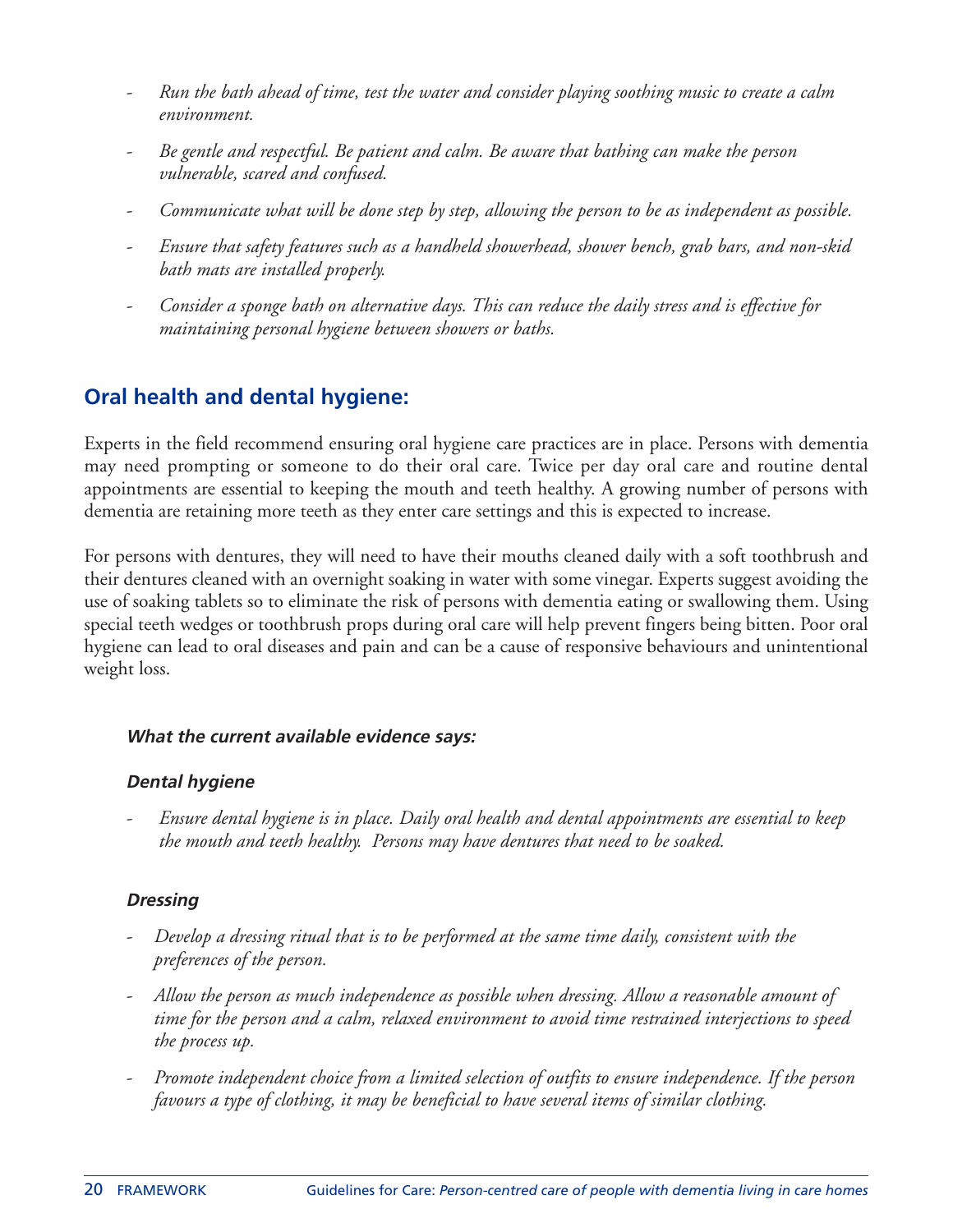- Laying out the clothing in the order in which they should be put on provides a visual cue to help *increase independence. Visual reminders as opposed to verbal cues may reduce agitation.*
- *- Assist the person with clear, concise instructions to avoid confusion. You may need to repeat an instruction; however, ensure your tone is calm and patient.*
- Loose, comfortable clothing with Velcro and elastic is easier to get on and off, and easy to care for. *This also helps increase independence for the person.*

#### **Toileting**

- *- A toileting schedule will help reduce incontinence and increase independence. Try to create this ritual in accordance with the person's bladder functioning. Their regularity will help determine their toileting schedule.*
- Regardless of their toileting schedule, watch for signs that the person needs to use the bathroom and *respond promptly.*
- *- Prompt voiding to reduce urinary incontinence.*
- *- Reassure individuals when accidents happen by reacting calmly and respectfully. Assist them to remove soiled clothing and to get redressed into clean clothing.*
- *- Limiting fluid intake in the evening helps reduce overnight accidents. Chart when these accidents occur to try and determine a pattern to then insert a toileting ritual to accommodate this time.*
- *- When going on an outing, encourage the person to use the toilet before heading out. Locate the washroom upon arrival at the destination. Make them wear clothing that allows for ease of toileting in unfamiliar locations and take an extra set of clothing along in case of an accident.*

#### **Meals**

- Residents who have meals in public dining areas (rather than in their own rooms) and residents who *have meals in dining areas with more home-like environments are less likely to have low food and fluid intake.*
- *- Inadequate consumption or inappropriate food and fluid choices can contribute directly to a decline in a resident's health and well-being.*
- Regular meal and snack time should be established. Keep in mind the person's preference and time in which they are hungry. As well, allow the proper duration of time for the person to eat at their pace.
- *- Persons should be provided a well-balanced diet, rich in protein, high in fibre, with adequate amount of calories depending on height and body weight. The total quantity of food can be calculated by a dietician, if necessary. Many persons have "sugar cravings" i.e. they love to eat sweet food products. Care should be taken that such persons do not gain excessive weight. The diet should take into account other medical illnesses which require diet modification, such as diabetes or high blood pressure.*
- *- Mealtimes are opportunities for social interaction for the person with Alzheimer's disease.*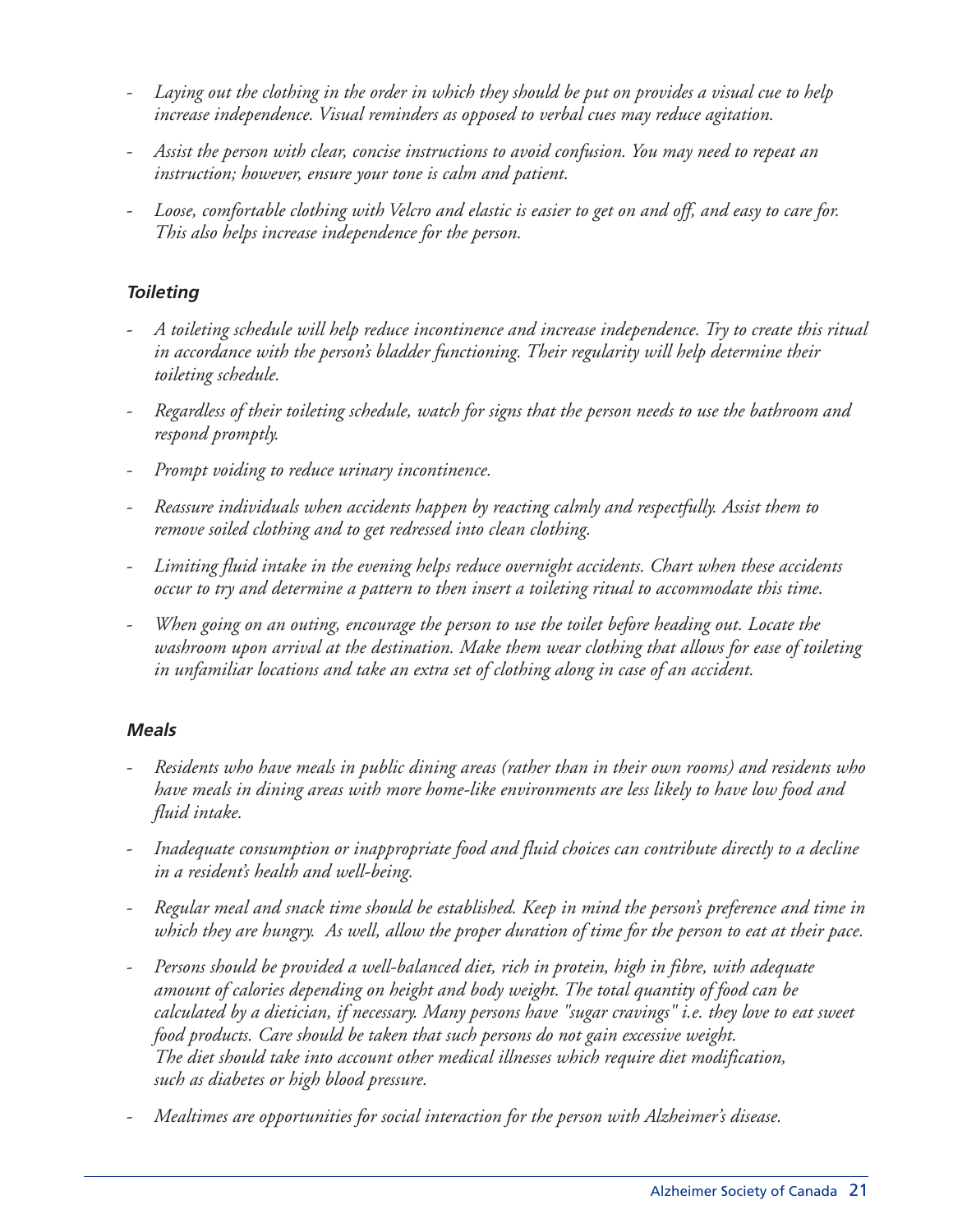- *- A person with Alzheimer's disease may experience increased confusion and anxiety during meal times so staff need to be aware of individual reactions to meal times and respond with both patience and sensitivity to the unique needs of the individual.*
- *- Consider the use of low lighting levels, music, and simulated nature sounds to improve eating behaviours.*
- Try to provide choice of food for the person keeping in mind to limit the choices to two. For example *"Would you like carrots or peas?" or "Would you like carrots?" Choice should keep in mind preference, nutritional needs and independence. Keep in mind that the texture and colour of foods should provide variety.*
- *- During the day several small meals, healthy snacks, finger foods, and shakes should be made available to a person if requested or if there are signs of hunger or a missed meal.*
- *- Document what a person has eaten during the day to avoid overeating and promote proper nutrition.*
- *- Use eating and drinking tools to assist with independence as recommended. For example, use a bowl instead of a plate or a straw to assist in drinking. Consider finger foods.*
- Liquids during the day should not be limited. Fluid intake should be monitored to ensure the person *does not get dehydrated.*
- *- Choking becomes an increased risk as the disease progresses. Texture of food becomes important, as well as ability to chew and swallow.*

### **A PERSON-CENTRED APPROACH TO MEALS AND NUTRITION IS FOUNDED ON GETTING TO KNOW THE INDIVIDUAL, THEIR NEEDS AND PREFERENCES.**

# **Pain management**

Pain is recognized as an important concern in care homes and may be under-diagnosed and/or undertreated in people with dementia, particularly if they cannot communicate verbally. Staff need to be vigilant in watching for signs of pain through regular pain assessment and reduction measures.

Pain management is essential to the day-to-day care of people with dementia. Therefore, staff need to be trained to pay attention to signs and indicators (such as changes in breathing patterns, hyperventilating, moaning, crying, frowning, grimacing, clenching fists, pushing away caregivers, difficulty being comforted, etc.) to identify and assess pain or discomfort.

It is important to remember that people with dementia may have other health conditions that can cause pain or affect physical and/or mental abilities. This discomfort or pain can impact the person's capacity to function and therefore their quality of life.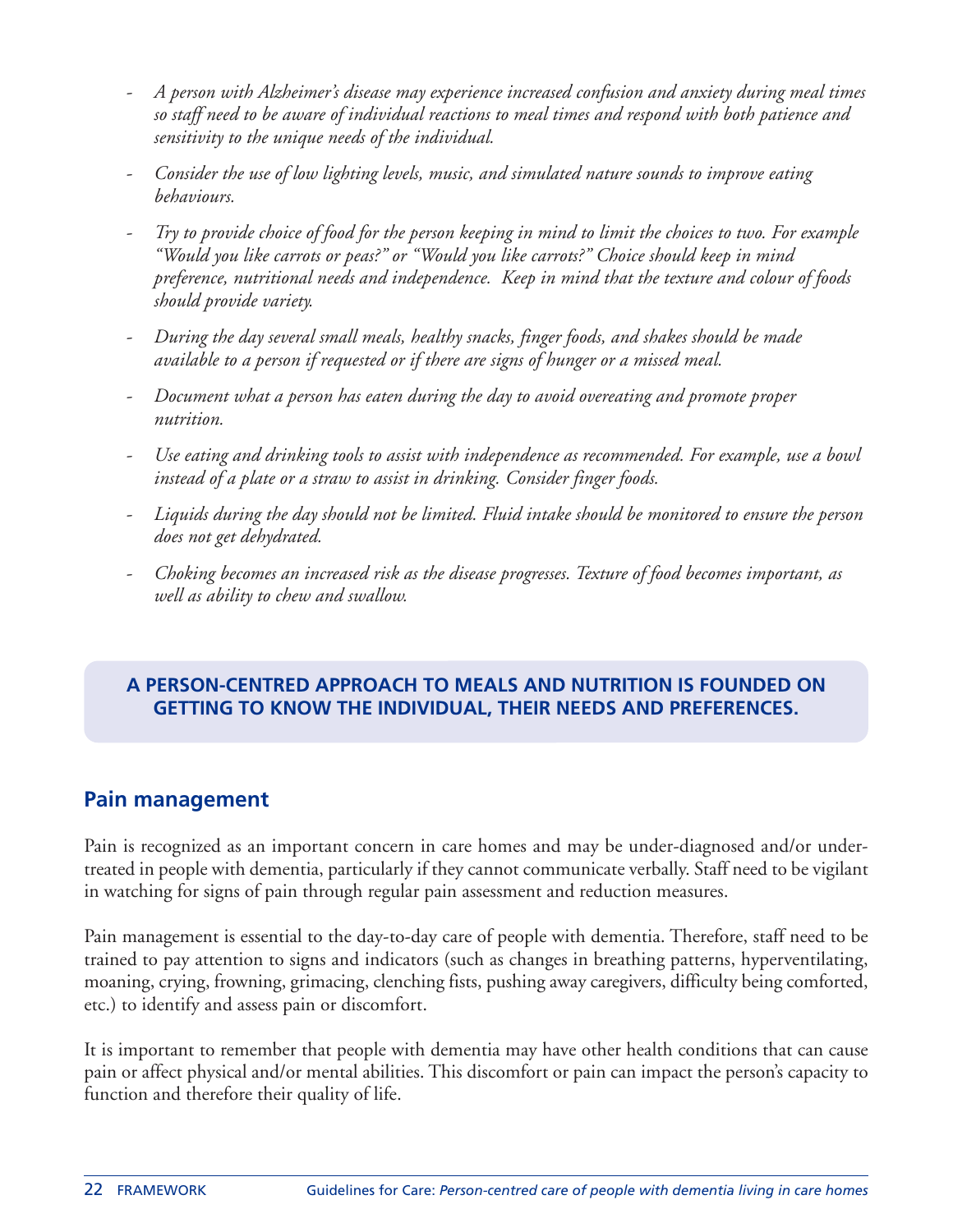Furthermore, individuals with dementia who have communication difficulties will use responsive behaviours (for example they will refuse to eat, become quiet or shout out, sit down when they usually wander, etc.) to express their pain.

Relieving suffering and managing pain are the best ways to enjoy every day and improve the quality of life for individuals living with dementia.

#### **What the current available evidence says:**

#### **Pain management**

- *- Reducing a person's pain will help the resident enjoy an improved quality of life.*
- *- Pain assessment should occur routinely, including when residents have conditions likely to result in pain and if residents indicate in any manner that they have pain.*

(Please refer to page 35 for further information on Pain management)

### **Palliative care**

It should also be noted that residents should be entitled to residential palliative care when their condition requires it and that palliative care is an approach and a philosophy which can be adopted much earlier on in the course of the disease and not limited to the very last stage of life. For more information on palliative care and pain management, please refer to Section IV - EXTENDING A PERSON-CENTRED PHILOSOPHY THROUGH END OF LIFE on page 34.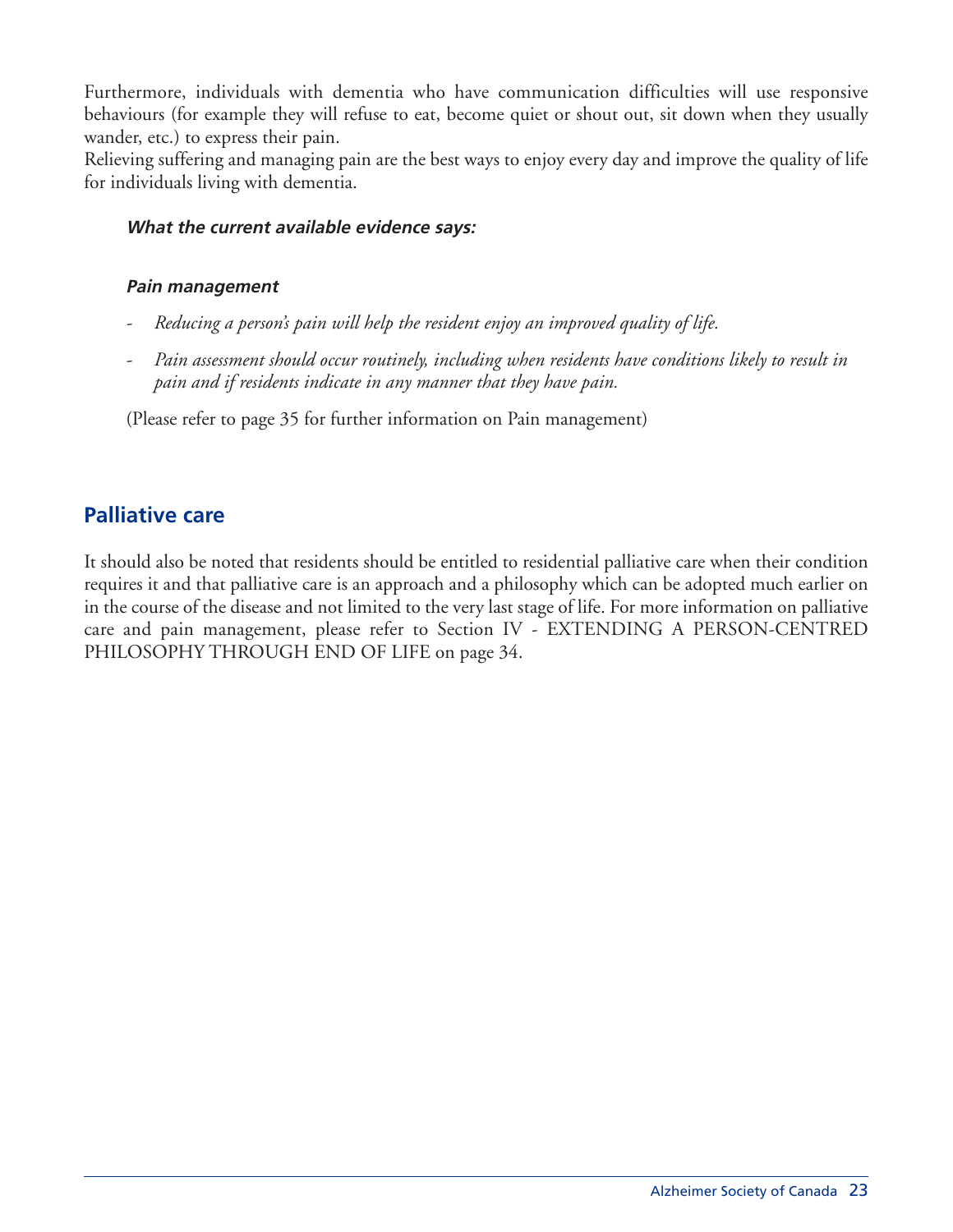# **B. FEELING SAFE AND "INDEPENDENT"**

# **Safety**

The goal is to find a balance between maintaining safety and ensuring resident autonomy and comfort.This will be different for each person and may evolve as the person's needs and abilities change. The right balance of a person's safety and autonomy must be established by means of an ongoing evaluation process that includes the person's family and consideration of their lifelong values of personal autonomy and tolerance for risk.

Example: cleaning supplies are locked, yet residents who wish to help with tidying the unit have supervised access to the tools they need.

#### **What the current available evidence says:**

#### **Safety**

- *- Install secure locks on all outside windows and doors, especially if the person is prone to becoming lost.*
- *- Remove the locks on bathroom doors to prevent the person from accidentally locking himself or herself in.*
- *- Use cabinet locks in the kitchen and any place where cleaning supplies or other chemicals are kept. Remember that cleaning and other toxic fluids can be mistaken for juices and other forms of beverage.*
- *- Label medications and keep them locked up. Also make sure knives, lighters and matches are secured and out of reach.*
- *- Remove scatter rugs and anything else that might contribute to a fall.*
- *- Make sure lighting is good both inside and out – especially for aging eyes.*

### **Abuse prevention**

According to the World Health Organization, elder abuse is "a single, or repeated act, or lack of appropriate action, occurring within any relationship where there is an expectation of trust which causes harm or distress to an older person". Elder abuse can take various forms such as physical, psychological or emotional, sexual and financial abuse. It can also be the result of intentional or unintentional neglect.

According to the Institute for Life Course and Aging (University of Toronto), at an institutional level, much of the abuse prevention work that has occurred to date has been in terms of protocols and policies focusing on the actions of staff, volunteers and others working in the care home environment. Increasingly, family advocacy groups and health unions have identified the need to also consider abuse and neglect in the context of systemic issues such as staffing levels and the types of training staff are receiving (e.g., dementia care).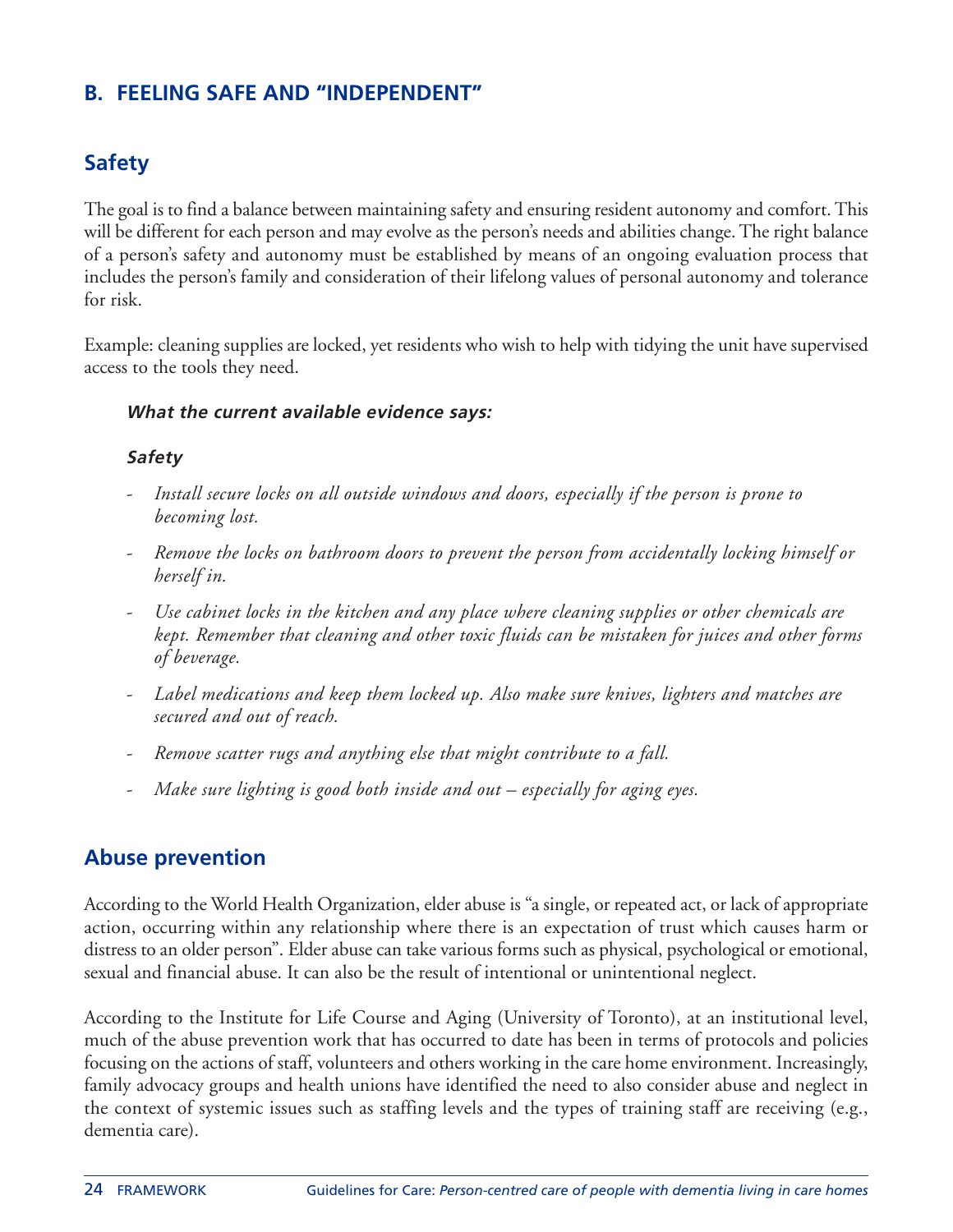Staff in homes stress the importance of training, but point out that there can be a significant "disconnect" between the best practices they are taught in school for providing care, and the way they are expected to provide care in practice. Similarly there can be a disconnect between stated health care policies and practice. People with dementia are at increased risk of different forms of abuse (e.g. verbal, physical, sexual, financial and psychological abuse as well as neglect) due to their progressive loss of capacity, communication difficulties and increasing dependence on others.

Staff often lack training and information about dementia and when asked to provide care that is beyond their capabilities, may unintentionally be abusive and/or neglect the person. Additionally, empowered staff will be more likely to adopt a person-centred approach in their care of people with dementia.

#### **What the current available evidence says:**

#### **Prevention of and Response to Abuse**

- *- The emphasis should be on preventing abuse by identifying and alleviating circumstances which are likely to lead to physical, psychosocial or financial abuse or neglect.*
- *- A protocol to deal with abuse should be in place.*
- *- When abuse is suspected, the proper authorities should be contacted.*

# **Walking and wandering**

Walking is an everyday activity that most people take for granted. It is not only the main form of transportation, but it is an excellent natural exercise often recommended as it helps people stay healthy and live longer, control weight, relax and be happy, enjoy time outdoors, or feel a sense of freedom.

People with dementia should not be deprived of their liberty to walk, and every effort should be made to make walking as safe as possible and less worrying for their families and caregivers. However, walking may result in wandering, which is a common behaviour for people with dementia and may be triggered by the desire to move about, search for someone or something, remove themselves from their current surroundings, or respond to a physical need, such as hunger or the need to use the washroom. In itself, wandering is not a bad or harmful behaviour and when done in a safe environment, can be a healthy outlet and a means of exploring the environment and making connections for a person with Alzheimer's disease or other related dementias. Helping to make wandering a safe activity involves looking at all the potential triggers of the behaviour. By determining what may be contributing to the behaviour, it may then be possible to find ways to make walking a safer and/or purposeful activity.

Offering meaningful activities and providing a safe place to walk both indoors and outdoors may reduce the occurrence of wandering and yet maximize the potential for independent living within the care home. Regarding the use of assisted technology, measures should be taken to ensure that ethical issues are always taken into consideration and that assisted technology is suited to the needs of each individual user. Restrictive or coercive measures should not be used and instead alternative means of ensuring safety or providing care need to be adopted.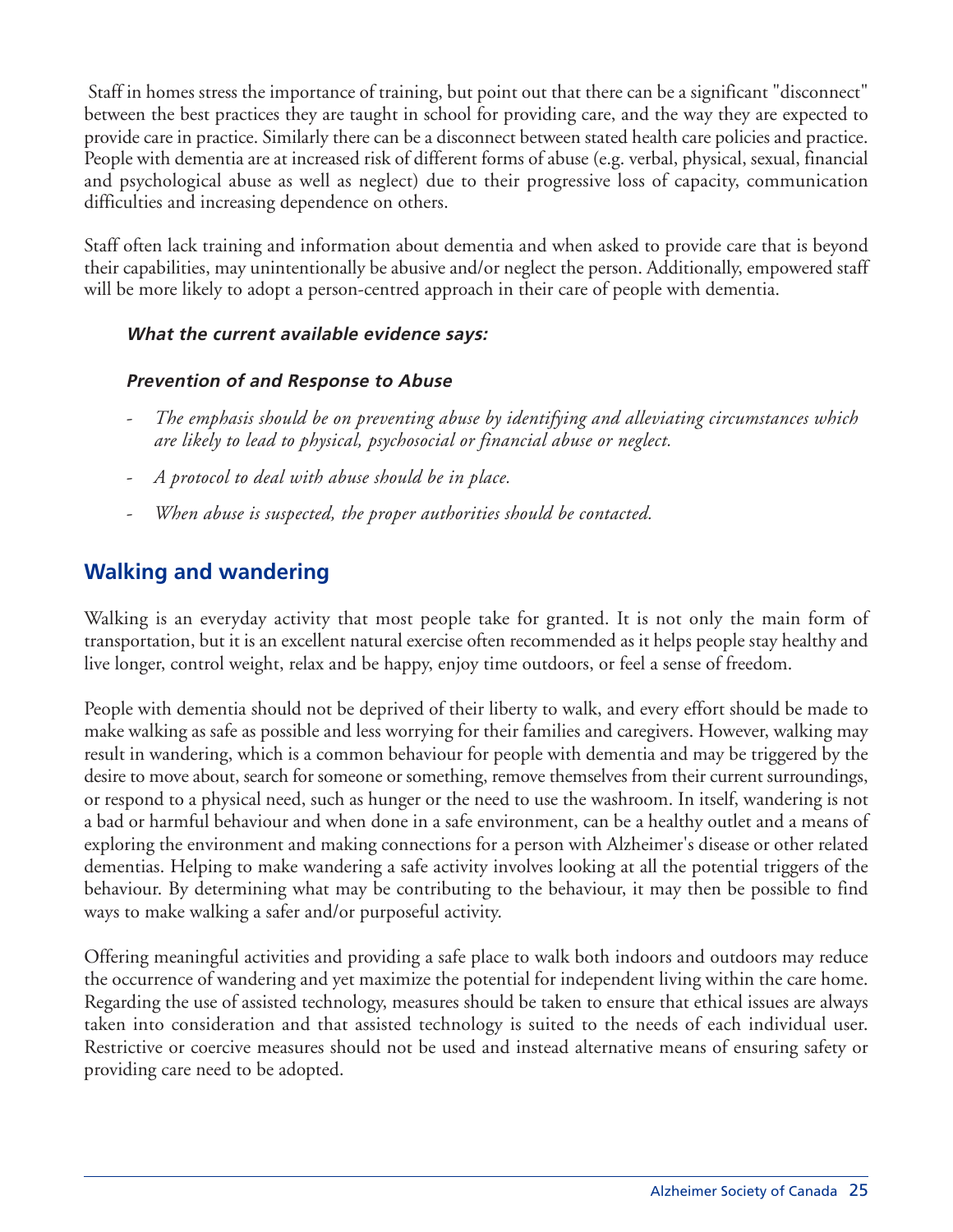#### **What the current available evidence says:**

#### **Wandering**

- *- Make sure that the person carries some kind of identification or wears an identification bracelet. If the person gets lost and is unable to communicate adequately, identification will alert others to the person's medical condition.*
- A picture or video of the person should be kept and up dated every 3 months to assist police if the *person becomes lost.*
- *- Ensure that all exits are secure and have alarms when exits are opened without consent.*
- *- Ensure that all potentially harmful objects are stored safely, especially at night.*
- *- The nearest police station should be informed of persons who have a tendency to wander.*

# **Maintaining social relationships and independence**

The importance of maintaining the person's social networks should be recognised and creative measures taken to promote them, thus preventing social isolation. Residents are assisted to achieve maximum independence, maintain friendships, develop new relationships, and participate in the life of the community within and outside the residential care home.

# **Working with health professionals**

A person diagnosed with dementia will have contact with a number of health professionals, usually over a long period of time. This will most likely include their family doctor, medical specialists, and therapists, among others.

The degenerative nature of dementia means that families and caregivers will also have a lot of contact with these health professionals. And as the disease progresses these contacts will almost certainly increase.

#### **What the current available evidence says:**

#### **Attending the doctor**

- Scheduling appointments for the person's best time of day may help in a successful visit. Keep in mind that there may be a busy waiting room or a crowd. Ask the doctor's office when is the least busy time *to visit or try to arrange care home visits.*
- Inform the doctor's office staff of the client's diagnosis as they may be able to work something out so *that the visit is less stressful.*
- *- Informing the person of an upcoming appointment may cause stress for some. Inform the person as you are preparing to leave for the appointment.*
- Bring along something enjoyable to do to pass the time. Sharing a snack can be a pleasant pastime.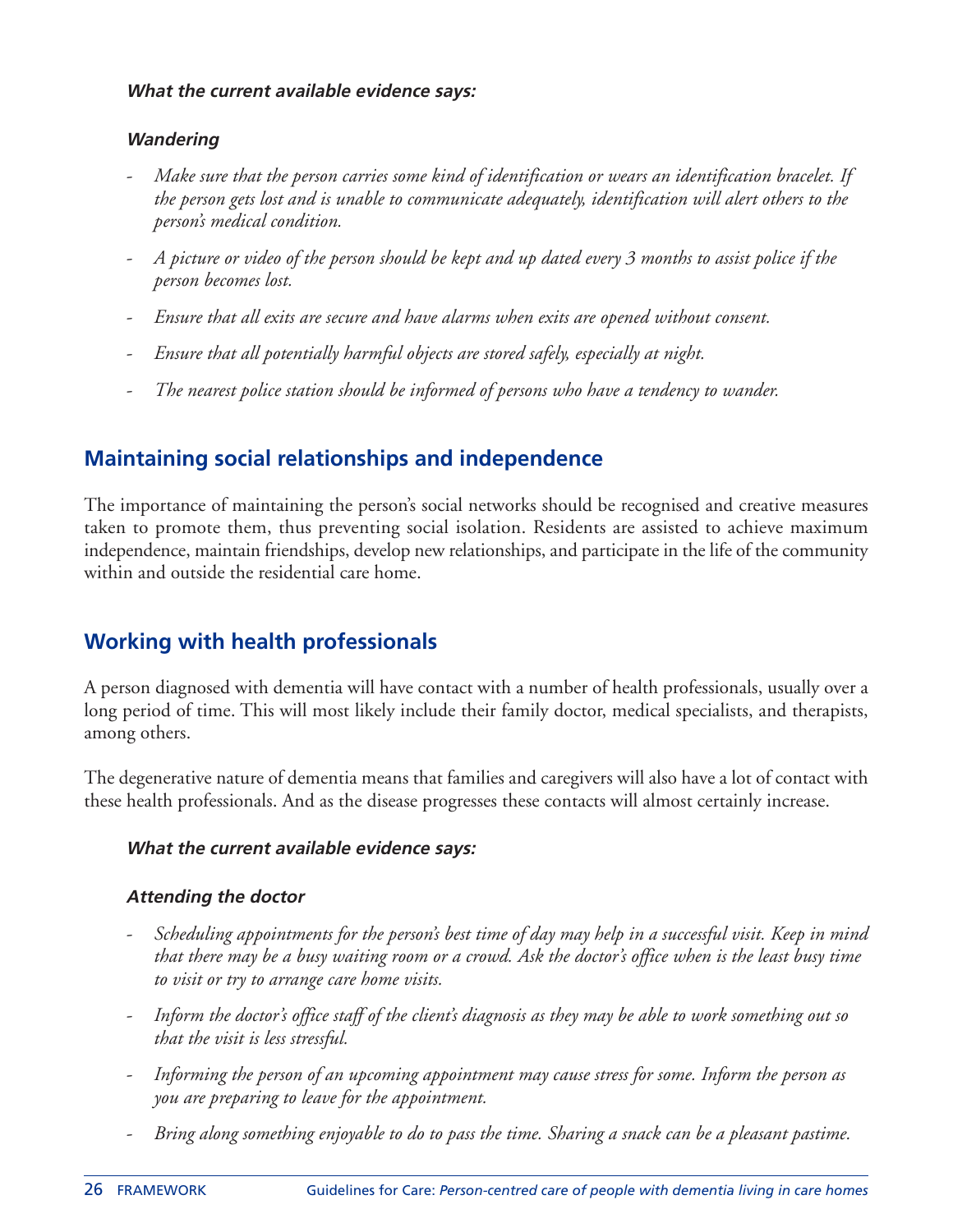- *- Consider inviting an additional staff or family member to the appointment as you may need to* speak with the doctor separately. If this is not possible, set up a time to call the doctor after you have *accompanied the person back to the care home.*
- *- Outings such as medical, dental, optometry and other types of appointments that take the person out* of the care home may cause stress and anxiety so guidelines should be followed to help reduce stress *and confusion for the person and their families.*

### **Safe transportation**

Ensure safe transportation is provided when needed.

#### **What the current available evidence says:**

#### **Transportation**

- *- Vehicular transportation should be provided in a manner which ensures the safety and emotional comfort of the person with Alzheimer's disease.*
- *- Whenever possible, the driver should be accompanied by another individual besides the person with dementia. If there is no one to accompany the person, an identification card should go with the* person in case they lose their way. If at all possible, ensure staff is available to accompany the person.
- Persons should be assisted into and out of the vehicle and ensure that they are wearing their seat belt.
- *- Travel should be limited to the comfort level of the passenger. Trips may be shortened and/ or frequent stops may have to be made.*

To enhance the person's comfort and dignity, always ask if they need to use the washroom before going out.

#### **SAFETY IS A SERIOUS RESPONSIBILITY**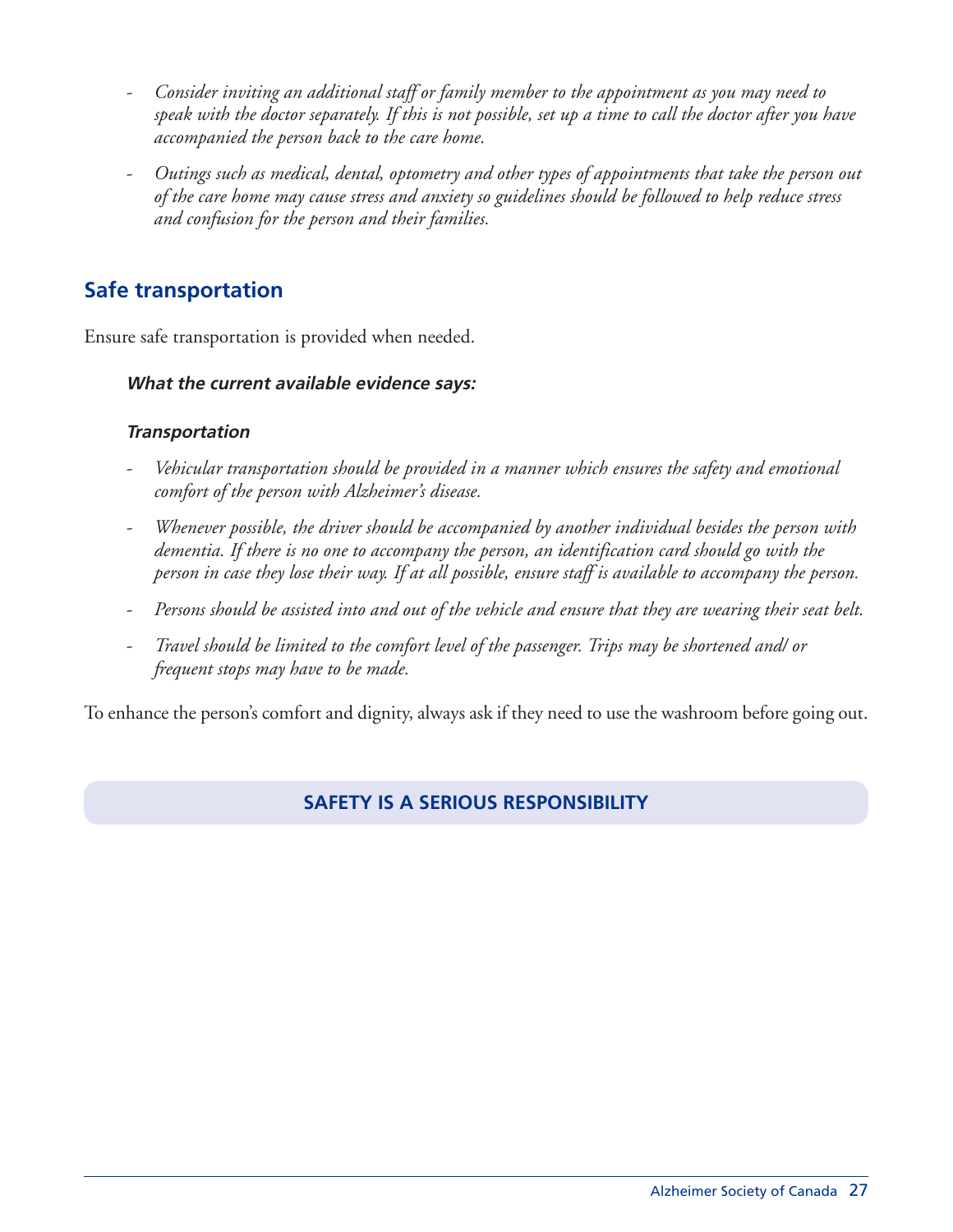# **C. PARTICIPATING IN MEANINGFUL ACTIVITIES**

Making meaningful activities and experiences possible is critical to a person-centred approach. Residents are encouraged and supported to participate in a wide range of interests and activities. It is important to consider one-on-one activities, as they can be just as meaningful to the person as group activities. It is also important to consider the person's abilities when choosing activities.

People should feel they are involved and there is meaningful and enjoyable activity for them to do.

Boredom or lack of engaging and meaningful activities can lead to the behaviours that challenge us and cause distress to the resident.

It is important to recognize that apparent boredom may result from a lack of initiative due to the disease. Individuals may need direction to undertake an activity, which they could not start on their own. Staff need training to know how to appropriately engage individuals and when to draw back.

Each resident (or representative) participates in decisions about the services offered, and is enabled to exercise choice and control while not infringing on the rights of other people.

Rather than solely focusing on offering activities, consider what the activity allows the person with dementia to experience. Experiences that are meaningful to persons with dementia are those that allow them to express themselves, to connect with others, to feel a sense of freedom and purpose and to have fun.

#### **ACTIVITIES CAN BE AN IMPORTANT WAY OF HELPING A PERSON WITH DEMENTIA TO RETAIN THEIR INDEPENDENCE.**

#### **What the current available evidence says:**

*Studies have found that people with Alzheimer's disease benefit from physical activity. Physical activity improves overall physical health, mental, emotional and social wellbeing. Health care providers must follow guidelines to ensure activities are within levels of capabilities and within range of abilities.*

#### **Activities**

- *- Keeping physically active has been found to help minimize the physical and mental decline inherent in dementia.*
- *- Simple activities are more successful.*
- *- Staff should provide positive reinforcement when the person is performing an activity.*
- *- Some individuals may need assistance in getting started or choosing an activity. When conducting an* activity, give step by step instructions and remember to praise as a step is successfully completed. Also, *use prompting and cues when needed.*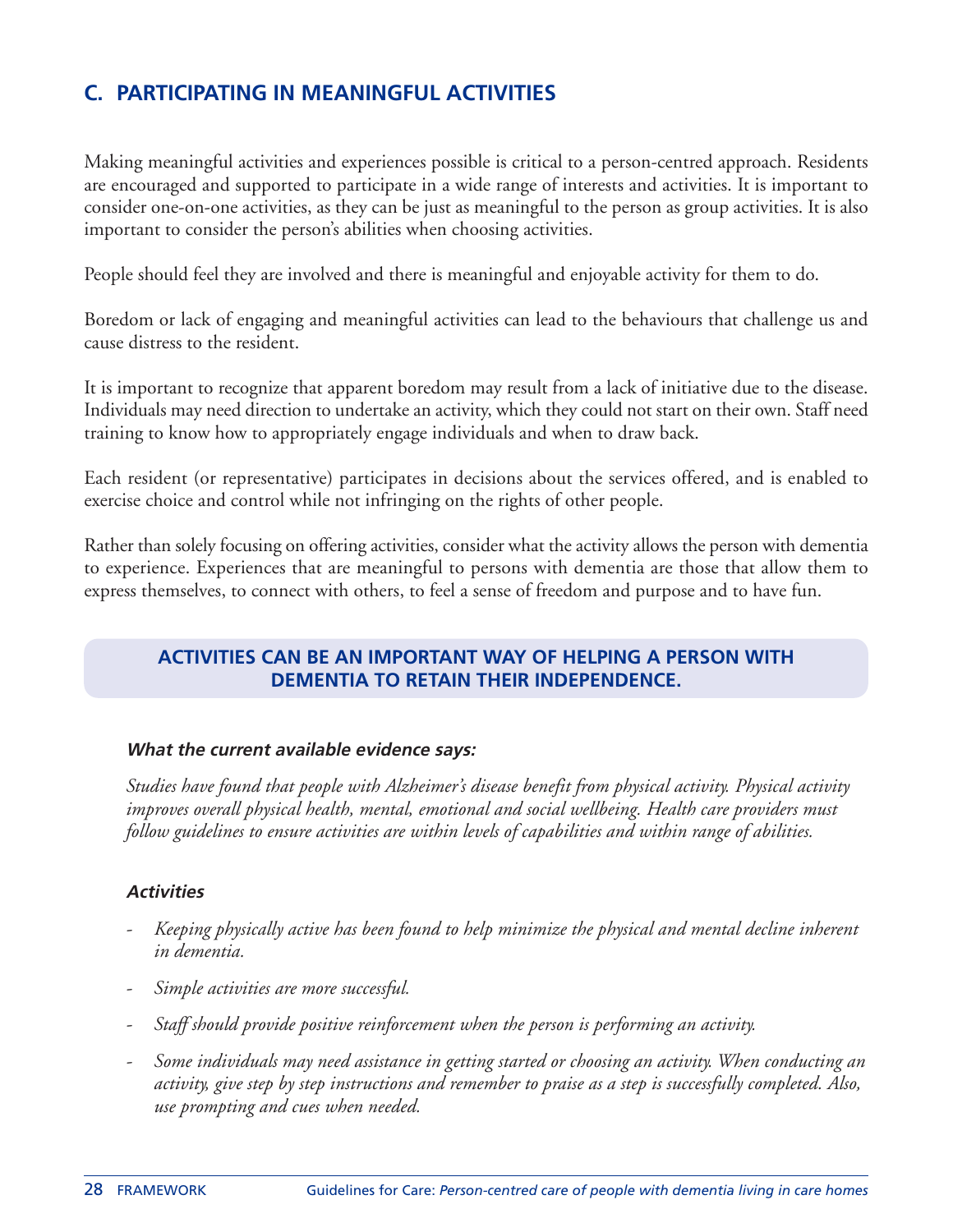- Watch for signs of agitation or frustration with an activity. Gently help or distract the person to *something else.*
- As part of the person's day, incorporate activities of enjoyment and try to do them at a similar time *each day.*

Physical activities have a positive impact on cognition, well-being, mood, sleep and functional ability of people with dementia. While encouraging residents to partake in physical activities every effort should be undertaken to prevent falls and fractures.

#### **What the current available evidence says:**

#### **Physical Activity**

- *- There is good evidence to indicate that individualized exercise programs have an impact on functional performance.*
- *- Individualized exercise programs should be tailored based on the person's ability and capabilities.*
- *- Physical activities should reflect what the person enjoys. This physical activity should be incorporated into the day.*
- *- Expectations of the person's physical ability should be considered when planning their day.*
- *- When the person is partaking in physical activity, care providers should be watching for signs of* strain and distress. Be aware of any discomfort or signs of overexertion. Talk to the person's doctor if *this happens.*
- *- Independence is very important when doing physical activity. Allow creativity even if that means a not-so perfect outcome.*
- *- Spend time outside when the weather permits.*
- *- Exercise often helps everyone sleep better.*
- *- There is an association between greater involvement of families and greater resident participation in activities.*

Provide an environment that encourages spontaneous activities and supports persons in facilitating their own activities when they choose. Being able to maintain activities one enjoyed throughout one's life can help a person during the transition period helping the person adjust to the new home.

A change of scenery is important for some; consider involvement in activities both within the care home as well as the broader community.

#### **Social Interaction**

- Social interaction is a consequential activity that is one of the critical elements of a person's care.
- *- Social interaction not only stimulates but helps maintain the person's functional abilities and can enhance quality of life.*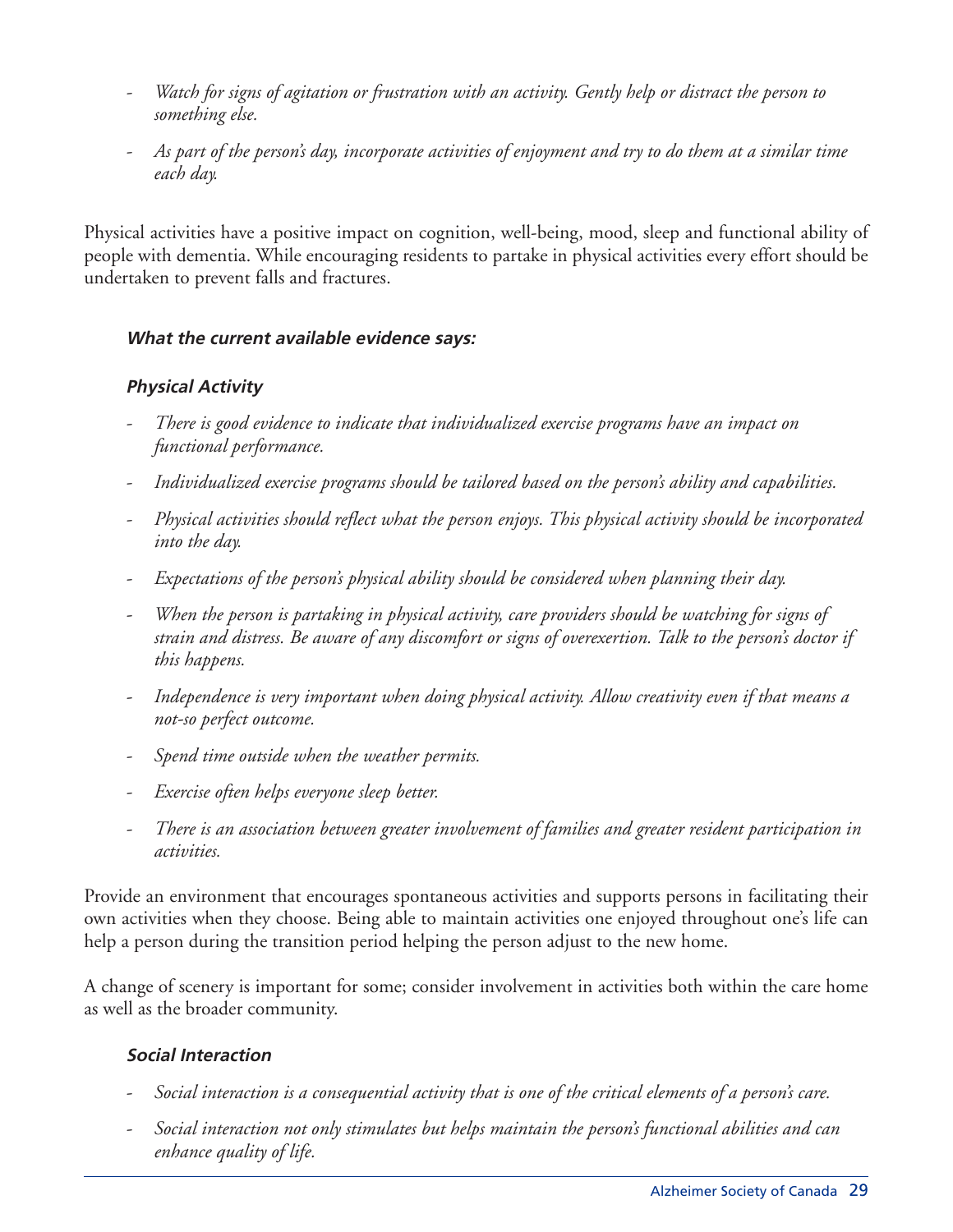- *- Offer many opportunities each day for providing a context with personal meaning, a sense of community, choices and fun.*
- *- Interactions should reflect the person's values and interests.*
- Scheduled social engagements like a card game or a sing along can create an activity that the person *looks forward to. Although social engagement is important, staff must respect resident preferences to engage or disengage at anytime.*

#### **STRUCTURE, ROUTINE AND FAMILIARITY ARE IMPORTANT TO PEOPLE WITH DEMENTIA.**

# **Relationships and sexuality**

It is important to recognize that a person with dementia has a right to maintain existing relationships with people who have been an important part of their life and to create new ones. All human beings are sexual beings from birth to death and dementia should not alter this perception.

As the disease progresses, some people may no longer recognize or remember their partners, and may seek companionship and physical intimacy with a new partner in a care home. Others may lose their inhibitions and act and behave in ways that they did not before, or in ways that others might consider "inappropriate". However, staff need to consider all possible reasons for the "inappropriate" sexual behaviour, as the person may actually be trying to communicate a need or convey a message (i.e. the need to go to the toilet, discomfort, loneliness or boredom).

Everyone has a need for companionship and physical intimacy. People with dementia are no different. The needs for companionship and physical intimacy of people with dementia must be supported with respect and dignity. When appropriate, touch, holding hands and other warm gestures can help reaffirm a person's worth. Staff recognize the need for sexuality and intimacy; they support the residents to express their needs by providing adequate privacy. The needs of couples must always be considered and accommodated.

#### **What the current available evidence says:**

#### **Sexuality**

- *- React to the behaviour in a calm manner.*
- *- Gently discourage inappropriate behaviour such as removal of clothing in a public place and create a distraction. Consider re-directing the person to another activity.*
- *- Persistently challenging behaviour may be discussed and problem solved with the person's medical doctor, care team and family.*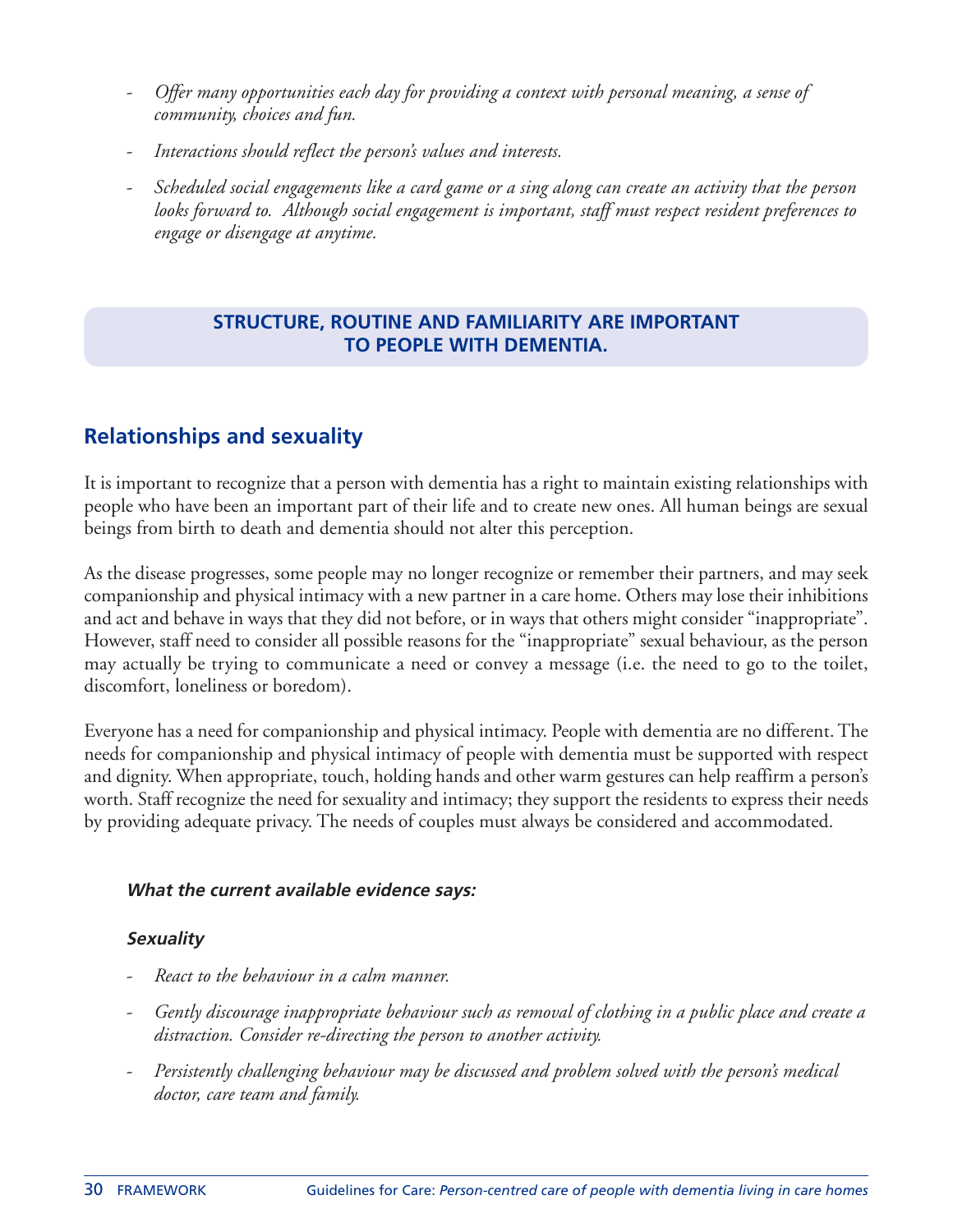# **D. CHANGES IN MOOD AND BEHAVIOUR**

### **Mood changes**

Some people with dementia have abrupt changes in their moods and emotions. These changes can be unpredictable. Mood changes can be eased by keeping a calm environment with fixed daily rituals. The individual should not be questioned repeatedly or given too many choices.

Guidelines developed to help caregivers with changes in emotions allow for unpredictable emotions to be handled in a calm, consistent manner. Family members may be good resources in understanding behaviours and identifying potential triggers.

#### **What the current available evidence says:**

#### **Moods and emotions**

- A calm, predictable environment that is set with fixed daily activities assists the person in feeling safe *and happy.*
- *- Persons should not be questioned repeatedly or given too many choices. (For example, limiting choice to* two allows for personal choice but is not overwhelming or offering one option with yes or no response).
- *- Mood changes are also amenable to distraction, particularly if topics related to the past are discussed or favourite pieces of music played.*

Long-held holiday traditions may no longer be appropriate or enjoyable to both the person with dementia and his/her family. It is important to consider those aspects of the holiday which are truly meaningful so as to avoid overwhelming the person and his/her family caregivers. Simplifying traditions can be helpful.

For example, families may be encouraged to share frequent, shorter visits with their relative with dementia, rather that one long holiday meal. Reducing the number of visitors at one time (and associated noise levels and stimulation) may also be helpful.

#### **Preparing for holidays can impact mood**

- A person's expectations for the holidays should be discussed, especially in that their expectations of the *holiday may now be different. Realistic expectations should be discussed and new plans determined to best suit the person.*
- Friends and family are encouraged to visit. Discuss with the family a schedule for visitors to avoid the person becoming overwhelmed due to too many visitors at once and none for long periods of time.

#### **Depression/anxiety**

- *- A cheerful and bright environment that promotes interaction instead of solitude will help decrease depression.*
- *- Acknowledge feelings and comfort the person when they are feeling depressed or anxious.*
- *- Redirect persons when they express persistent negative thoughts.*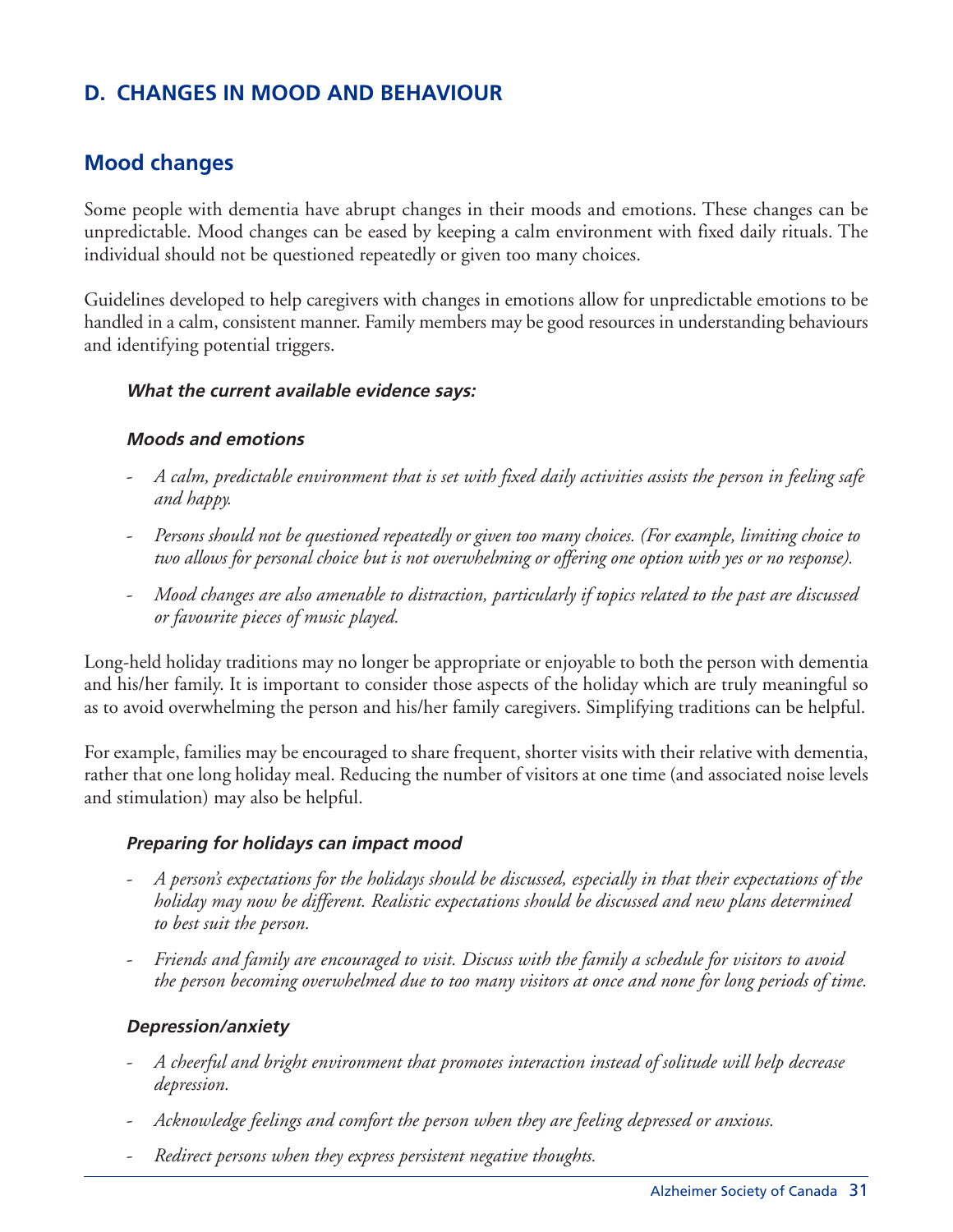### **Responsive and Protective Behaviours**

Dementia can lead to responsive and protective behaviours that may challenge care providers. It is important to understand that behaviours are a form of communication and it is staff's responsibility to interpret them. What the person with dementia is expressing through their behaviours is always meaningful. Having specific guidelines to help with these responsive and protective behaviours can reduce and at times prevent them.

#### **What the current available evidence says:**

#### **Aggression/agitation**

- *- Behaviours can become more challenging at dusk, a phenomenon known as "sundowning". Additional care to proactively assess the person's needs must be taken during the evening and at night.*
- *- Behaviours perceived as disruptive may be reduced or eliminated by altering approaches to activities such as bathing and creating an environment to suit specific needs and/or concerns.*
- *- Identify potential triggers of emotional outbursts and take steps to avoid them.*
- *- A calm environment along with soothing music can help relax individuals and reduce agitation.*
- *- Non-threatening and gentle approaches can reassure the person. Examples may include supporting and reassuring the person rather than arguing, confronting, or trying to reason with them.*
- *- Distract a person from the trigger or cause of agitation.*

#### **Repetitive Behaviours/ Perseveration**

- *- Be patient with the person. Distraction can help reduce the continuing or repeating behaviour.*
- *- Offer the person something else to do as a distraction or remove the trigger.*
- Touch and other forms of reassurance may help the person focus on a different thought and set of *feelings. However, only use this approach if appropriate for the person.*

#### **Clinging (or shadowing)**

*- Provide something to occupy his/her attention while you step away; consider replacing yourself with* an item that is known to be comforting to the person (such as a stuffed toy or soft blanket).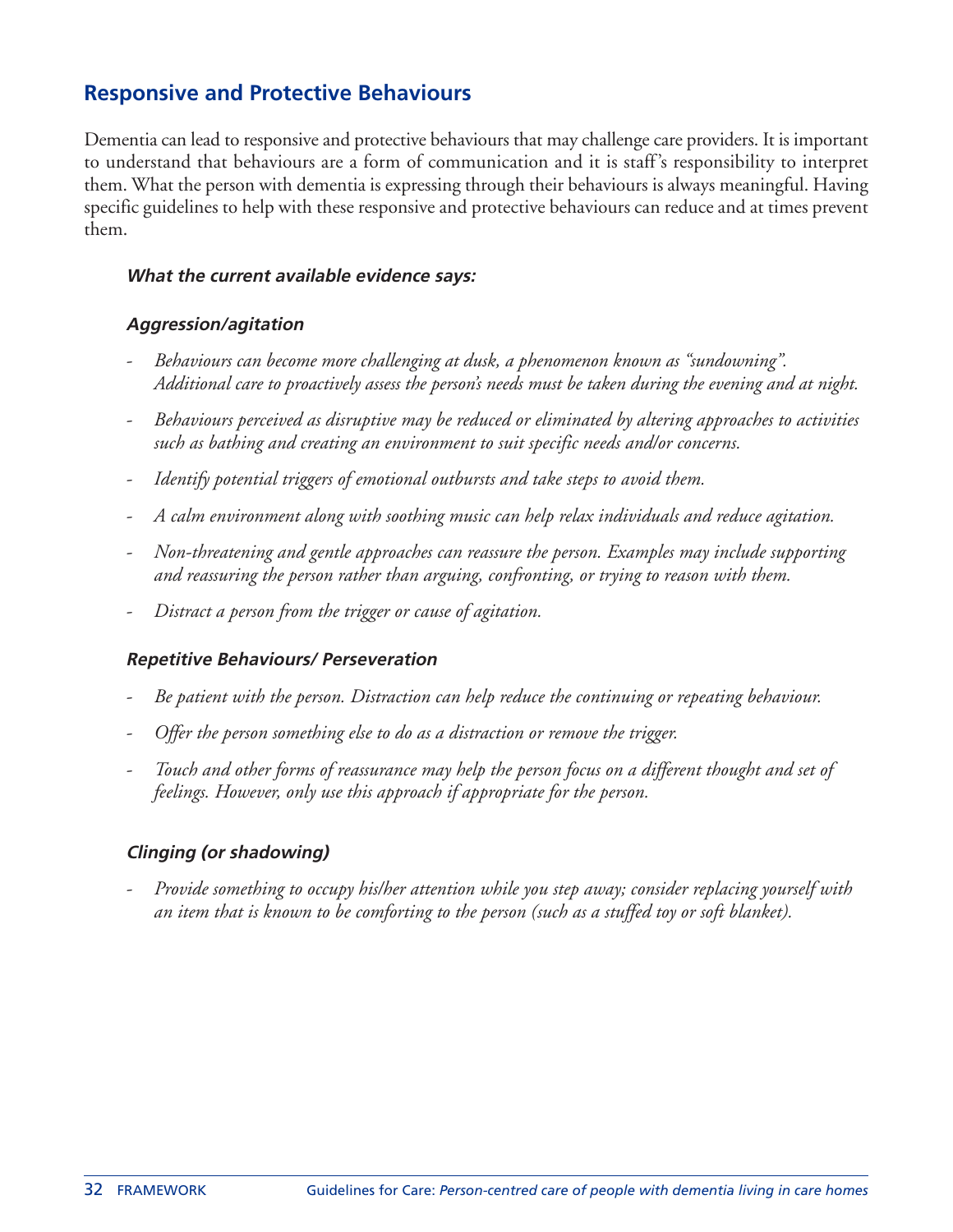# **III. ENSURING FAMILY INCLUSIVENESS**

Staff need to ensure that family members are invited, encouraged and supported in being involved and engaged in the life of the person with dementia. Staff in a person-centred care home value and include family and friends, involving them actively in the support network and seeking them out, including them as valued members of the care team.

Family and friends play an integral role in helping the person with dementia to have a "good day" by maintaining normalcy and a sense of continuity for the person with dementia and familiarizing staff with the person's likes and dislikes and prior ways of being.

It is critical for staff to receive training around working collaboratively with families and recognizing what a move to a long term care home represents for families. When sharing information with family members and friends about a resident, staff have an opportunity to engage in a collaborative process of positive problem solving in an effort to understand the meaning of behaviours. By inviting family and friends to share their experience of the person's life long values, wishes and personality, creative approaches to improving the person's day to day life are more likely to happen. Finally, staff need to be trained to work with families in various stages of grief.

#### **What the current available evidence says:**

*Families with members who have been given a diagnosis of Alzheimer's disease will experience a range of emotions and will have a number of decisions to make about the current and future care and support of the person living with Alzheimer's disease. Health care service providers can help guide families to make decisions that they are comfortable with so that they feel their family member is well cared for.*

*For family members experiencing difficulties adjusting, it is best to refer them to counseling services.*

*Studies have found that interventions with a combination of social and cognitive components appear to be the most effective in improving psychological well-being of family members.*

#### **Working with the family**

- *- Encourage family members to ask the doctor any questions about Alzheimer's disease, including information about medication, treatment options and the best ways to help alleviate symptoms or address behaviour they are concerned about.*
- *- Caregivers need to be involved in care plan development.*
- *- Caregiver input is obtained about whether any behaviour is perceived as a concern.*
- *- Be prepared with a list of available support groups that family members may attend.*
- *- Help families make future care plans.*
- *- Family members should have access to training and education which will help them understand the disease process and assist them in their role as caregiver / support person.*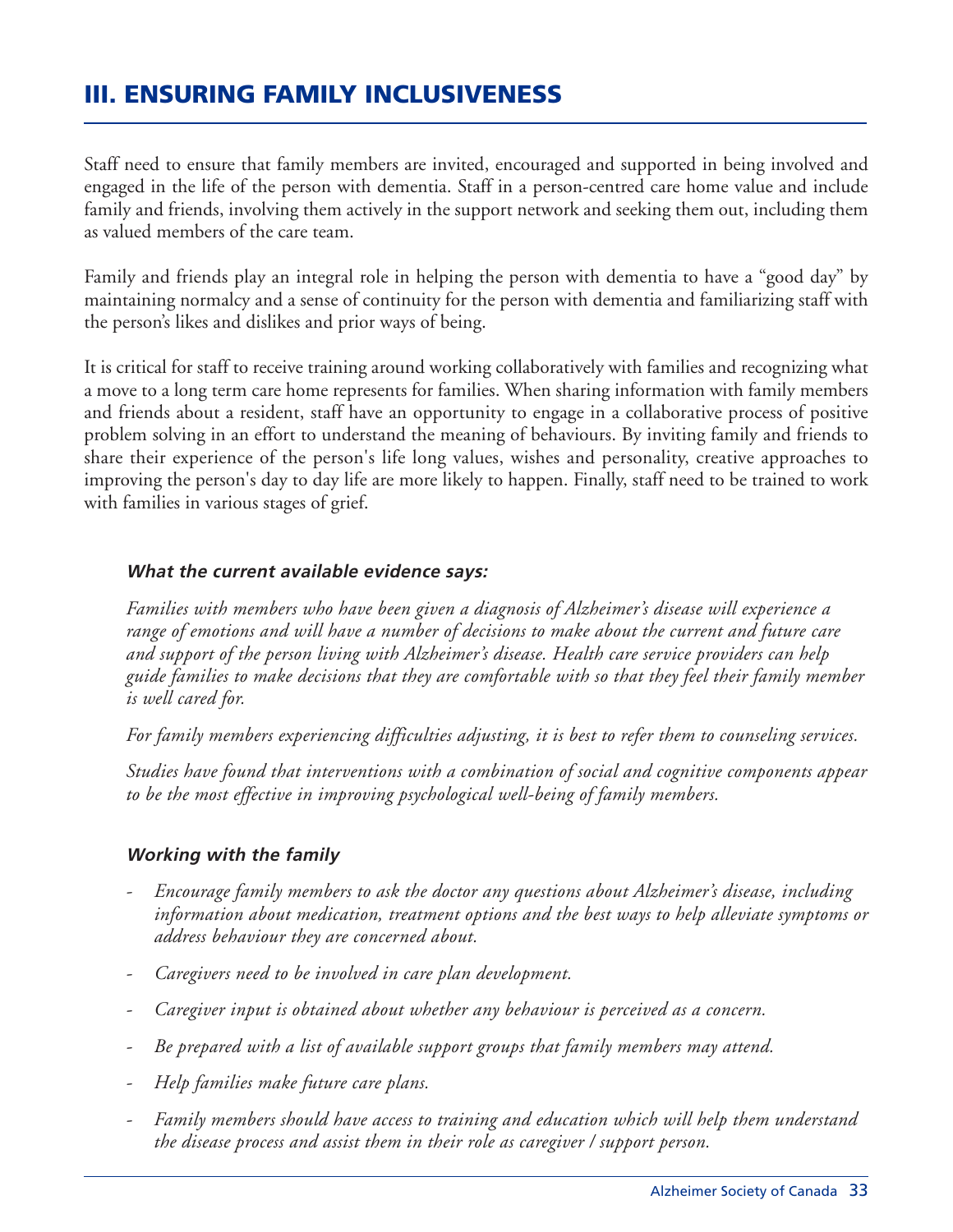# **IV. EXTENDING A PERSON-CENTRED PHILOSOPHY THROUGH END OF LIFE**

The overall goals of palliative and end of life care are to improve the quality of living and dying for people with dementia and to minimize unnecessary suffering through the provision of the following services:

- pain and symptom management;
- psychological, social, emotional and spiritual support;
- support for family members and caregivers; and
- bereavement support.

Working in partnership with the individual and their family to alleviate painful and traumatic processes and supporting them to make difficult decisions is central to palliative care.

#### **Definitions3 :**

#### **Palliative care:**

The Canadian Hospice Palliative Care Association (CHPCA) defines hospice palliative care as "the combination of active and compassionate therapies intended to comfort and support persons and families who are living with, or dying from, a progressive life-limiting illness, or are bereaved" (CHPCA, 1995). Hospice palliative care is "whole-person health care that aims to relieve suffering and improve the quality of living and dying" (CHPCA 2009).

The CHPCA definition is consistent with the definition established by the World Health Organization (WHO) 2005, which describes palliative care as "…an approach that improves quality of life of clients and their families facing the problem associated with life-threatening illness, through the prevention of suffering by early identification and impeccable assessment and treatment of pain and other problems, physical, psychological and spiritual."

#### **End of life care:**

End of life care is designed to meet the physical, psychological, social, spiritual and practical needs of individuals and caregivers facing terminal illness.

Palliative care is an important consideration for end stage dementia in long term care homes<sup>4</sup>. It is important that palliative and end of life care planning is discussed and thought through early with the person with dementia and their family member. Discussions are encouraged as early as possible to ensure that appropriate end of life care is the goal for the end stage of dementia.

<sup>3</sup> Source: Canadian Hospice Palliative Care Association - www.chpca.ca

<sup>4</sup> Communities, the private sector and/or government may support the provision of palliative and end-of-life care services. Therefore, the services available and how they are funded may vary depending on the community in which you live.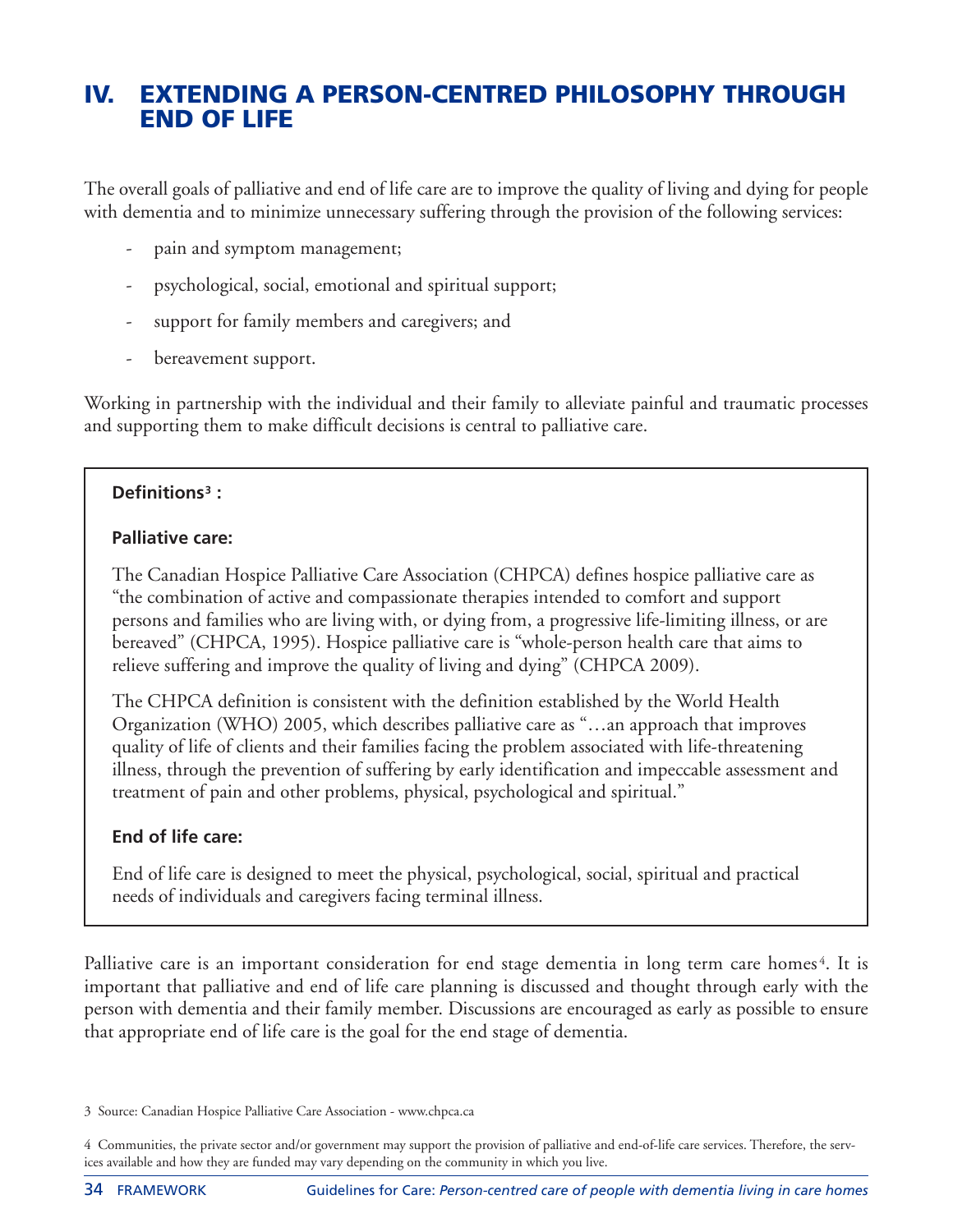It should also be noted that palliative care is an approach which can be adopted as early as possible in the course of the disease and is not limited to the very last days or weeks.

It is important to remember that people with dementia and their families should not be forced to accept various aspects of palliative or end of life care; these are personal choices. It has to be negotiated through education and interaction with staff, families and individuals with dementia.

#### **"YOU MATTER BECAUSE YOU ARE YOU AND YOU MATTER TO THE LAST MOMENT OF YOUR LIFE. WE WILL DO ALL WE CAN TO HELP YOU, NOT ONLY TO DIE PEACEFULLY BUT TO LIVE UNTIL YOU DIE" (Saunders, 1976)**

### **A. PAIN MANAGEMENT**

#### **What the current available evidence says:**

#### **Pain management**

*Providing effective pain management to people with Alzheimer's disease continues to be a challenge to healthcare professionals who practice in the long-term care setting. Good pain assessment technique involves looking at a comprehensive picture of the person upon admission or first complaint of pain and then following up with pain assessment on a regular basis.*

*Studies have shown a modest level of agreement between residents and supervisors about whether the* resident had pain, and yet one third of residents with pain were not receiving any treatment for it.

- *- Reducing a person's pain will help the resident enjoy an improved quality of life.*
- *- Pain assessment should occur regularly, including when residents have conditions likely to result in pain and if residents indicate in any manner that they have pain.*
- Pain should be treated as the "fifth vital sign" by regularly assessing and treating it in a formal, *systematic way, as one would treat blood pressure, pulse, respiration and temperature.*
- *- Pain management is unique to each resident's needs, circumstances, conditions and risks.*
- *- Effective pain assessment addresses the following:*
- *- Site of pain*
- *- Type of pain*
- *- Effect of pain on the person*
- *- Pain triggers*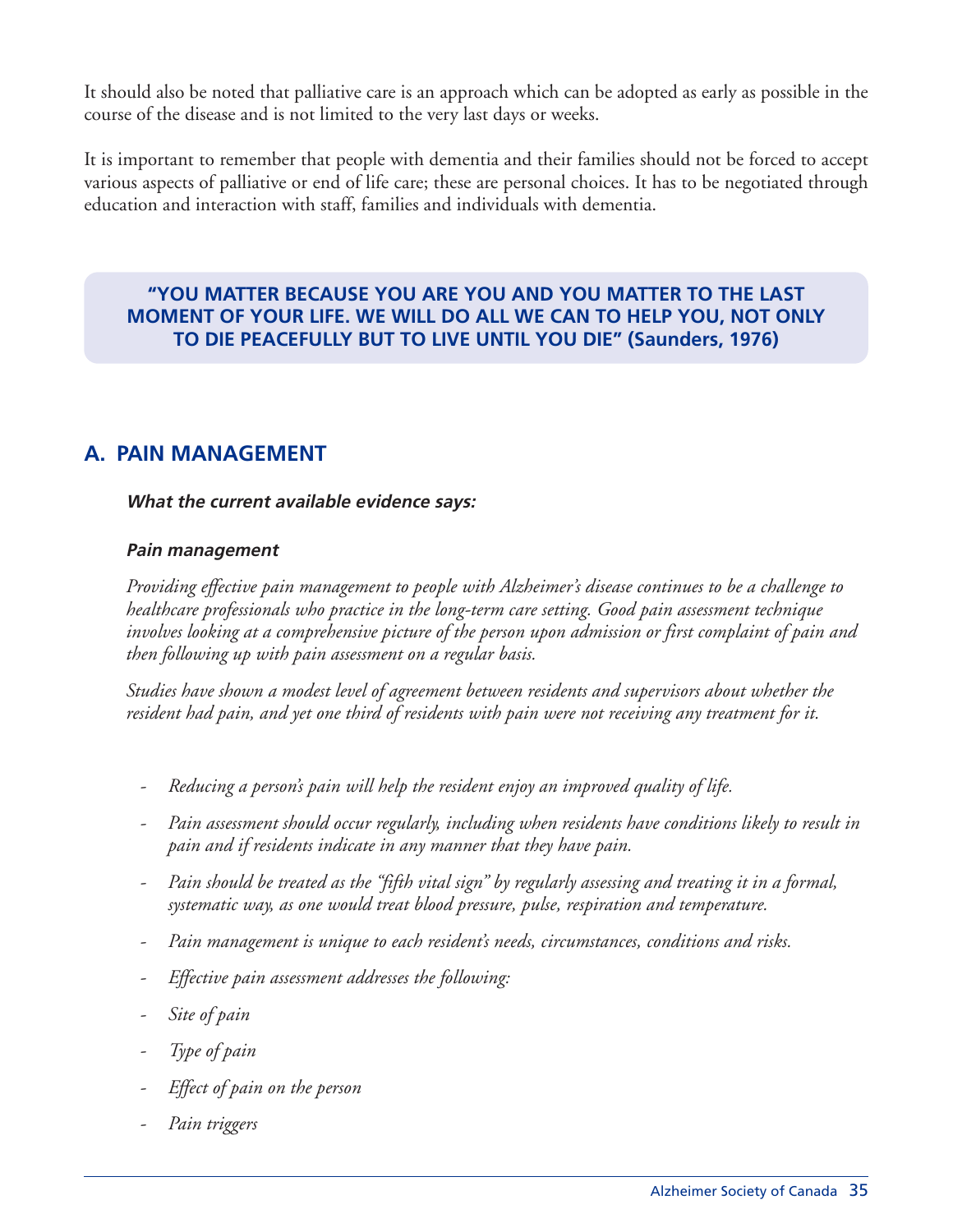- *- Whether pain is acute or chronic*
- *- Positive and negative consequences of treatment*
- *- For those residents who cannot verbally communicate, direct observation by staff consistently working with them can help identify pain and pain behaviours*
- Suspicion or evidence of increased pain should be reported to and monitored by the nurse in charge *of the unit or neighbourhood. Medical advice should be sought if it is drastically increased or persistent*

#### **FOCUS ON QUALITY OF LIFE AND COMFORT, RATHER THAN ON LENGTH OF LIFE AND TREATMENT.**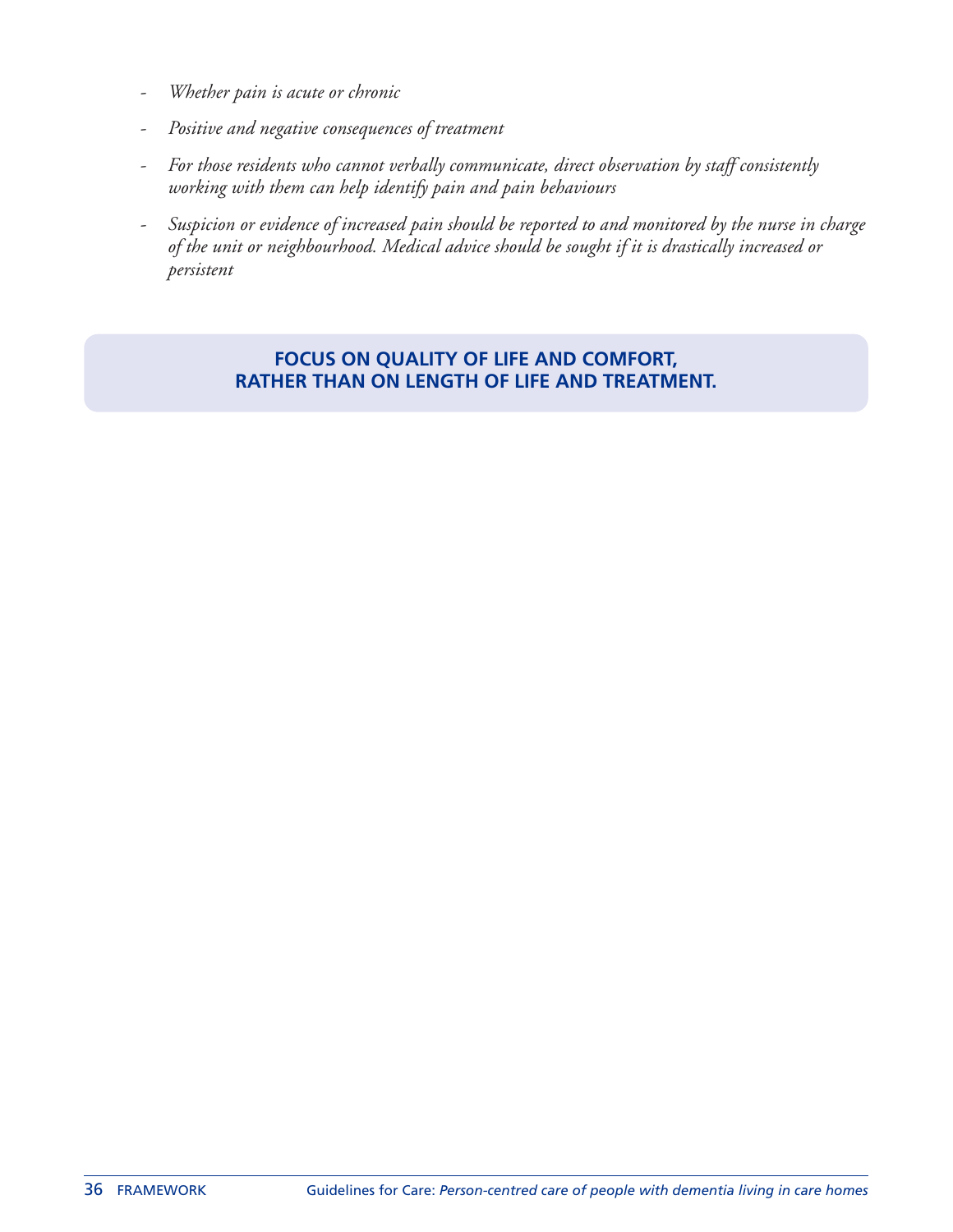# **B. END OF LIFE CARE**

The person-centred philosophy of end of life care provides comprehensive comfort care to the person with dementia at a late stage as well as support to their family when attempts to cure the illness are not possible. It is crucial that care home staff work together with the person with dementia and the family to provide the medical, emotional, and spiritual support needed.

#### **What the current available evidence says:**

#### **End of life**

- *- The goal is to use a person-centred, culturally and spiritually sensitive approach to providing care that meets a resident's changing needs and respects his or her preferences regarding end of life care.*
- *- There is a need to minimize the resident's physical, emotional and spiritual distress, while maximizing comfort and well-being in a manner consistent with an individual's preferences regarding end of life care.*
- *- It is important to ensure open and ongoing communication among the resident, proxy decision maker, family and care team so that all parties have a clear and common understanding of what constitutes optimal end of life care of the individual resident.*
- *- Providing support to families, other residents and staff when an individual is dying and after death has occurred will help them to achieve meaningful closure.*
- Care plans need to be flexible enough to adapt to daily changes in a resident's needs and wishes.

### **Medical care decisions**

There is a range of life-prolonging medical care available for people in the terminal stages of an illness. When and if to use these measures depends on the type of medical care that the person has specified or, if explicit directions have not been given, the best decision based on the person's values and desires.

The following are some of the measures that commonly need to be addressed.

- Cardiopulmonary resuscitation or CPR is a group of treatments used to restore function when a person's heart and/or breathing stops. CPR is not recommended by many experts when a person is terminally ill and is often not desired by persons when they are competent to make such decisions. A "Do not resuscitate" (DNR) or Do not attempt resuscitation (DNAR) order tells the medical professionals not to perform CPR if the person's breathing or heartbeat stops.
- Feeding tubes are sometimes suggested if a person has a difficult time eating or swallowing, which is common in the late stage of Alzheimer's disease. Tube feeding has not been proven to benefit or extend life and can result in infections and discomfort to the person. However, sometimes it is considered for a fixed time period. The health-care team should talk with the person's decision-maker about any specific plans for use of feeding tubes.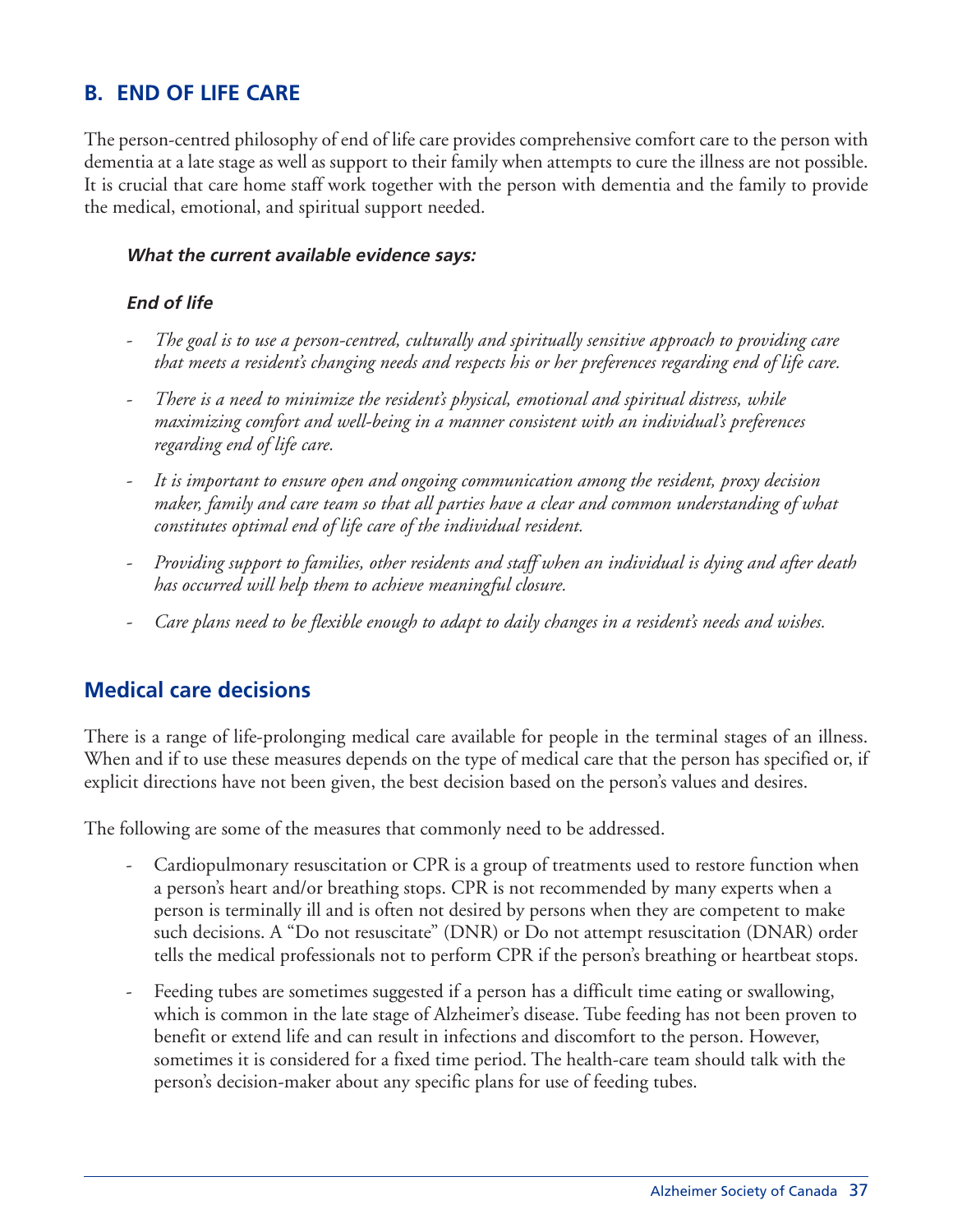- Intravenous (IV) hydration is liquid administered to a person through a needle in a vein. Lack of hydration is a normal part of the dying process and allows for a more comfortable death over a period of days. Using IV hydration can draw out the dying process for weeks and physically burden the person. If IV use is being considered, there should be specific goals with a limited time period agreed to by the family and the health-care team.
- Antibiotics may be prescribed for common infections but may not improve the person's condition.

# **Spiritual Care**

Spiritual care is relevant. Spirituality is about finding meaning, purpose and connection in life. A major misconception is equating spiritual care solely with organized religion. Religious care at its best will have spiritual dimensions, but not all spiritual care is religion based. Spiritual care is person-centred and makes no judgments about the individual's beliefs, illness, or lifestyle orientation.

Long-term care homes are communities of their own with strong bonds between residents and staff. In some homes a community of care has become so entrenched that when a resident dies, the event is akin to losing a member of one's own immediate family. This is not a bad thing. It is actually a positive cultural signal. But the resulting despair felt potentially by everyone in the community must be acknowledged, understood, and managed with sensitivity. Rituals that allow staff and families to acknowledge and share their loss with others can help them resolve their own grief.

### **HOW CAN WE HELP YOU SUPPORT INDIVIDUALS WITH DEMENTIA AND THEIR FAMILIES?**

The Alzheimer Society is the leading not-for-profit health organization working nationwide to improve the quality of life for Canadians affected by Alzheimer's disease and related dementias and advance the search for the cause and cure. We are located in every province across Canada and in over 140 local communities.

Since 1978, we've been dedicated to providing help for people with Alzheimer's disease and related dementias and their caregivers. That help comes in many ways.

The Alzheimer Society provides support, information and education to people with Alzheimer's disease and related dementias, families, physicians and health-care providers.

For more information on our programs and services, please visit our national website www.alzheimer.ca or contact your local Alzheimer Society.

# **DISCLAIMER**

The information provided in this document is for informational purposes; it is not a substitute for professional medical care or advice. This framework is intended to outline the current available research that has resulted in guidelines for optimum person-centred care of people with dementia living in care homes. This document does not include guidelines for care for specific health disciplines.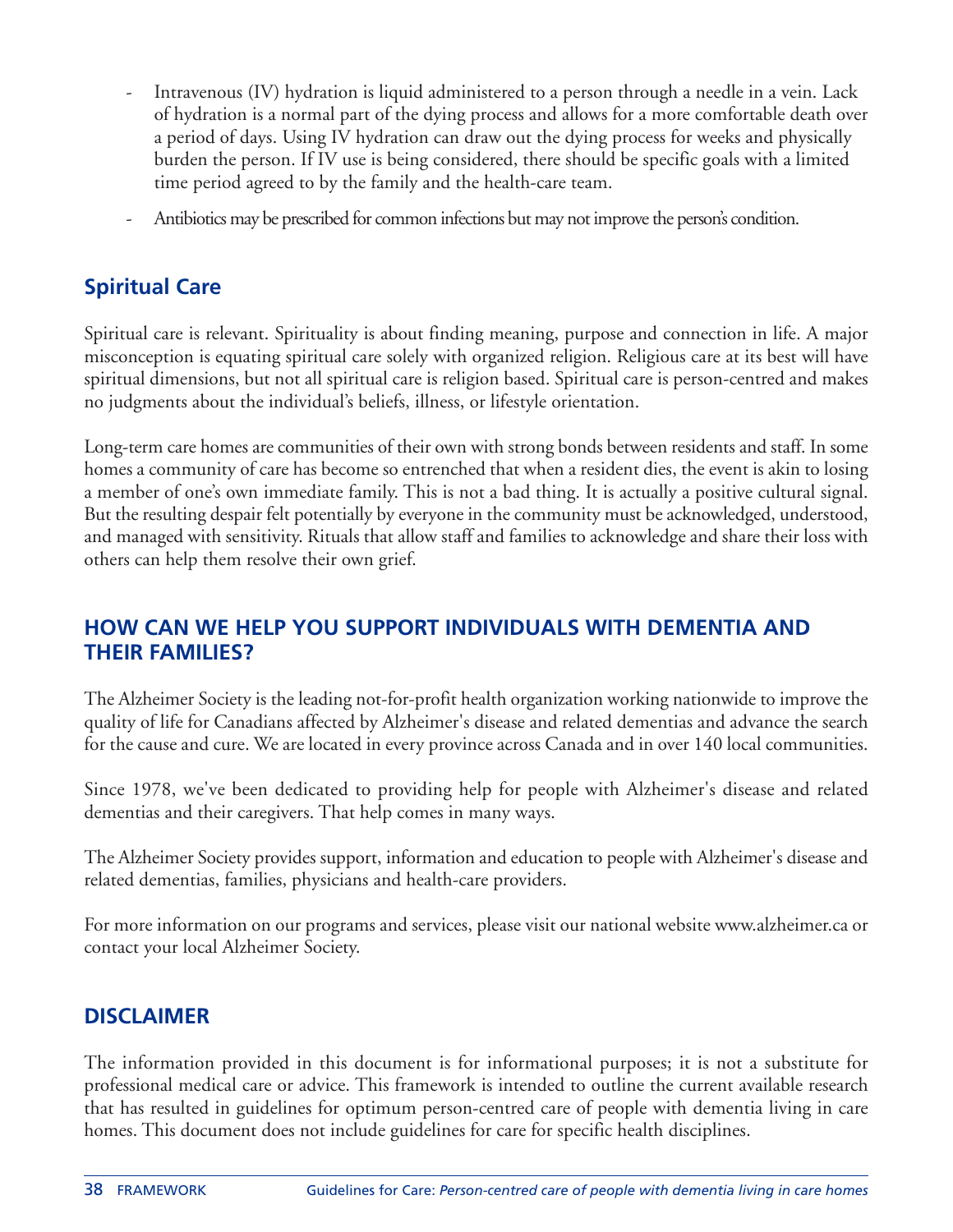# **APPENDIX 1**

### **Rapid Evidence Assessment of Guidelines for Care. Summary of Guidelines, 2009.**

#### **Introduction**

Person-centred care is a framework advocated for the care for people with Alzheimer's disease. A central assumption of person-centred care is the notion of personhood, which values the quality and condition of being a person with Alzheimer's disease (Edvardsson, Winbold, & Sandman, 2008). It is a widely used concept for holistic and individual centres best –practice care of people with dementia (Edvardsson, et al., 2008). Within the lens of person-centred care for people with severe Alzheimer's disease, a Rapid Evidence Assessment (REA) was completed to systematically examine practice guidelines published in the peerreviewed journals.

There has been a recent surge of interest in the use of clinical practice guidelines, largely because of the variation of clinical practice, new reports about ineffective and inappropriate care of clients, recent focus on evidence-based practice and a shift towards looking for more cost effective strategies (Shaneyfelt, Mayo-Smith, Rothwangl, 1999). When clinical practice guidelines are systematically developed as statements to assist clinicians and person decisions about appropriate care for specific clinical circumstances, it is believed that these practice guidelines can improve the quality, appropriateness, and cost-effectiveness of care (Institute of Medicine, 1990). In response to this increased interest, several major health care organizations have carefully formulated methodology for developing scientifically sound guidelines (American Medical Association, 1990; Canadian Medical Association, 1993; Eddy 1992; Woolf 1991).

The development of best practice guidelines within assumptions of person-centred care acknowledges personhood, while promoting the quality of care based on the best available evidence. This best practice model recognizes that the personality of the person with Alzheimer's disease is not lost but rather increasingly concealed with the severity of the disease. The guidelines cover a broad range of care to cover the many aspects of the personalization of the person's care and environment. Although the guidelines address basic prevention, management and elimination of physical discomfort (i.e. pain, constipation, malnutrition, etc), they also address psychosocial aspects (i.e. feeling safe, sense of belonging, etc). This holistic approach addresses body, mind, and spirit to ensure people with Alzheimer's disease are receiving personalized and relevant care.

### **Method**

### **Rapid Evidence Assessment**

Like systematic reviews, rapid evidence assessments are based on comprehensive electronic searches of appropriate databases, but concessions are made to complete the review within selected timeframes (Davies, 2004). As a result, exhaustive database searching, hand searching of journals and textbooks, or searches of 'grey' literature are not immediately undertaken.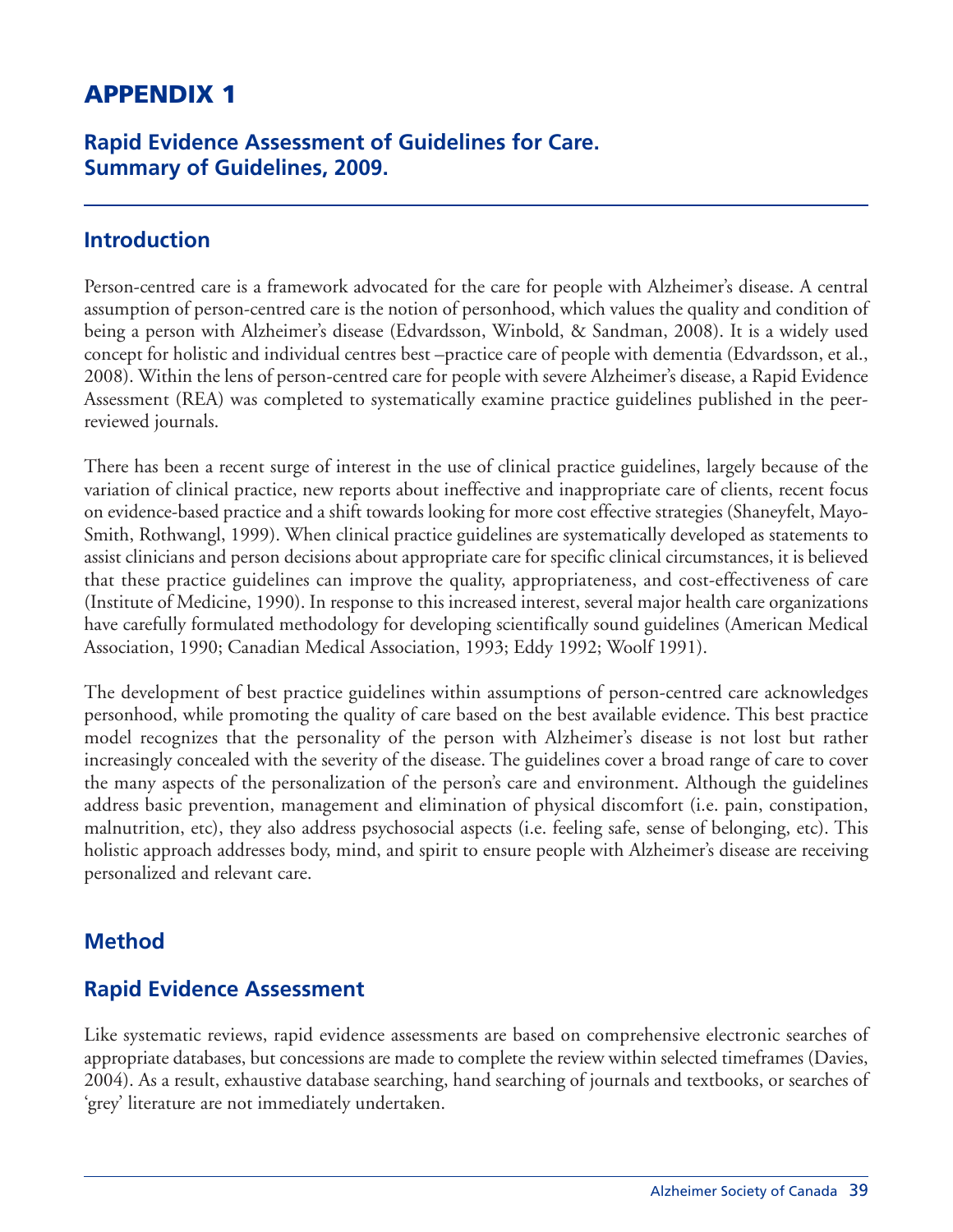The functions of a rapid evidence assessment include: 1) searching the electronic and print literature; 2) collating descriptive outlines of the available evidence on a topic; 3) critically appraising the evidence; 4) sifting studies of poor quality; and 5) providing an overview of the current state of the evidence (Davies, 2003).

### **Information Retrieval Strategy**

Ten electronic databases were searched for this review (see appendix A) including PsychInfo, Ageline, ASSIA, Digital Dissertation, Medline (CSA), Social Science Abstracts, Science Service Abstracts, Medline (OVID), EMBASE (OVID), EBM (OVID). Search terms were modified according to the databases. For Medline (OVID), the following search strategy was used:

- 1. practice guidelines.mp.
- 2. exp Practice Guideline/
- 3. exp Practice Guidelines as Topic/
- 4. clinical guideline.mp.
- 5. practice parameter.mp.
- 6. consensus conference.mp.
- 7. evidence based guidelines.mp.
- 8. exp Clinical Protocols/
- 9. exp Decision Making/
- 10. practice policy.mp.
- 11. exp "Quality of Health Care"/
- 12. quality standards.mp.
- 13. 1 or 2 or 3 or 4 or 5 or 6 or 7 or 8 or 9 or 10 or 11 or 12 or 13
- 14. exp Alzheimer Disease/
- 15. alzheimer.mp.
- 16. exp Dementia/
- 17. dementia.mp.
- 18. 14 or 15 or 16 or 17
- 19. 13 and 18

The searches of all electronic databases were completed in January 2009. The total number of hits based on the information retrieval strategy was 2780 titles. These were imported into Endnote, a bibliography software, and duplicates were removed, resulting in 1830 titles and abstracts. All 1830 titles were screened according to the inclusion criteria of whether the articles considered guidelines relevant to the care of people with Alzheimer's and whether the article systematically developed statements to assist practitioner and person decisions about appropriate care for specific clinical circumstances (Institute of Medicine, 1990). Excluded articles included articles that considered: 1) diagnostic criteria or technical standards; 2) guidelines on research methods 3) review articles; 4) any secondary publications of the guidelines.

Based on the inclusion/exclusion of the first level of screening, 148 articles were passed to the second level of screening. Once full text articles were retrieved and screened, 60 articles passed to the data extraction level. Twelve other articles were retrieved and included by searching grey literature and Google. Therefore, the total number of guidelines brought forward for data extraction was 72.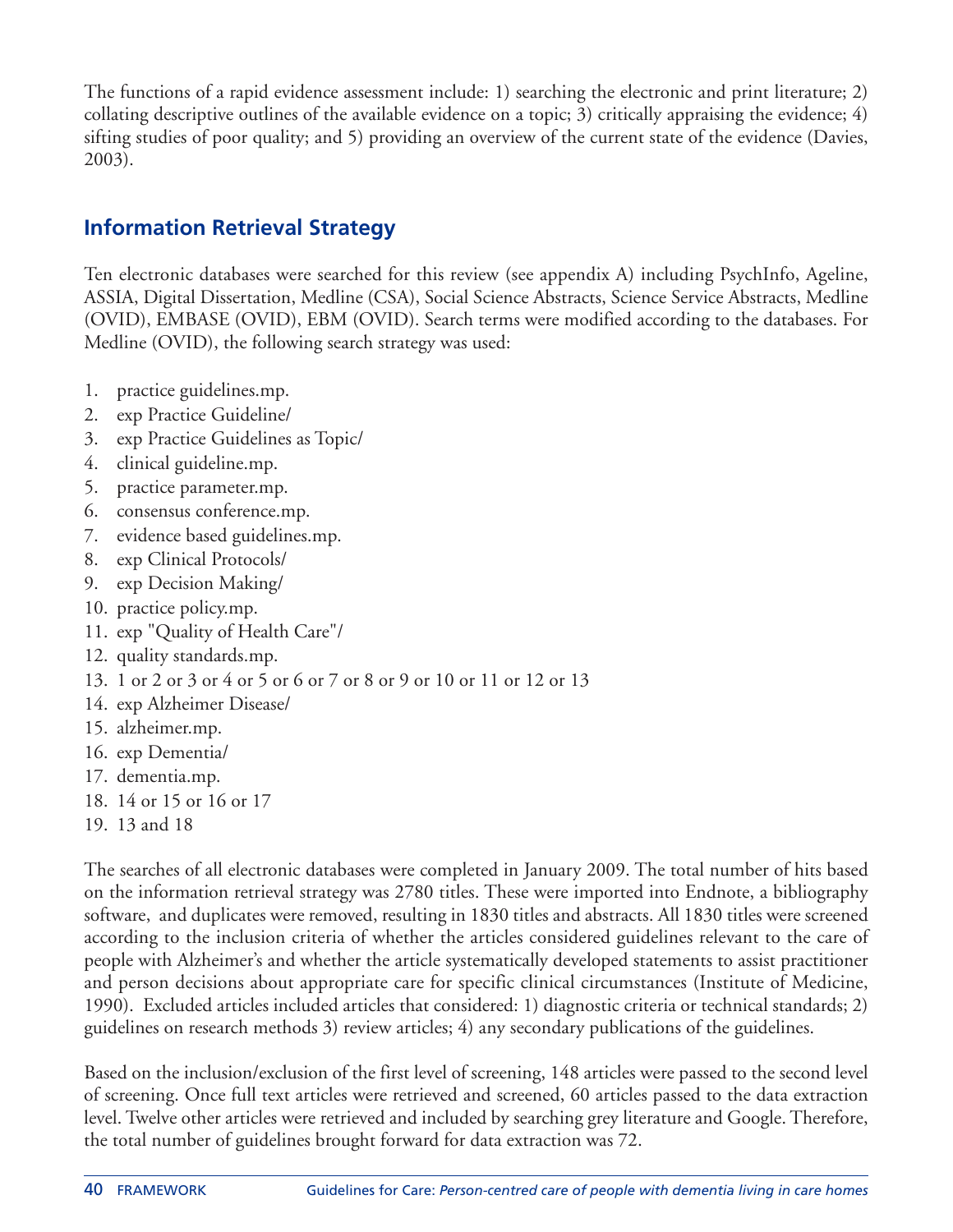The methodological quality of practice guidelines was completed to assess the degree to which practice guidelines used and documented methodological standards. Assessment of the quality of guidelines considered: 1) the method used to identify and collect the evidence; 2) the individuals involved in developing the guidelines; and 3) whether formal assessment of the strengths of evidence were attached to specific recommendations (Penna, Grilli, Magrini, Mura, Liberati, 1998).

# **Results**

Many published guidelines and consensus statements provide recommendations for identification, diagnosis and ongoing management of health issues such as cognitive decline and psychiatric symptoms. The focus of the current review of guidelines for care considers the quality of care for people with Alzheimer's disease to ensure they receive relevant and appropriate care based on the best available evidence. Guidelines reported here are relevant to nurses and health care providers in long-term health care facilities. Guidelines were selected from existing clinical guidelines, consensus statements and systematic reviews based on the credibility of the guideline, and the frequency of inclusion. Based on the criteria for assigning quality, higher quality guidelines were based on systematic review procedures and expert panel consensus models.

### **Person-Centred Care**

There are few studies that have assessed the implementation of person-centred care as most published work includes clinical experiences, personal opinions and anecdotal evidence (Edvardsson, et al., 2008). Qualitative studies suggest that health care staff's view of people with Alzheimer's disease has implications for health care and how care is provided. These studies suggest that if health care staff view people with Alzheimer's disease 'losing their personality' then there is a risk that the person will only be treated for physical symptoms while less effort is made by the health care staff to connect with the person in a meaningful and individual way (Logstrup, 1997). Conversely, a recent review of the interventions for caring for people with Alzheimer's disease concluded that the relationship between the person and their carer was essential for creating and maintaining meaningful relationships (The Swedish Council on Technology Assessment in Health Care, 2006).

A randomized controlled trial of person-centred intervention for showering and bathing residents with moderate to severe dementia concluded that measures of discomfort, agitation and aggression among people with Alzheimer's disease in residence declined significantly in the group receiving person-centred care compared to the control group (Sloane, Hoeffer, Mitchell, et al., 2004).

In another randomized controlled trial of person-centred intervention for showering and bathing residents with moderate to severe dementia, Hoeffer, Talerico, Raisin, et al., (2006) found that staff in the intervention group were reported to be more gentle, more verbally supportive and felt more at ease (qtd in Edvardsson, et al., 2008)

In all guidelines, consensus statements and systematic reviews, there was a general focus on the need for people with Alzheimer's disease to have meaningful relationships and social contact, predictable routines (exercise, meals, and bedtime should be routine and punctual), quiet non-distracting environments, relaxed atmospheres with reduced stimulation and routines that meet the unique needs of each person in care.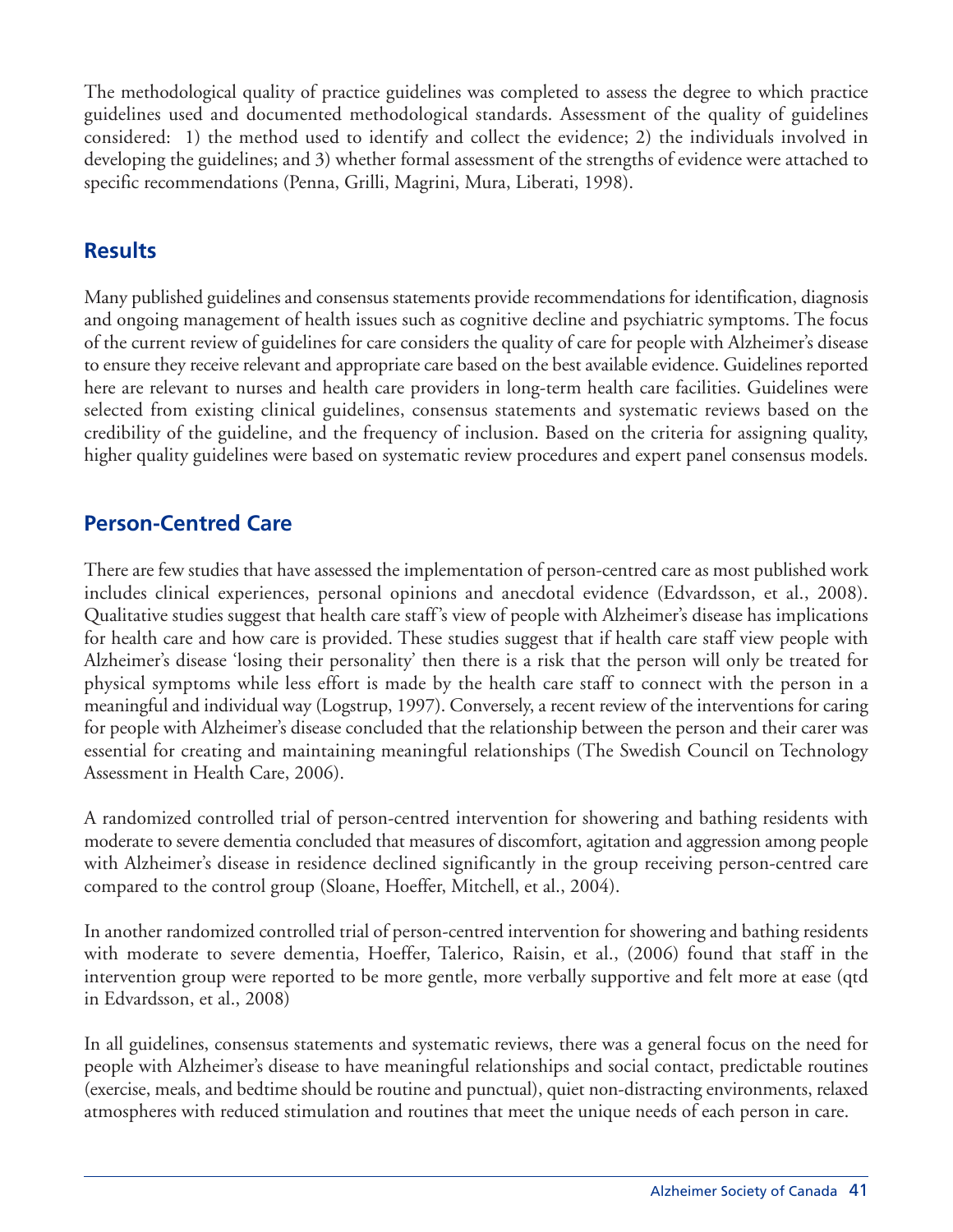Person-centered, culturally sensitive approaches should be adopted to provide care that meets a resident's changing needs and respects his or her preferences regarding end-of-life care.

# **Psychological Treatments**

Non-pharmacological psychological treatments were not specifically considered in this review of guidelines but many reviews discussed treatments nevertheless. There was a general consensus of the benefit of using behavioural management for depression.

There was evidence supporting the effectiveness of behaviour problem-solving therapies and individualized progressive lowered stress interventions in combination with problem solving and environmental modification for the treatment of behavioural disturbances in dementia, but further research is required.

Music and multi-sensory intervention have also been considered as promising therapies for people with Alzheimer's disease, as these may help the person to be calm and relaxed. However, future studies should seek to replicate the findings.

The effectiveness of acupuncture for vascular dementia is uncertain. More evidence is required to show that vascular dementia can be treated effectively by acupuncture. There are no RCTs and high quality trials are few. Randomized double-blind placebo controlled trials are urgently needed. There was support for using caregivers and/or staff education programs to help deal with a variety of behaviours of people with Alzheimer's disease.

# **Communicating with Persons**

Most guidelines addressed the importance of communication and it was reported to be central to the interactions of persons, family members and service providers.

- Use simple words and short sentences in a gentle, calm tone of voice.
- Avoid talking to the person with Alzheimer's disease at a reduced cognitive level or discussing the person as if he or she were not there.
- Minimize distractions and noise, such as the television or radio, to help the person focus on what you are saying.
- Address the person by name, making sure you have his or her attention before speaking.
- Allow time for the person to respond independently. Be careful not to interrupt.
- If the person with Alzheimer's disease is struggling to find a word or communicate a thought, gently try to provide the word he or she is looking for. Try to frame questions and instructions in a positive way.
- Explain all procedures and activities in simple and straightforward terms to the person before performing them.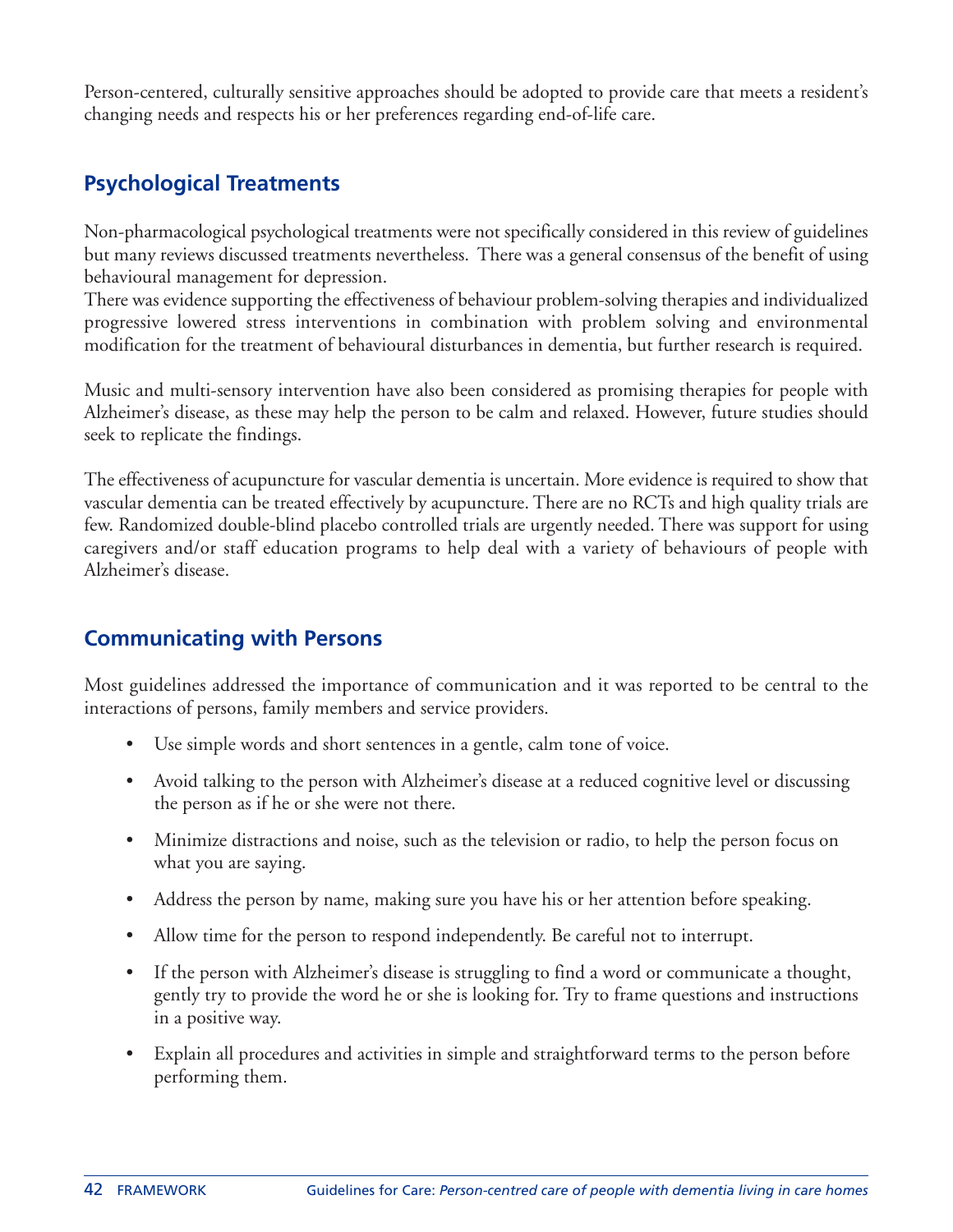# **Daily Routine**

Daily routine has been found to help provide people with Alzheimer's disease with the needed predictability. As well, this predictability in daily routine has been found to reduce the anxiety of family members as they are provided with the steps in how their family member will be cared for. Guidelines for daily routine also help to train new staff and guide senior staff for scheduling purposes. Most of the guidelines focused on everyday care, such as bathing, personal hygiene, dressing, toileting, eating, cooking.

As soon as a diagnosis of Alzheimer's disease is made, it is essential to develop a daily routine for the person's abilities to be maintained thereafter. In the early stages of the disease, persons are able to adapt to necessary changes. However, in more advanced stages, only those routines which have been previously established are likely to be maintained and it is very difficult to expect people with dementia to adapt to any further changes.

Persons often deteriorate after dark, a phenomenon known as 'sundowning'. Additional care must be taken during the evening and at night.

# **Personal Hygiene**

- Develop a bath or shower routine that considers the person's most calm and agreeable time of the day. Ensure that you are consistent in following the time and routine.
- To reduce stress, ensure you have all items required to complete the person's bathing routine on hand before you assist the person into the bathing area. Never leave the person alone in the bath or shower.
- Run the bath ahead of time, test the water and play soothing music to create a calm environment.
- Be gentle and respectful. Be patient and calm. Be aware that bathing can make the person vulnerable, scared and confused.
- Communicate the routine to the person step by step, allowing the person to be as independent as possible.
- Safety features such as a handheld showerhead, shower bench, grab bars, and nonskid bath mats are installed properly.
- Consider a sponge bath on alternative days. This can reduce the daily stress and is effective for maintaining personal hygiene between showers or baths.
- Ensure a dental routine is followed. Daily oral health and dental appointments are essential to keep the mouth and teeth healthy. Persons may have dentures that need to be soaked.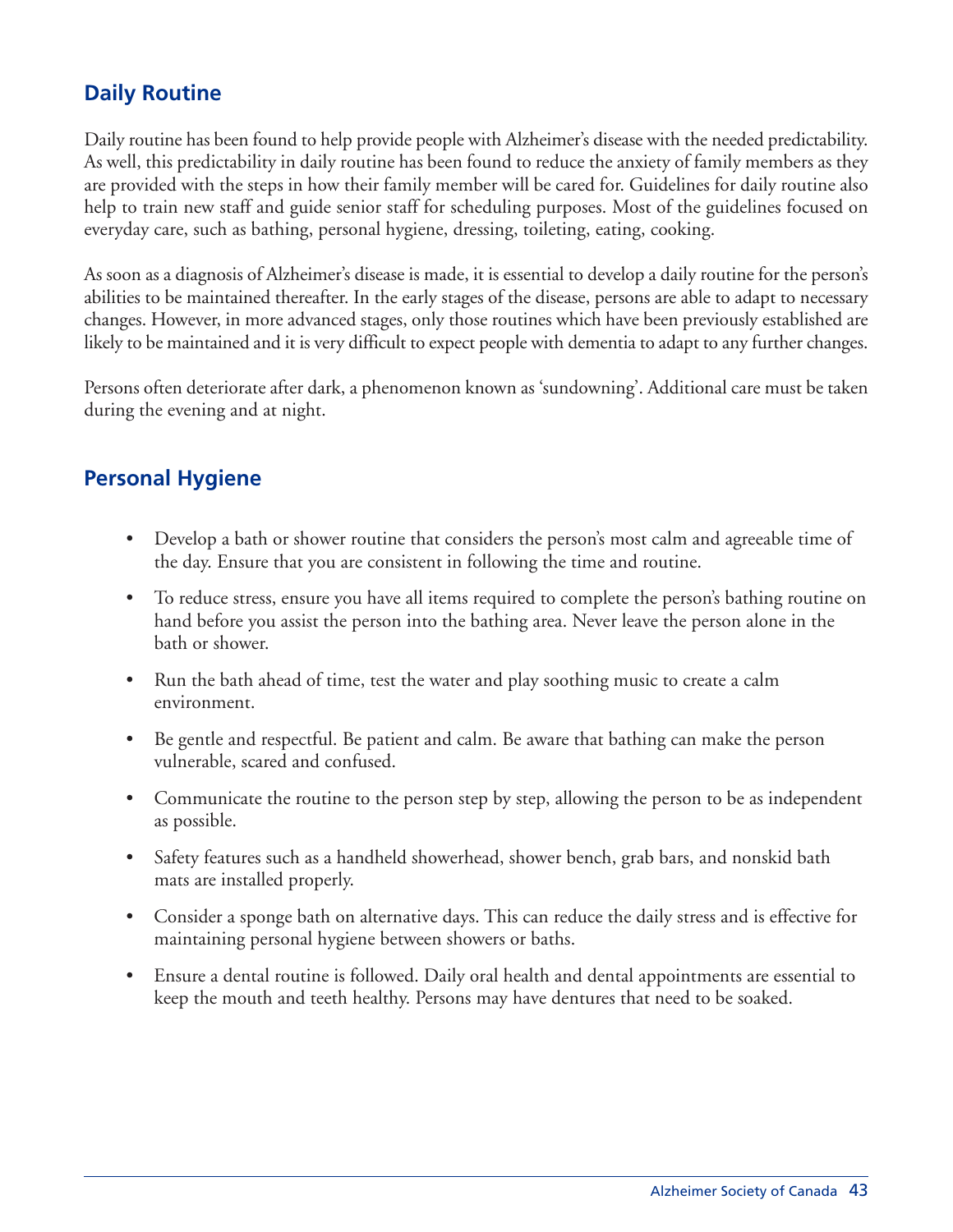# **Dressing**

- Develop a dressing routine that is to be preformed at the same time daily.
- Allow the person as much independence as possible when dressing. Allow a reasonable amount of time for this routine to allow the person a calm, relaxed environment to avoid time restrained interjections to speed the process up.
- Independent choice from a limited selection of outfits to ensure independence. If the person favours a type of clothing, it may be beneficial to have several items of similar clothing.
- Laying out the clothing in the order in which they should be put on provides a visual cue to help increase independence. Visual reminders as opposed to verbal cues may reduce agitation.
- Assist the person with clear, concise instructions to avoid confusion. You may need to repeat an instruction; however, ensure your tone is calm and patient.
- Loose comfortable clothing with Velcro and elastic is easier to get on and off, and easy to care for. This also helps increase independence for the person.

# **Toileting**

- A toileting schedule will help reduce incontinence and increase independence. Try to create this routine in accordance with the person's bladder functioning. Their regularity will help determine their toileting schedule.
- Regardless of their toileting schedule, watch for signs that the person needs to use the bathroom and respond promptly.
- Prompt voiding to reduce urinary incontinence
- Reassure clients when accidents happen by reacting calmly and respectfully. Assist the client to removed soiled clothing and to get redressed into clean clothing, following the dressing routine.
- Limiting fluid intake in the evening helps reduce overnight accidents. Chart when these accidents occur to try and determine a pattern to then insert a toileting routine to accommodate this time.
- When going on an outing, encourage the person to use the toilet before heading out. Locate the washroom upon arrival at destination. Wear clothing that allows for ease of toileting in unfamiliar locations and take an extra set of clothing along in case of an accident.

# **Meals**

• Residents who have meals in public dining areas (rather than in their own rooms) and residents who have meals in dining areas with more home-life environments are less likely to have low food and fluid intake.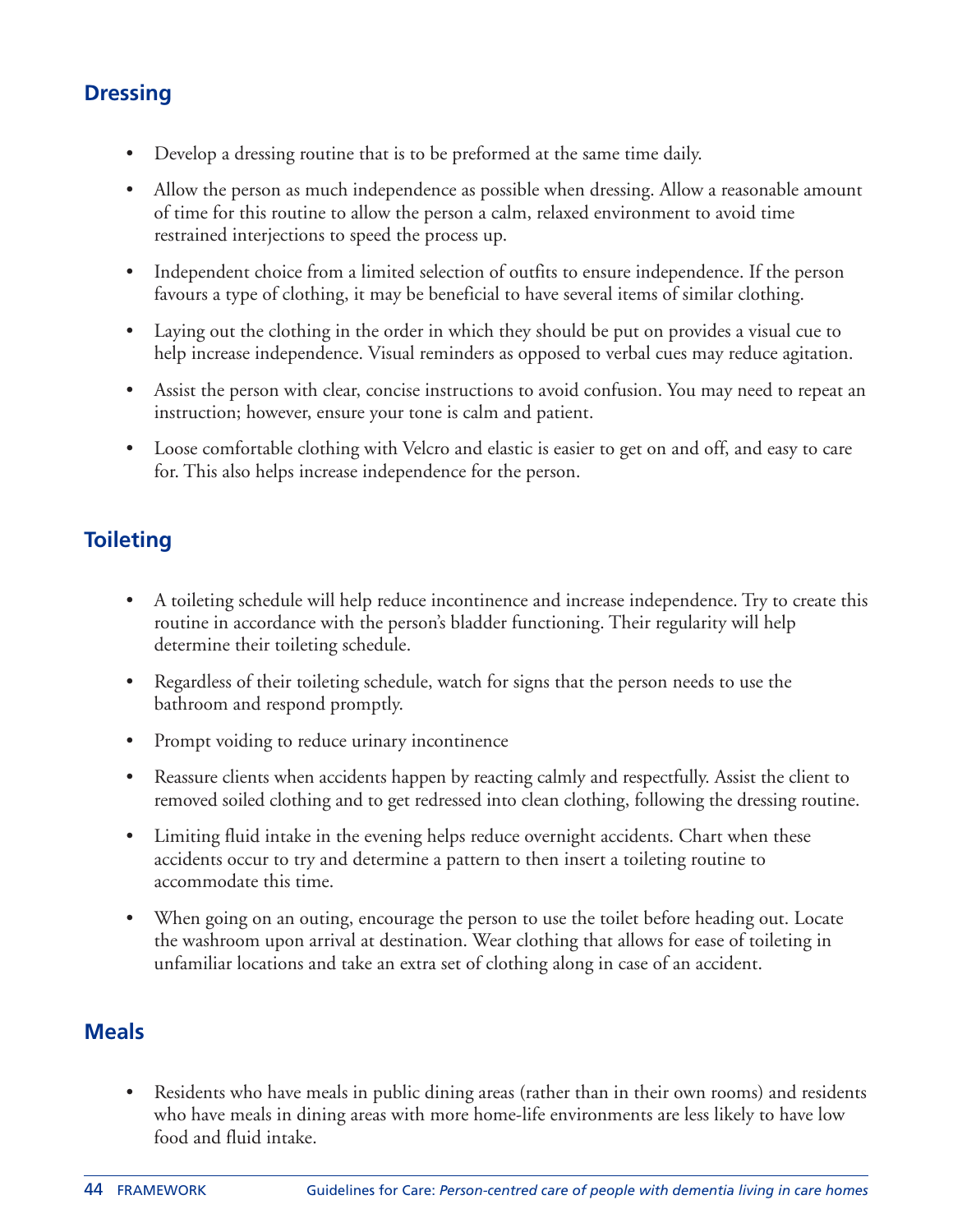- Inadequate consumption or inappropriate food and fluid choices can contribute directly to a decline in a resident's health and well-being.
- Meal and snack time routines should be established. Keep in mind the person's preference and time in which they are hungry. As well, allow the proper duration of time for the person to eat at their pace.
- Persons should be provided a well-balanced diet, rich in protein, high in fibre, with adequate amount of calories depending on height and body weight. The total quantity of food can be calculated by a dietician, if necessary. Many persons have "sugar craving" i.e. they love to eat sweet food products. Care should be taken that such persons do not gain weight. The diet should take into account other medical illnesses which require diet modification, such as diabetes or high blood pressure.
- Mealtimes are opportunities for social interaction for the person with Alzheimer's disease.
- A person with Alzheimer's disease may experience increased confusion and anxiety during meal times so staff need to be aware of individual reactions to meal times and respond with both patience and sensitivity to the unique needs of the individual.
- Low lighting levels, music, and simulated nature sounds to improve eating behaviours.
- Try to provide choice of food for the person keeping in mind to limit the choices to two. Choice should keep in mind preference, nutritional needs and independence. Keep in mind texture and colour of foods should provide variety.
- During the day several small meals, healthy snacks, finger foods, and shakes should be made available to a person if requested or if there are signs of hunger or a missed meal.
- Document what a person has eaten during the day to avoid over eating and proper nutrition.
- Eating and drinking tools to assist with independence as recommended. For example, a bowl instead of a plate or a straw to assist in drinking. Finger foods.
- Fluid liquid during the day is not limited. Fluid intake should be monitored to ensure the person does not get dehydrated.
- Choking becomes an increased risk as the disease progresses. Texture of food becomes important, as well as ability to chew and swallow.

# **Leisure/Recreation/Exercise/Outings**

Studies have found that people with Alzheimer's disease benefit from physical activity. Physical activity improves overall physical health, mental, emotional and social wellbeing. Health care providers must follow guidelines to ensure activities are within levels of capabilities and within range of abilities.

Other types of outings, such as medical, dental, optometry and other types of appointments that take the person out of the long-term facility may cause stress and anxiety so guidelines should be followed to help reduce stress and confusion for the persons and their families.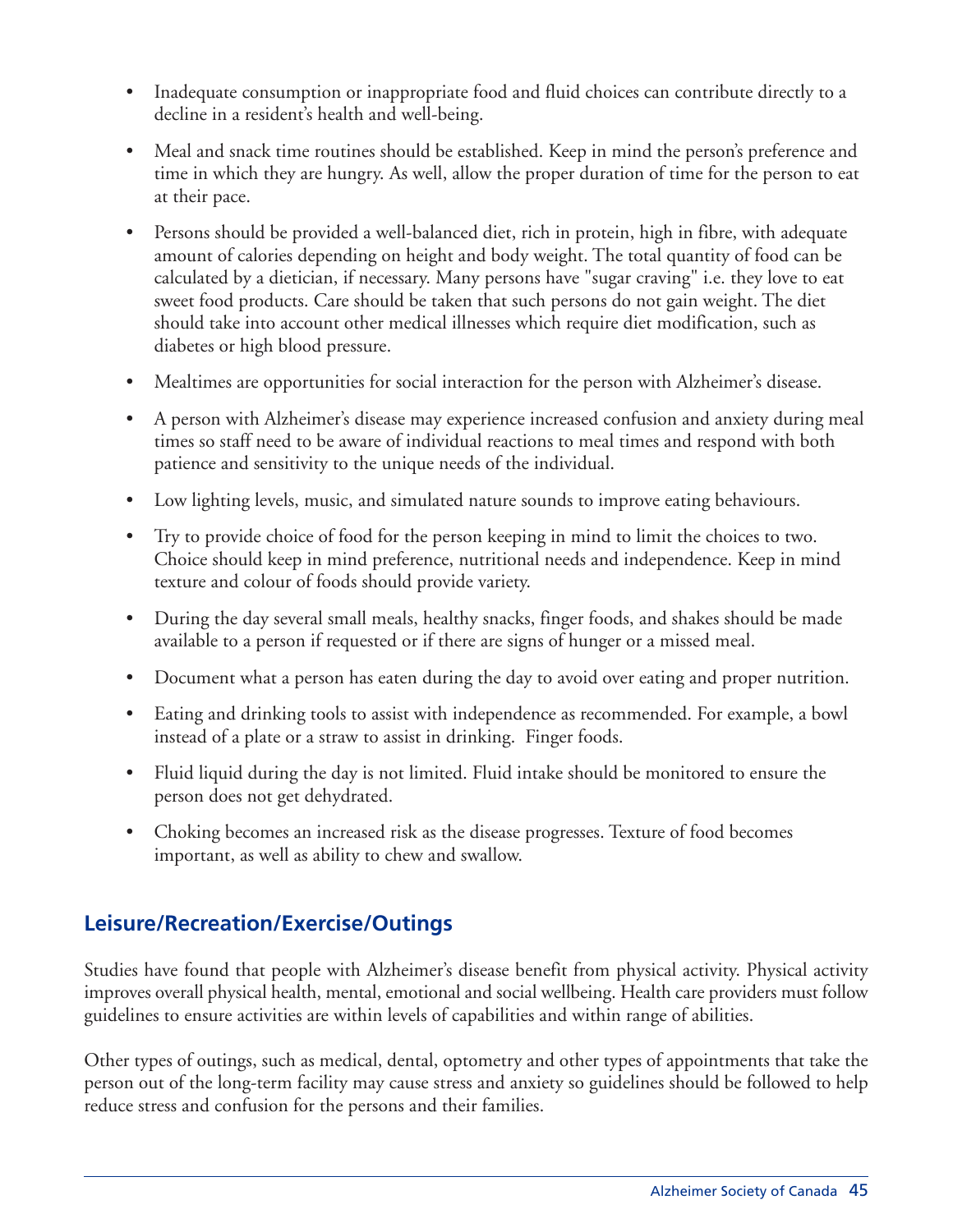# **Activities**

- Keeping physically active has been found to help minimize the physical and mental decline inherent in dementia.
- Simple activities increase success rate.
- Staff should provide positive reinforcement when the person is performing an activity.
- Some person may need assistance in getting started or choosing an activity. Step by step instructions and praise as a step is successfully completed. Use of prompting and cues.
- Watch for signs of agitation or frustration with an activity. Gently help or distract the person to something else.
- As part of the person's daily routine, incorporate activities of enjoyment and try to do them at a similar time each day.

# **Physical Activity**

- There is good evidence to indicate that individualized exercise programs have an impact on functional performance. Individualized exercise programs should be tailored based on the person's ability and capabilities.
- Physical activities should reflect what the person with Alzheimer's disease enjoys. This physical activity should be incorporated into the daily routine.
- Expectations of the person's physical ability should be considered when creating their routine.
- When the person is partaking in physical activity, care providers should be watching for signs of strain and distress. Be aware of any discomfort or signs of overexertion. Talk to the person's doctor if this happens.
- Independence is very important when doing physical activity. Allow creativity even if that means a not-so perfect outcome.
- Spend time outside when the weather permits. Exercise often helps everyone sleep better.
- There is an association between greater involvement of families and greater resident participation in activities.

# **Attending the Doctor**

• Scheduling appointments for the person's best time of day may help in a successful visit. Keep in mind that there may be a waiting room or a crowd. Ask the doctor's office when is the least busy time to visit or try to arrange house calls.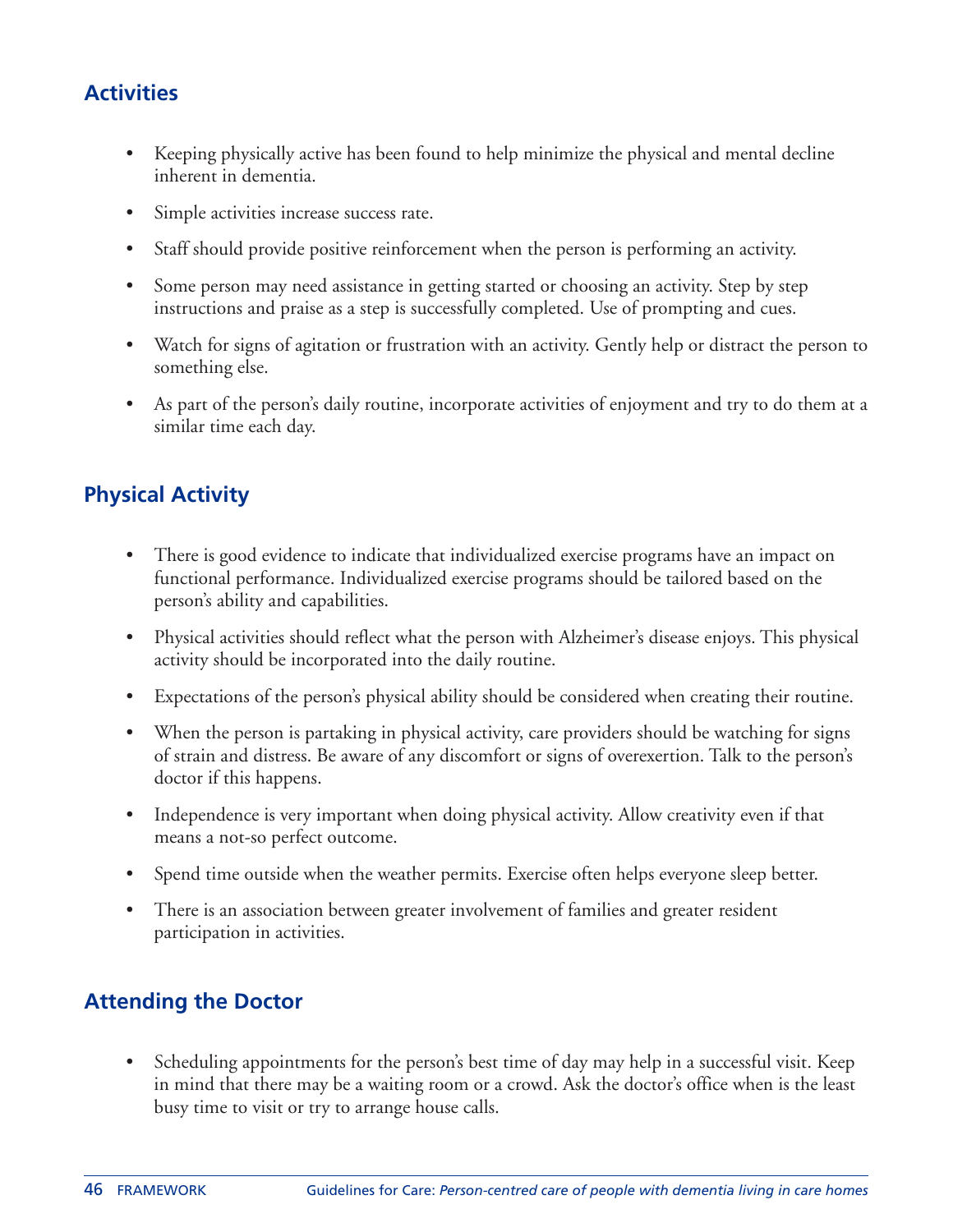- Inform the doctor's office staff of the client's state as they may be able to work something out so that the visit is less stressful.
- Informing the person of an upcoming appointment may cause stress. Inform the person as you are preparing to leave for the appointment.
- Bring along distractions and nutrition for the person. This can help make the appointment more enjoyable.
- Consider inviting an additional staff or family member to the appointment as you may need to speak with the doctor separately. If this is not possible, set up a time to call the doctor after you have accompanied the person back to the facility.

# **Social Interaction**

- Social interaction is a consequential activity that is one of the critical elements of a person's care.
- Social interaction not only stimulates but helps maintain their functional abilities and can enhance quality of life.
- Offer many opportunities each day for providing a context with personal meaning, a sense of community, choices and fun.
- Interactions should reflect the person.
- Scheduled social engagements like a card game or a sing along can create an activity that the person looks forwards to. Although social engagement is important staff must respect resident preferences to engage or disengage at anytime.

# **Transportation**

- Vehicular transportation should be provided in a manner which ensures the safety and emotional comfort of the person with Alzheimer's disease.
- Whenever possible, the driver should be accompanied by another individual. If there is no one to accompany the person, an identification card should go with the person in case they lose their way. If at all possible, ensure staff is available to accompany the person.
- Persons should be assisted into the vehicle and out of the vehicle and ensure that they are wearing their seat belt.
- Travel should be limited to the comfort level of the passenger. Trips may be shortened and or frequent stops may have to be made.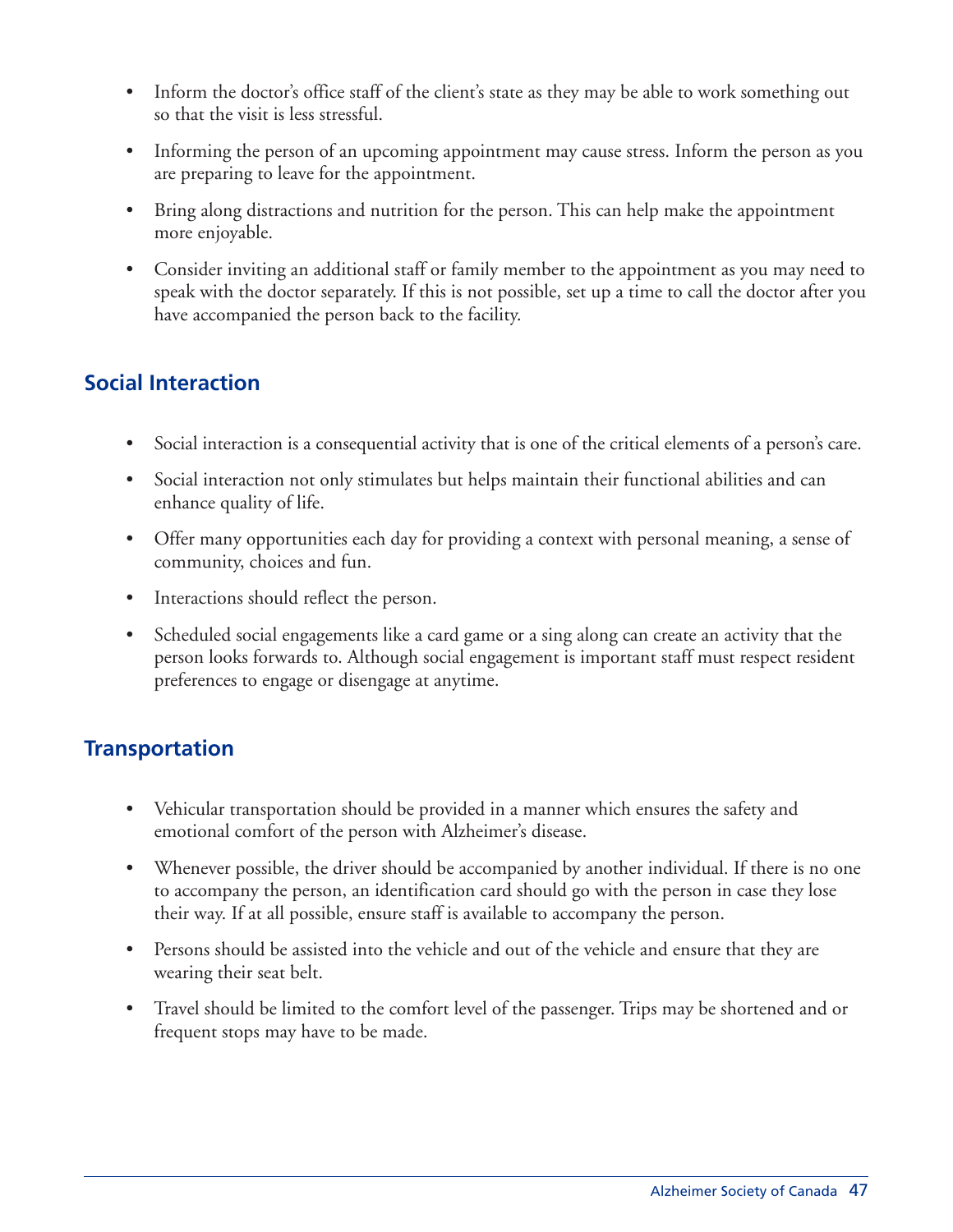# **Emotional**

Some people with Alzheimer's disease have abrupt changes in their moods and emotions. These changes can be unpredictable. Mood changes are best controlled by keeping a calm environment with a fixed daily routine.The persons should not be questioned repeatedly or given too many choices. Guidelines developed to help caregivers deal with such emotions allows for unpredictable emotions to be handled in a calm, consistent manner.

### **Moods and emotions**

- A calm, predictable environment that is set with a fixed daily routine assists in controlling moods.
- Persons should not be questioned repeatedly or given too many choices. Limiting choice to two allows for personal choice but is not overwhelming.
- Mood changes are also amenable to distraction, particularly if topics related to the past are discussed or favourite pieces of music played.

# **Dealing with Holidays**

- A person's expectations for the holidays should be discussed and that things may be different. Realistic expectations should be discussed and new plans determined to best suit the person.
- Friends and family are encouraged to visit. Discuss with the family a schedule for visitors to avoid the person from becoming overwhelmed due to too many visitors at once and none for long periods of time.

# **Depression/anxiety**

- A cheerful and bright environment that promotes interaction instead of solitude will help decrease depression.
- Mild to moderate exercise increases positive hormone circulation.
- Redirect persons when they express negative thoughts.
- Acknowledge feelings and comfort them when they are feeling depressed or anxious.

### **Behavioural**

Alzheimer's disease can cause many behavioural issues. Having specific guidelines to help manage these behaviours can help regulate and cope with the behaviours and at times prevent them.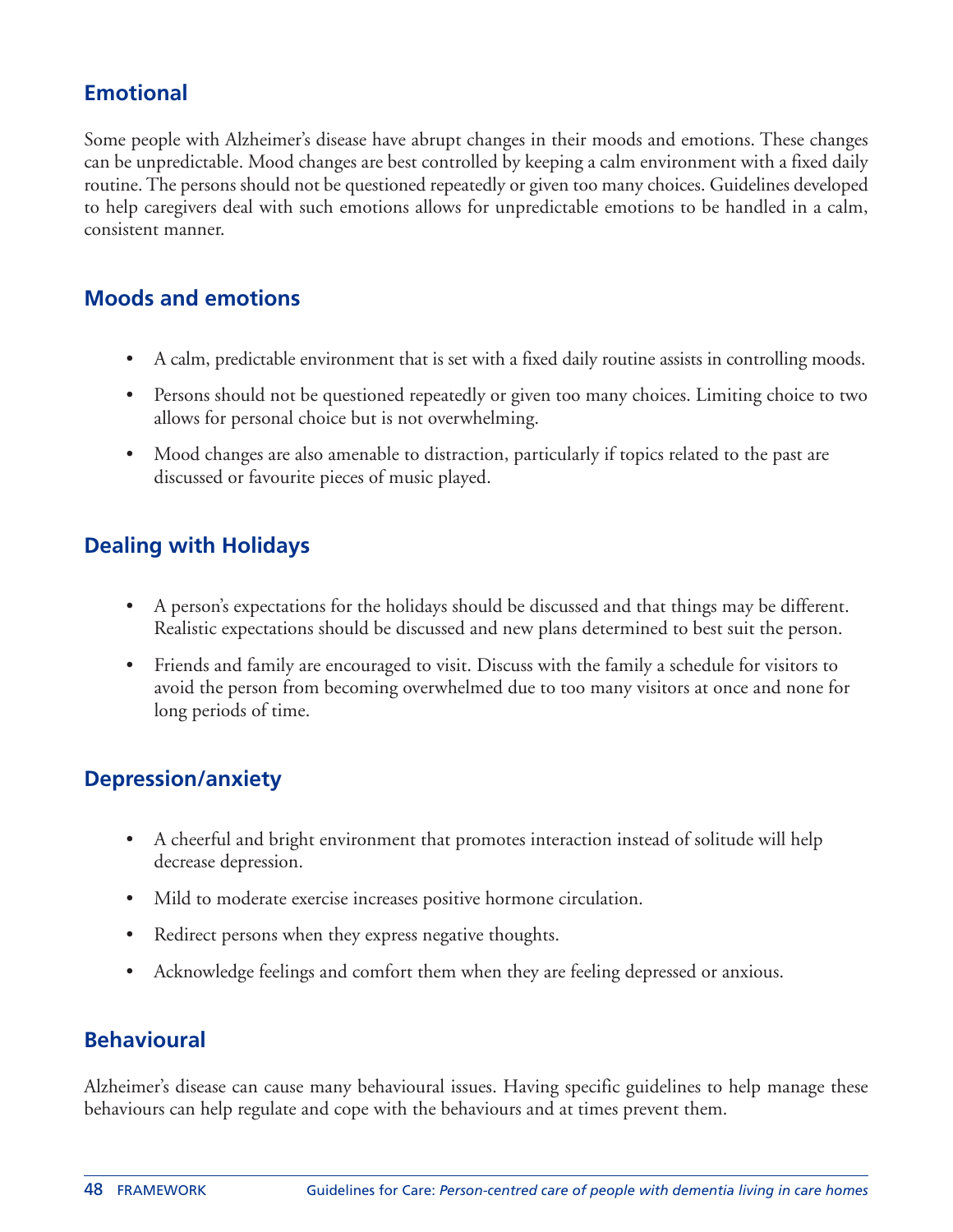# **Aggression/agitation**

- Disruptive behaviour may be reduced or eliminated by altering approaches to activities such as bathing, or environment to suit specific needs and/or concerns.
- Identify potential triggers of emotional outbursts and attempt prevention of outbursts
- A calm environment along with soothing music can help relax and reduce agitation.
- Nonthreatening and gentle approaches can reassure the person while avoiding arguing, confronting, or trying to reason with persons.
- Distract a person from what their trigger or focus of aggression is.

### **Repetitive Behaviour/ Perseverations**

- Be patient with the person. Distraction can reduce perseveration.
- Offer the person something else to do as a distraction. Or remove the trigger.
- Touch and other forms of reassurance may help the person focus on a different thought and set of feelings. However only use this if appropriate for the person.

# **Clinging**

• Provide something to occupy his/her attention while you step away or replace yourself with an item that is known to be comforting to the person.

# **Wandering**

- Make sure that the person carries some kind of identification or wears an identification bracelet. If the person gets lost and is unable to communicate adequately, identification will alert others to the person's medical condition.
- A picture or video of the person should be kept and up dated every 3 months to assist police if the person becomes lost.
- Ensure that all exits are secure and have alarms when exits are opened without consent.
- Ensure that all potentially harmful objects are stored safely, especially at night.
- The nearest police station should be informed of persons that have a tendency to wander.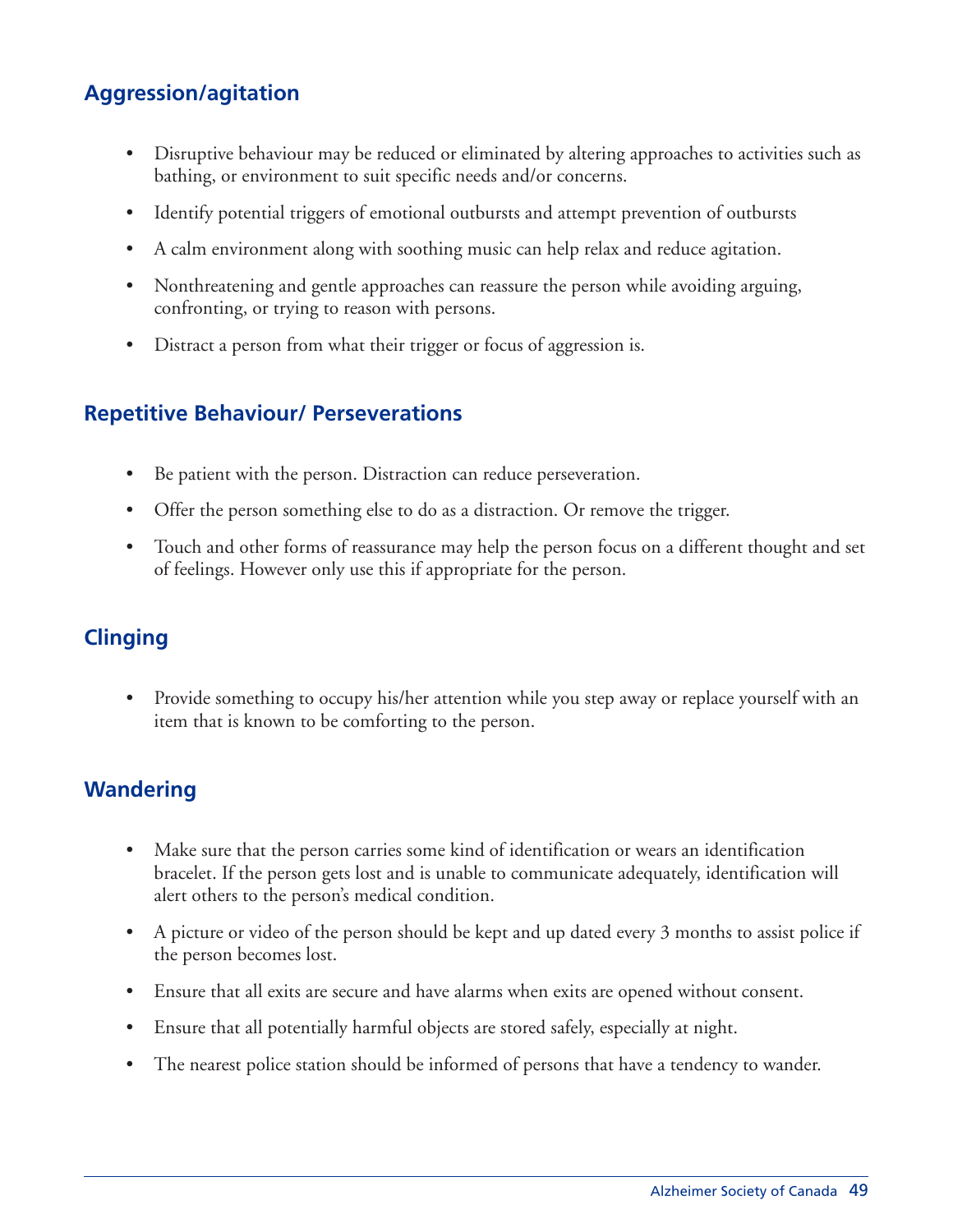# **Misplacing things and accusations of theft**

- Make discreet labels on personal items such as clothing.
- Become aware of favourite storages places the person has for missing items.
- If there are items such as eye glasses, keep a replacement pair.
- Check the garbage and laundry sacks for missing items.
- Respond calmly to the person's accusations and assist the person to locate missing items.
- Agree with the person that the item is lost and help find it.

### **Sexual**

People with Alzheimer's disease continue to experience sexual desires in which they are entitled to. Health care practitioners can help assist persons with these situations by providing proper service providers to help deal with the person's sexuality and possible sexual inappropriateness.

# **Inappropriate/unwanted sexual behavior**

- React to the behaviour in a calm manner.
- Redirect the person to another activity.
- Gently discourage sexually inappropriate behaviour such as removal of clothing and create a distraction.
- Persistently inappropriate behaviour may be discussed and problem solved with the person's medical doctor, care team and family.

# **Medical**

It is important to recognize that person's with Alzheimer's disease may well have other medical conditions that require ongoing treatment.

# **Sleep Problems**

- Exercise during the day and limiting daytime napping can improve the likelihood of a person being tired and sleeping at night.
- Schedule physically demanding activities earlier in the day so you are not stimulating the person right before bedtime.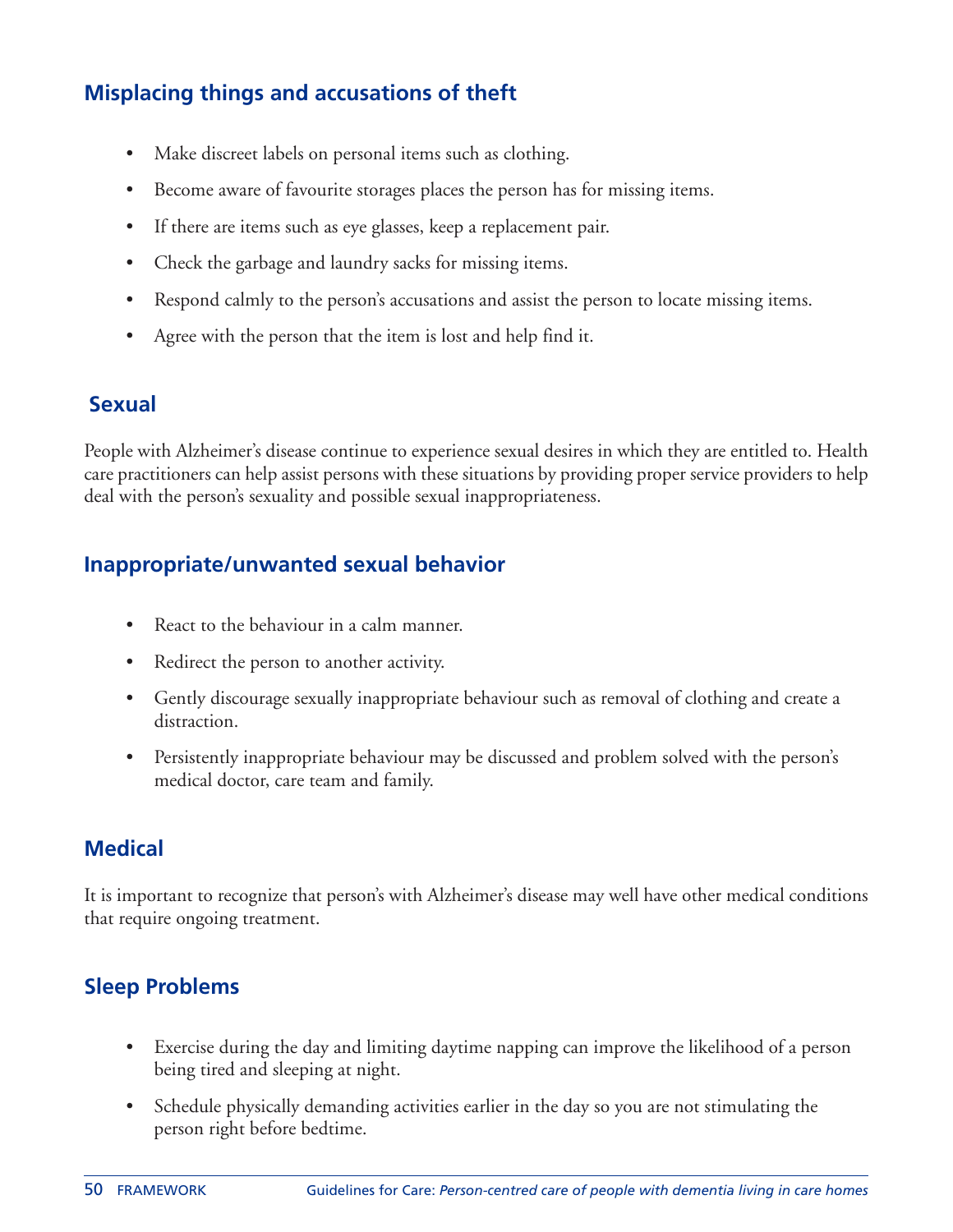- Set a quiet, peaceful tone in the evening to encourage sleep. Keep the lights dim, eliminate loud noises, and play soothing music if the person seems to enjoy it.
- Try to keep bedtime at a similar time each evening. Developing a bedtime routine may help.
- Reduce fluid intake in the evening especially drinks that contain caffeine.
- Night lights in a person's room, hall, and bathroom may reduce fear of the dark.

### **Hallucinations and Delusions**

- Physical illness may be the cause of hallucinations and delusions. Medical opinion should be sought to rule this out. Document what the person is experiencing.
- Do not confront the person about what he or she sees or hears. Respond to the feelings he or she is expressing, and provide reassurance and comfort.
- Move the person from the trigger and attempt to distract them to a different topic.
- Televisions should be shut off when violent or other disturbing content is portrayed. The person with Alzheimer's disease may have difficulty distinguishing what is reality and what is fiction.
- Make sure the person is safe and does not have access to objects that he or she could use to harm anyone.

# **Alcohol and cigarettes**

• Check with doctor to ensure they are cleared to consume alcohol and smoke.

# **Safety**

- Install secure locks on all outside windows and doors, especially if the person is prone to wandering.
- Remove the locks on bathroom doors to prevent the person from accidentally locking himself or herself in.
- Use childproof latches on kitchen cabinets and any place where cleaning supplies or other chemicals are kept. Remember that cleaning and other toxic fluids can be mistaken for juices and other forms of beverage.
- Label medications and keep them locked up. Also make sure knives, lighters and matches are secured and out of reach.
- Remove scatter rugs and anything else that might contribute to a fall. Make sure lighting is good both inside and out – especially for aging eyes.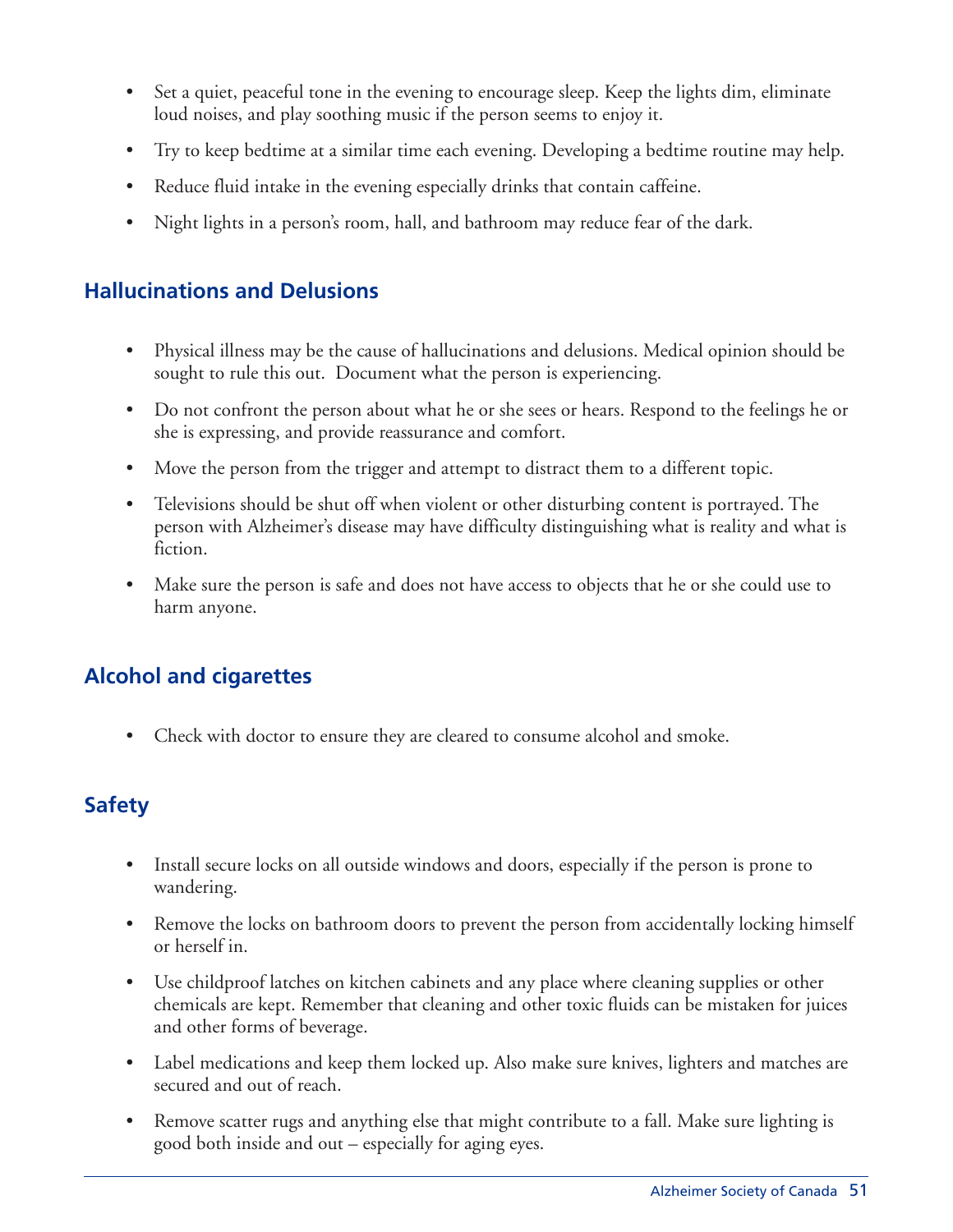### **Pain Management**

Providing effective pain management to people with Alzheimer's disease continues to be a challenge to healthcare professionals who practice in the long-term care setting. Good pain assessment technique involves looking at a comprehensive picture of the person upon admission or first complaint of pain and then following up with pain assessment on a routine basis. Studies have shown a modest level of agreement between residents and supervisors about whether the resident had pain, and yet one third of residents with pain were not receiving any treatment for it.

- Reducing a person's pain will help the resident enjoy an improved quality of life.
- Pain assessment should occur routinely, including when residents have conditions likely to result in pain and if residents indicate in any manner that they have pain.
- Pain should be treated as the "fifth vital sign" by routinely assessing and treating it in a formal, systematic way, as one would treat blood pressure, pulse, respiration and temperature.
- Pain management is unique to each resident's needs, circumstances, conditions and risks
- Effective pain assessment addresses:
	- o Site of pain
	- o Type of pain
	- o Effect of pain on the person
	- o Pain triggers
	- o Whether pain is acute or chronic
	- o Positive and negative consequences of treatment
- For those residents who cannot verbally communicate, direct observation by staff consistently working with them can help identify pain and pain behaviors.
- Increased pain should be monitored. Medical advice should be sought if it is drastically increased or persistent.

# **Prevention of and Response to Abuse**

- The emphasis should be on preventing abuse by identifying and alleviating circumstances which are likely to lead to physical, psychosocial or financial abuse or neglect.
- Protocol to deal with abuse should already be in place.
- When abuse is suspected, the proper authorities should be contacted.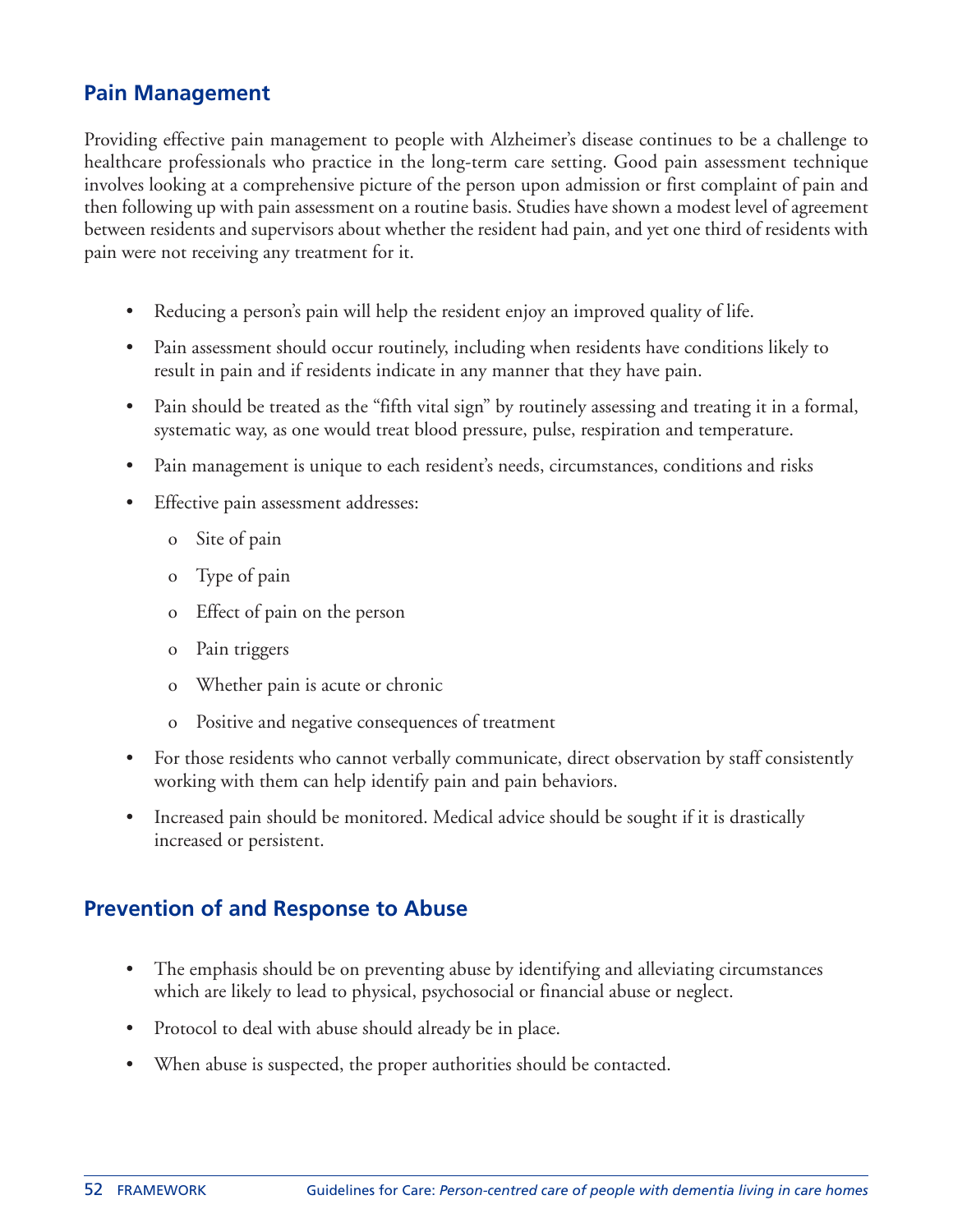# **Use of restraints**

- Effective care planning involves knowing a resident's remaining abilities and understanding how to make use of them to avoid conditions such as wandering and falls that can lead to inappropriate use of restraints. Care planning staff are responsible for trying and documenting various options to avoid use of restraints.
- Staff at all levels need to understand the hazards of using restraints and the process of individualized assessment and care planning to meet each resident's unique needs.
- Restraints should be used as a last resort.
- Every facility or agency should have a clearly stated protocol on the use of physical, chemical and environmental restraints.

# **End of Life Care**

- To use a person-centered, culturally sensitive approach to providing care that meets a resident's changing needs and respects his or her preferences regarding end-of-life care.
- To minimize the resident's physical, emotional and spiritual distress, while maximizing comfort and well-being in a manner consistent with an individual's preferences regarding end-of-life care.
- To ensure open and ongoing communication among the resident, proxy decision maker, family and care team so that all parties have a clear and common understanding of what constitutes optimal end-of-life care for the individual resident.
- To provide support to families, other residents and staff when an individual is dying and after death has occurred to help them achieve meaningful closure.
- Care plans need to be flexible enough to adapt to daily changes in a resident's needs and wishes.

### **Staff/Supervisors/ Management:**

Managers and supervisors help ensure guidelines are followed. As well, guidelines ensure that all staff are receiving adequate education and training to continue to provide care set out in the guidelines of care.

# **Inspired and inspiring leadership**

- Staffing patterns should ensure that residents with dementia have sufficient assistance to complete their health and personal care routines and to participate in the daily life of the residence.
- Consistent staff assignments help to promote the quality of the relationships between staff and residents.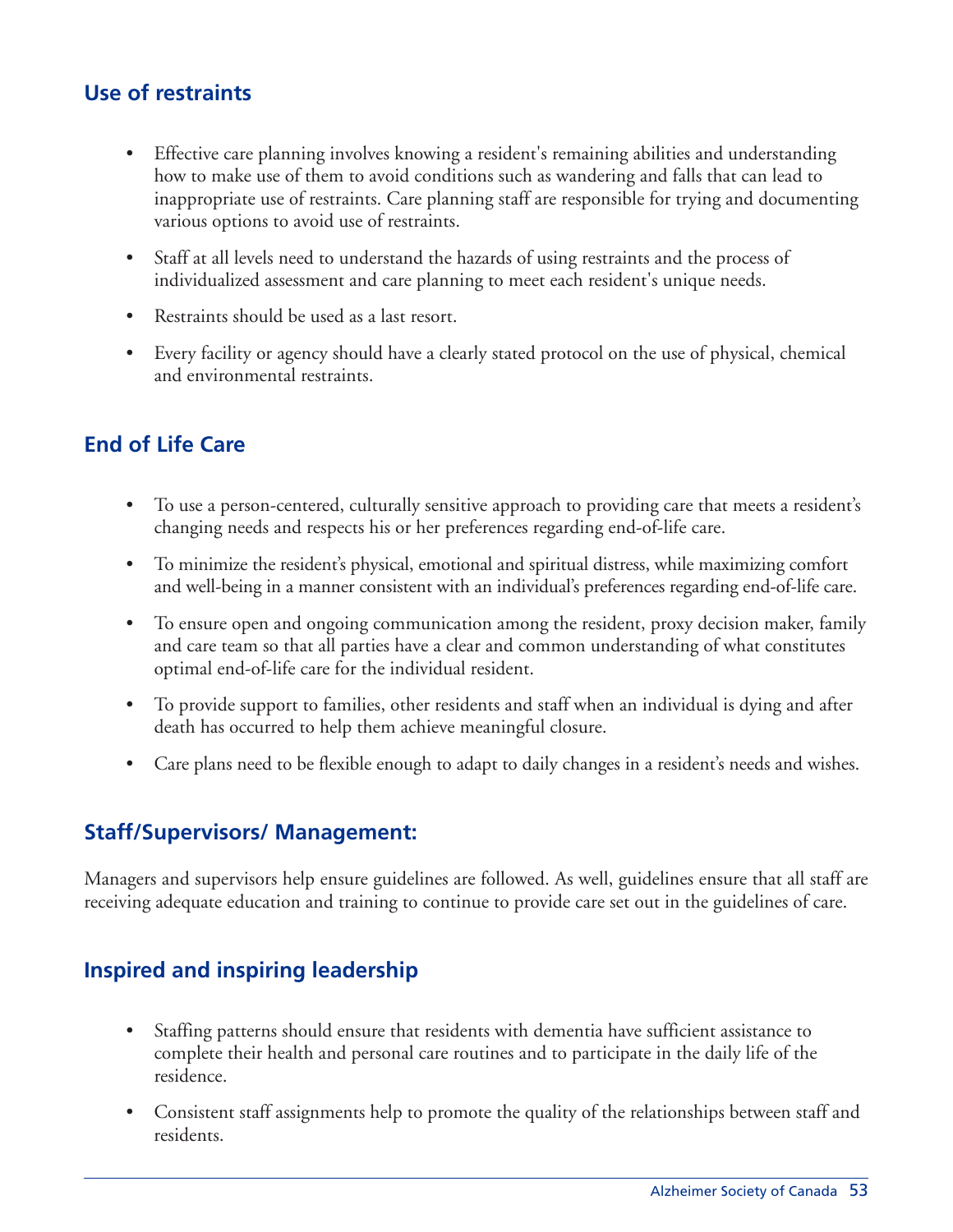- Direct care staff need education, support, and supervision that empowers them to tailor their care to the needs of residents.
- Staff supervisors may need ongoing coaching to help them empower and support the direct care staff to be decision makers.
- Administrators have the role of evaluating facility policies and procedures to ensure that they support direct care staff decision making during real-time interactions with residents.
- Staff who understand the prognosis and symptoms of dementia and how this differs from normal aging and reversible forms of dementia are better prepared to care for people with dementia.
- Staff should acknowledge and accept a resident's experience and should not ignore a resident's report of an event or his or her feelings and thoughts.

# **Specialized training and education for caregivers**

- Staff should be treated in a person-centred way. Their training needs to be 'person centred' and geared to their individual learning needs.
- All health care providers should have access to training and education which will help them understand the disease process and assist them in their role as health care providers.
- Staff need (1) recognition for their use of problem-solving approaches to providing care and (2) emotional support as they deal with their own emotional reactions to the decline of residents over time and eventual death.
- Guideline orientation should be provided for all health care providers involved in services for people with Alzheimer's disease.

### **Family Member Supports**

- Family members are always welcome in the facility and are active members of the care team.
- Family members should be consulted before major decisions are made.
- All caregivers should have access to supports and resources.

# **Family**

Families with members who have been given a diagnosis of Alzheimer's disease will experience a range of emotions and will have a number of decisions to make about the current and future care and support of the person living with Alzheimer's disease. Health care service providers can help guide families to make decisions that they are comfortable with so that they feel their family member is well cared for.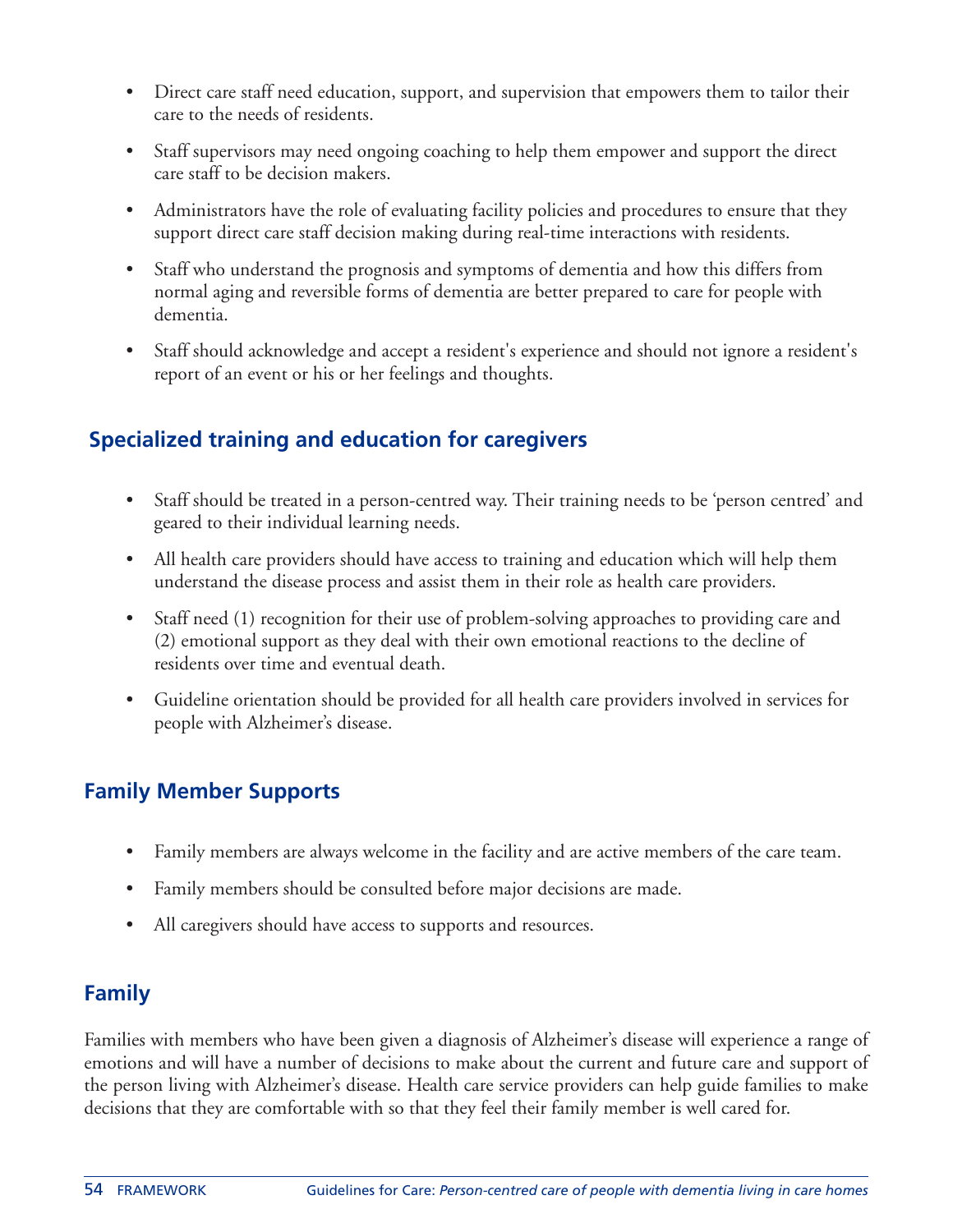Studies show providing family members with information about the disease may improve their knowledge but this does not improved their psychological distress. For family members experiencing difficulties adjusting, it is best to refer them to counseling services. Studies have found that interventions with a combination of social and cognitive components appear to be the most effective in improving psychological well-being of family members.

# **Working with the family**

- Encourage family members to ask the doctor any questions about Alzheimer's disease, including information about medication, treatment and the best ways to help alleviate symptoms or address behaviour problems.
- Caregiver involved in care plan development.
- Caregiver input obtained about whether any behaviour symptom is perceived as a problem.
- Caregiver perception of adequacy of health care providers' time, clarity and respect in discussing the person's care.
- Be prepared with a list of available support groups that family members may attend.
- Help families make future care plans.
- Family members should have access to training and education which will help them understand the disease process and assist them in their role as caregiver / support person.

### **Visiting a Person with Alzheimer's disease**

- Schedule a visiting time of day that best suits the person. Visiting is encouraging for the person with Alzheimer's disease.
- Family members are to remain calm and quiet and ensure they avoid using a loud tone of voice or talking to the person as if he or she were a child. Ensure family members respect the person's personal space.
- It may be difficult for visitors to realize that their family member may not remember their name and exact identity although they may well recognize them as a familiar person. Staff will assist with the visit if required.

# **Implications**

The purpose of the project was to collect relevant practice guidelines, rate and assess the guidelines' methodological qualities and then to convene a group of national experts to review, sift and sort the guidelines based on scientific merit, relevance and applicability to their local context. These activities are performed within the framework of person-centred care.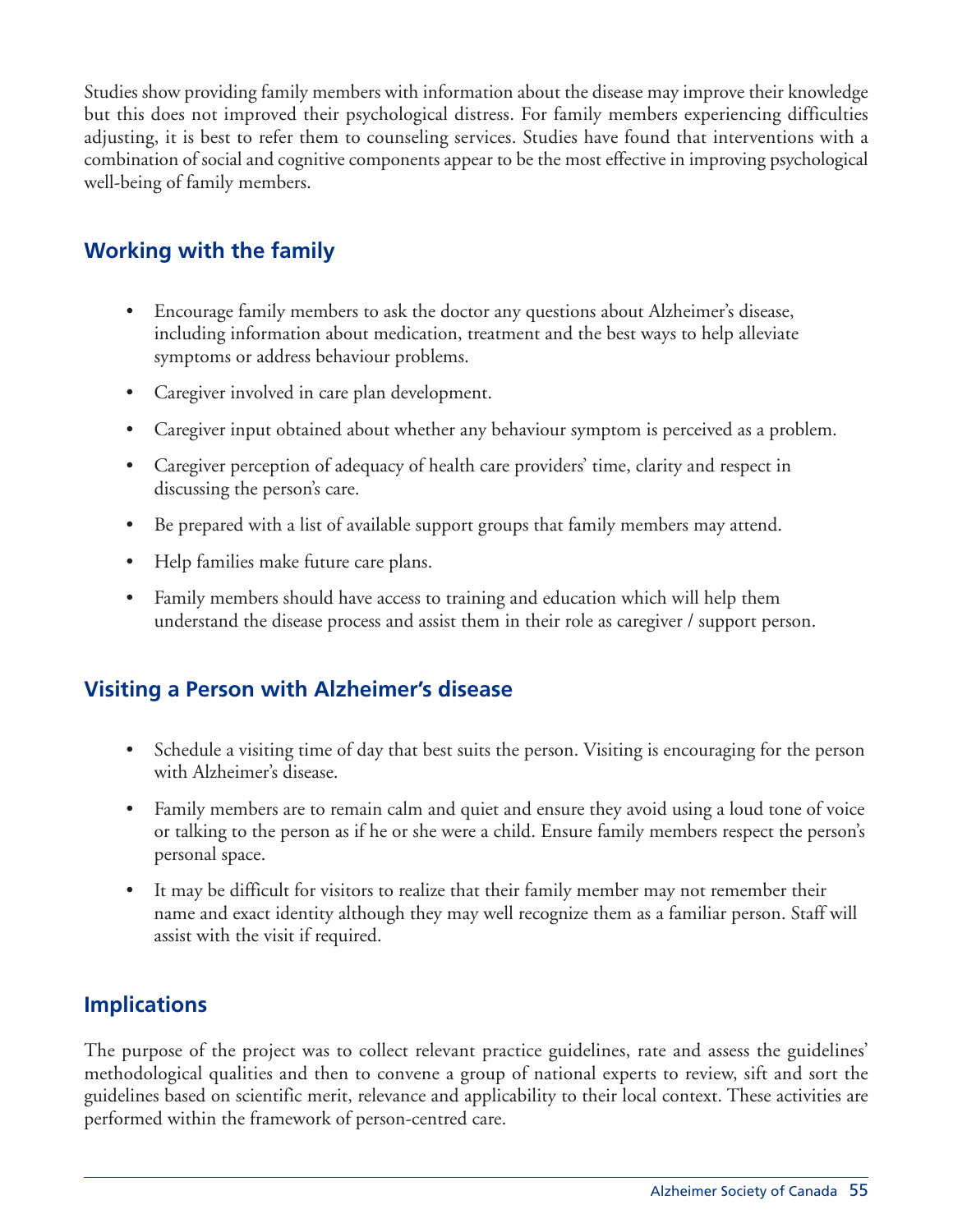Although person-centred care is advocated for the care of people with Alzheimer's disease, it is important to point out that there remains a gap in evidence regarding it's clinical efficacy as an approach for care. Consequently, there remains a number of important and unanswered questions, such as which part of a person-centred intervention is effective? For whom is a person-centred intervention effective? For which type and at what stage of dementia is it effective? What kind of staff should be caring for the person? (Edvardsson, et al., 2008).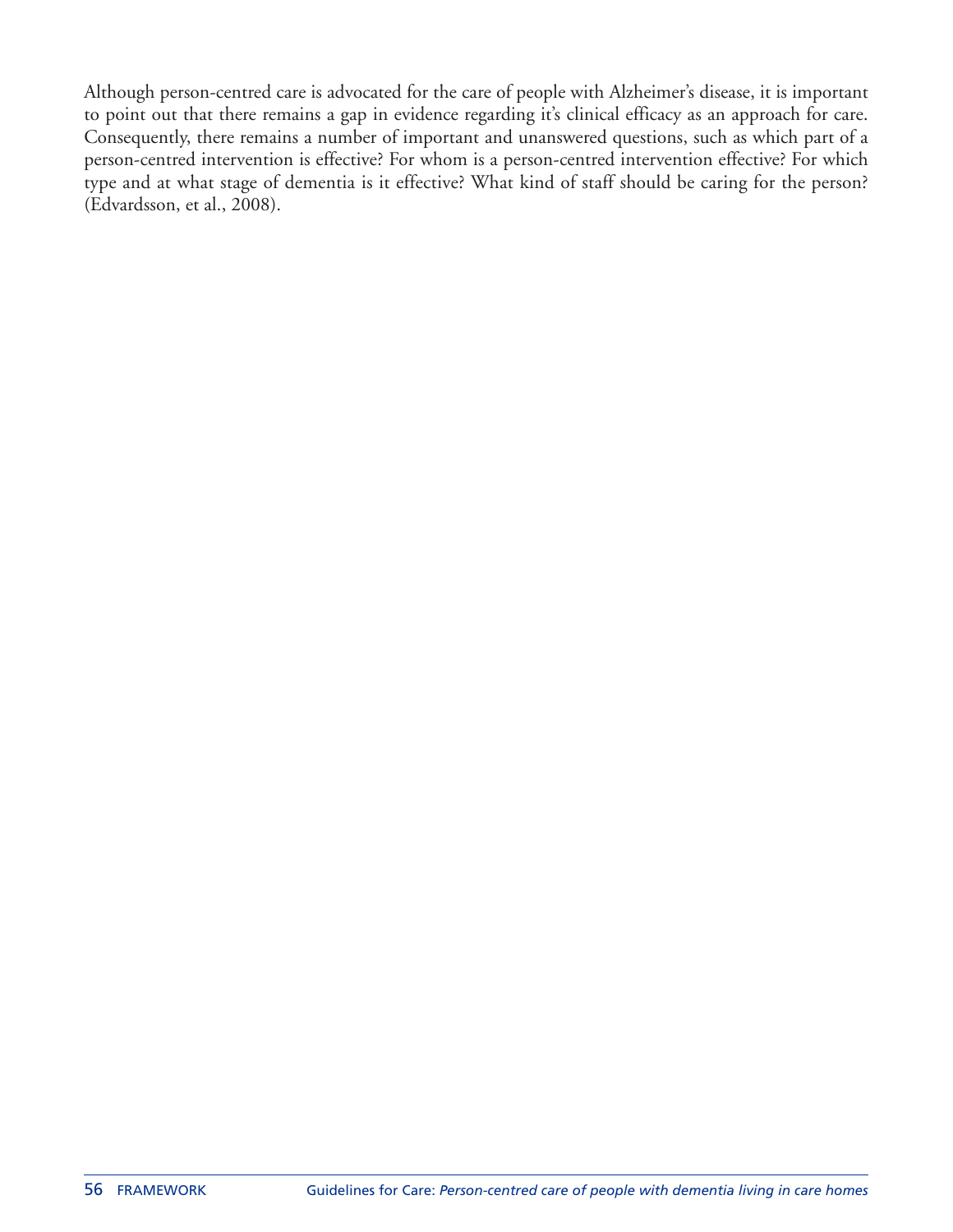# **References**

American Medical Association, Office of Quality Assurance. Attributes to Guide the Development and Evaluation of Practice Parameters. Chicago, Ill: American Medical Association; 1990.

Canadian Medical Association. Quality of Care Program: The Guidelines for Canadian Clinical Practice Guidelines. Ottawa, Ontario: Canadian Medical Association; 1993.

Committee to Advise the Public Health Service on Clinical Practice Guidelines, Institute of Medicine, Field MJ, Lohr KN. Clinical Practice Guidelines: Directions of a New Program. Washington, DC: National Academy Press; 1990. http://www.nap.edu/openbook.php?isbn=0309043468

Davies, P. (2003). The Magenta Book. Guidance notes for policy evaluation and analysis (Chapter 2: What do we already know?) London: Cabinet Office

Davies, P. (2004). Rapid evidence assessment: A tool for policy making. London: Government Social Research. http://www.gsr.gov.uk/new\_research/archive/rae.asp

Eddy DM. A Manual for Assessing Health Practices and Designing Practice Policies: The Explicit Approach. Philadelphia, Pa: American College of Physicians; 1992.

Penna A, Grilli R, Magrini N, Mura G, Liberati A; (1998) Methodological quality of practice guidelines produced by scientific society: a need for improvement?.Syst Rev Evid Action Int Cochrane Colloq 6th 1998 Baltim Md. 1998; 6: 48.

Shaneyfelt, T., Mayo-Smith, M., Rothwangl, J. (1999). Are Guidelines Following Guidelines? The Methodological Quality of Clinical Practice Guidelines in the Peer-Reviewed Medical Literature, JAMA. 281:1900-1905.

Woolf SH. Manual for Clinical Practice Guideline Development. Rockville, Md: Agency for Health Care Policy and Research; 1991. AHCPR publication 91-0007.

# **Guidelines included:**

Acton, G. J., & Winter, M. A. (2002). Interventions for family members caring for an elder with dementia. Annual Review of Nursing Research, 20, 149–179. Evidence Level I: Systematic Review

Alzheimer's Australia (2003) Quality dementia care position paper 2, Retrieved online at http://www.alzheimers.org.au/upload/Final%20Quality%20dementia%20care.pdf

Alzheimer's Australia (2007). Quality Dementia Care: Practice in Residential Aged Care Facilities for all Staff.

Alzheimer's Society London (2009). Dementia. Retrieved online at ttp://alzheimers.org.uk/site/scripts/documents\_info.php?categoryID=200167&documentID=402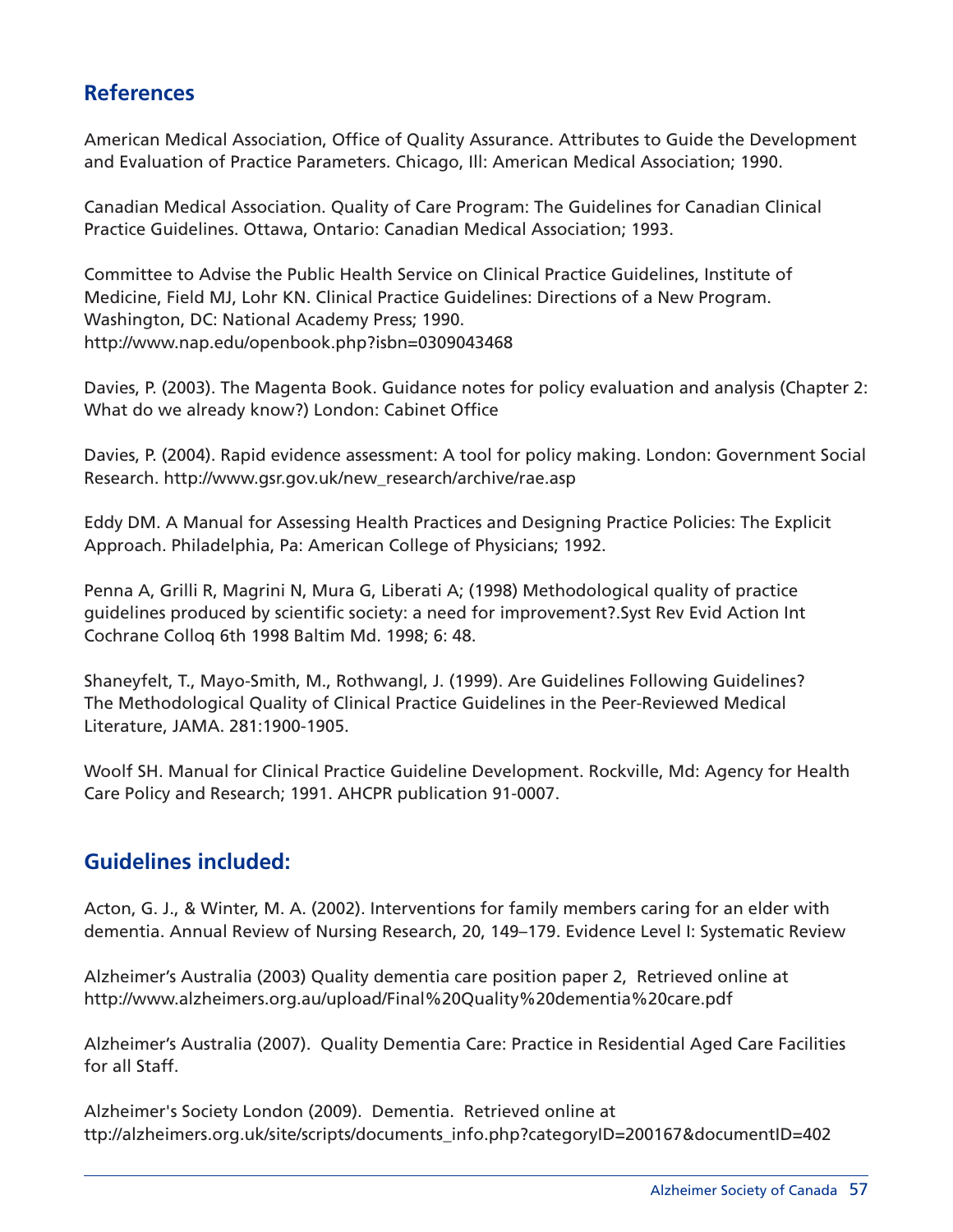Alzheimer's Society of New Brunswick (1992). Guidelines for Care. Retrieved online at http://www.alzheimernb.ca/?section=19&subsection=43

American Academy of Neurology (2001). Detection, Diagnosis and Management of Dementia. Retrieved at http://www.aan.com/professionals/practice/pdfs/dementia\_guideline.pdf

American Psychiatric Association (APA) (2007). Practice guideline for the treatment of persons with Alzheimer's disease and other dementias. Arlington (VA): American Psychiatric Association (APA); Oct. 85 p.

Austrom, M. G., T. M. Damush, Hartwell, C. W., Perkins, T., Unverzagt, F., Boustani, M., Hendrie, H.C., & Callahan, C. M., ( 2004) Development and implementation of nonpharmacologic protocols for the management of persons with Alzheimer's disease and their families in a multiracial primary care setting. *The Gerontologist* 44:548-553

Brenner, P. R. and P. R. Brenner (1999). Issues and themes in the care of persons with Alzheimer's disease. American Journal of Hospice & Palliative Medicine 16(1),391-3.

California Workgroup on Guidelines for Alzheimer's Disease Management (2002). Guidelines for Alzheimer's Disease Management

California Workgroup on Guidelines for Alzheimer's Disease Management (2008). Guideline for Alzheimer's Disease Management.

Cantley, C. and Wilson, R. (2002) 'Put Yourself in My Place: the Design and Management of Care Homes for People with Dementia'. Bristol: Policy Press

Chicot J. Vas, Rajkumar, S., Tanyakitpisal,P., & Chandra, V. (2001) Alzheimer's Disease: The Brain Killer. World Health Organization Regional Office for South-East Asia. Retrieved online http://www.searo.who.int/LinkFiles/Health\_and\_Behaviour\_alzheimers.pdf

Christofoletti G., Oliani M.M., Gobbi S., Stella F. (2007). Effects of motor intervention in elderly persons with dementia: an analysis of randomized controlled trials. Topics in Geriatric Rehabilitation 23(2):149-55.

Clare L, Woods B.(2003). Cognitive rehabilitation and cognitive training for early-stage Alzheimer's disease and vascular dementia. *Cochrane Database of Systematic Reviews* 2003, Issue 4. Art. No.: CD003260.

Cohen-Mansfield, J. (2004). Nonpharmacologic Interventions for Inappropriate Behaviors in Dementia: A Review, Summary, and Critique, *Focus*, Spring 2004; 2: 288 - 308.

Coggrave M., Wiesel P.H. & Norton C. (2006). *Management of faecal incontinence and constipation in adults with central neurological diseases*. Cochrane Database of Systematic Reviews, Issue (2) (CD002115).

Commission on Accreditation and Rehabilitation Facilities (2007) Dementia Care Guidelines Aging Survey Services Standards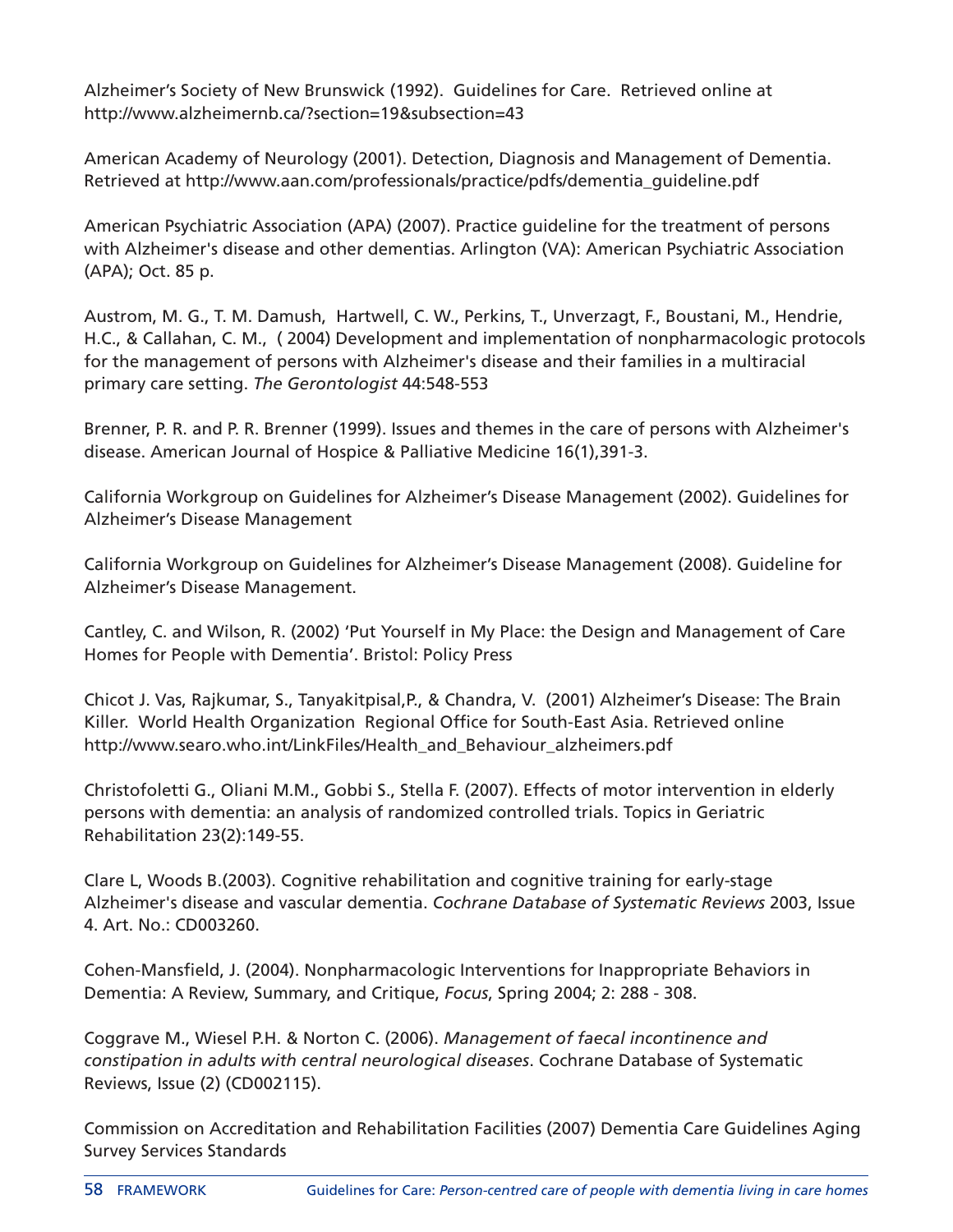Cooke D. D., McNally L, Mulligan K. T., Harrison M. J. G and Newman S.P. (2001) Psychosocial Interventions for Carers of People with Dementia: A Systematic Review. *Aging & Mental Health* , 5 (2): 120-135.

Cummings J.L. (2002). Guidelines for managing Alzheimer's disease: part I. Assessment., *Am Fam Physician*, 65(11): 2263-72.

Department Of Social Change And Mental Health World Health Organization Geneva. (1994). Help for Caregivers. Retrieved online at http://www.alz.co.uk/adi/pdf/helpforcaregivers.pdf

Doody, R. S., J. C. Stevens, et al. (2001). Practice parameter: management of dementia (an evidence-based review). Report of the Quality Standards Subcommittee of the American Academy of Neurology. Neurology 56(9): 1154-66.

Eccles, M., Clarke, J., Livingston, M., Freemantle, N., and Mason, J. (1998). North of England evidence based guidelines development project: guideline for the primary care management of dementia, BMJ, 317: 802 - 808.

Finnema E., Droes R.M., Ribbe M., Van Tilburg W. (2000). The effects of emotion-oriented approaches in the care for persons suffering from dementia: a review of the literature. *International Journal Geriatric Psychiatry*. 15(2); 141-161

Fisk J D; Sadovnick A D; Cohen C A; Gauthier S; Dossetor J; Eberhart A; LeDuc L (1998). Ethical guidelines of the Alzheimer Society of Canada. Canadian Journal of Neurological Sciences. 25(3):242-8

Forbes D A. (1998). Strategies for managing behavioural symptomatology associated with dementia of the Alzheimer type: a systematic overview. Canadian Journal of Nursing Research, 30(2): 67-86

Forbes D, Forbes S, Morgan DG, Markle-Reid M, Wood J, Culum I. (2008). Physical activity programs for persons with dementia. *Cochrane Database of Systematic Reviews*, Issue 3. Art. No.: CD006489.

Gould, N. and T. Kendall (2007). Developing the NICE/SCIE guidelines for dementia care: The challenges of enhancing the evidence base for social and health care. British Journal of Social Work. Special Issue: Caring for people: Social work with adults in the next decade and beyond 37(3): 475-490.

Grossberg GT, Desai AK. (2003). *Management of Alzheimer's disease*. J Gerontol, 58:331–353

Health Central Network (2008) Stages of Alzheimer's Disease: Caregiving Guidelines. Retrieved online at http://www.healthcentral.com/alzheimers/symptom-checker-000002\_8-145.html

Herrmann N, Gauthier S, Lysy P. (2007) Clinical practice guidelines for severe Alzheimer's disease. Alzheimer's and Dementia, 3(4), 385-397

Howard, R., Ballard, C., O'Brien, J. & Burns, A., 2001. Guidelines for the management of agitation in dementia. International Journal of Geriatric Psychiatry, 16(7), 714-7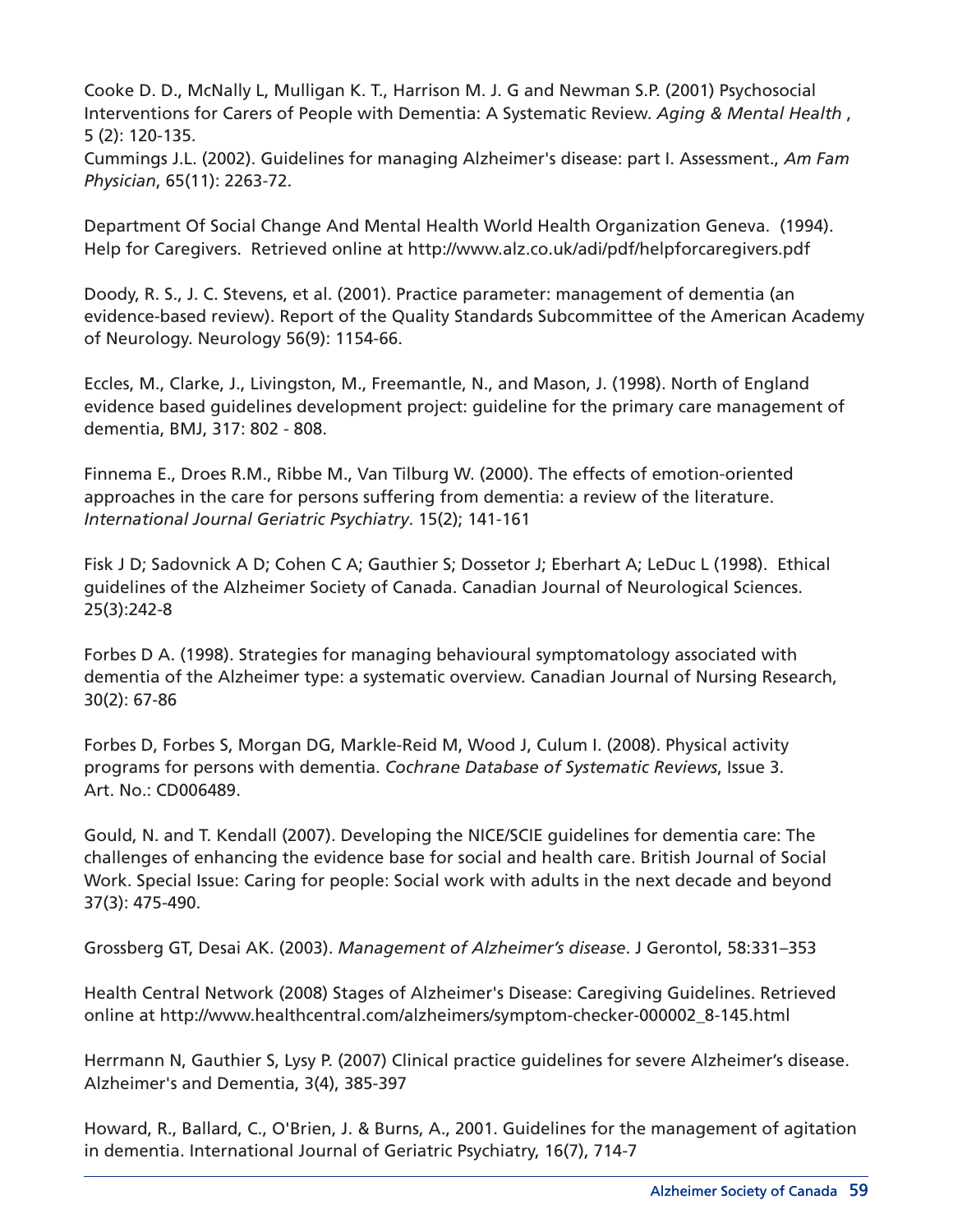Kennard, C. (2006). Top Tips for a Healthy Diet for Alzheimer's Disease. Retrieved online at http://alzheimers.about.com/od/practicalcare/a/Alzheimer\_Diet.htm

Lewis, D, Jewell, D., Turpie, I., Patterson, C., McCoy, B., Baxter, J., (2005) Translating Evidence into Practice: The Case of Dementia Guidelines in Specialized Geriatric Services Canadian Journal on Aging / La Revue canadienne du vieillissement 24(3), 251-260

Logsdon R G, McCurry S M, Teri L. Evidence-based psychological treatments for disruptive behaviors in individuals with dementia. Psychology and Aging, 2007; 22(1): 28-36.

Mahendra, N., Hopper, T., Bayles, K.A., Azuma, T., Cleary, S., & Kim, E. (2006). Evidence-based practice recommendations for working with individuals with dementia: Montessori-based interventions. Journal of Medical Speech Language Pathology, 14 (1)

Mahendra, N., Kim, E.S., Bayles, K.A., Hopper, T., Cleary, S., Azuma, T. (2005). Evidence-Based Practice Recommendations for Working with Individuals, with Dementia: Computer-Assisted Cognitive Interventions. Journal of Medical Speech Language Pathology,13(4)

Martin AJ, Marottoli R, O'Neill D. (2009). Driving assessment for maintaining mobility and safety in drivers with dementia. Cochrane Database of Systematic Reviews, Issue 1. Art. No.: CD006222.

Maslow, K. and E. Heck (2005). Dementia care and quality of life in assisted living and nursing homes: perspectives of the Alzheimer's Association. The Gerontologist 1(1): 8-10.

McMinn, B., B. Draper, et al. (2005). Vocally disruptive behaviour in dementia: development of an evidence based practice guideline. Aging & Mental Health 9(1): 16-24.

Nakamura, S. and S. Nakamura (2004). Flow chart of a guideline for the treatment of dementia. Clinical Neurology 44(3), 211-2.

National Institute on Aging (2008). Tips for Caregivers of People with Alzheimer's Disease. Retrieval online http://www.nia.nih.gov/NR/rdonlyres/C2F11D41-E5FE-435D-9C9D-A3489319D4AD/11286/CaregiverGuideFINAL\_08DEC.pdf

Pusey. H. & Richards. D. (2001) A systematic review of the effectiveness of psychosocial interventions for carers of people with dementia. Aging and Mental Health. 5 (2). 107-119.

Rait, G., Walters, K. (1999). Diagnosis and management of dementia in primary care. Generations, 23, 7.

Registered Nurses Association of Ontario (RNAO). Caregiving strategies for older adults with delirium, dementia and depression. Toronto (ON): Registered Nurses Association of Ontario (RNAO); 2004 Jun. 181 p.

Rosen C.S., Chow H.C., Greenbaum M.A., Finney JF, Moos RH, Sheikh JI, Yesavage JA .(2002). How well are clinicians following dementia practice guidelines? Alzheimer's disease & Associated Disorders 16(1): 15-23.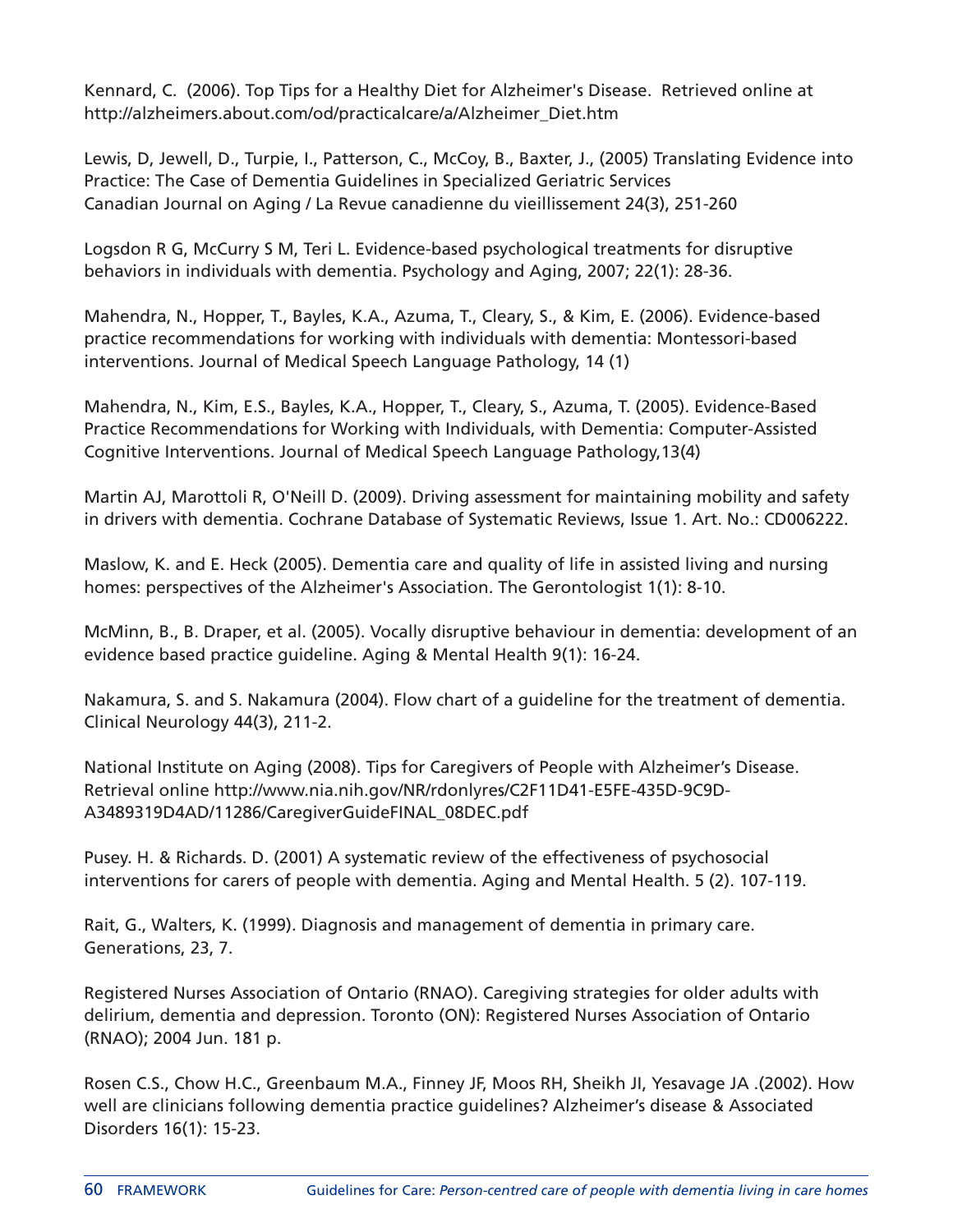Sitzer, Twamley, & Jeste (2006). Cognitive training in Alzheimer's Disease: A meta-analysis of the literature. Acta Psychiatr Scand, 114, 75-90

Thorgrimsen LM, Spector AE, Wiles A, Orrell M.(2003). Aroma therapy for dementia. *Cochrane Database of Systematic Reviews*, Issue 3. Art. No.: CD003150.

Tilly J, Fok A. *Quality End of Life Care for Individuals with Dementia in Assisted Living and Nursing Homes and Public Policy Barriers to Delivering this Care.* Accessible at http://www.alz.org/national/documents/End\_interviewpaper\_III.pdf

Tilly J, Reed P, (2006). Dementia care practice recommendations for assisted living residences and nursing homes. Washington (DC): Alzheimer's Association

Tilly J, Reed P, (2006). Dementia care practice recommendations for assisted living residences and nursing homes- Phases 1 and 2. Washington (DC): Alzheimer's Association;

Vickrey, B. G., B. S. Mittman, et al. (2006). The effect of a disease management intervention on quality and outcomes of dementia care: a randomized, controlled trial. *Annals of internal medicine* 145(10), 713-26.

Volicer L. *End-of-life Care for People with Dementia in Residential Care Settings*. Retrieved online at http://www.alz.org/national/documents/endoflifelitreview.pdf .

Weina P, Zhao H, Zhishun L, Shi W. (2007). Acupuncture for vascular dementia. *Cochrane Database of Systematic Reviews* 2007, Issue 2. Art. No.: CD004987.

Woods R, Spector A, Jones C, Orrell M and Davies S (2005). Reminiscence therapy for dementia: A review of the evidence of effectiveness from randomised controlled trails. In The Cochrane Library, 2, 2005. Oxford: Update Software.

Zientz, J., Rackley, A. Chapman, S.B, Hopper, T., Mahendra, N., Kim, E., Cleary, S. (2007). Evidencebased Practice Recommendations for Dementia: Educating Caregivers on Alzheimer's Disease and Training Communication Strategies. Journal of Medical Speech Language Pathology, 15(3), 1iii-1iv.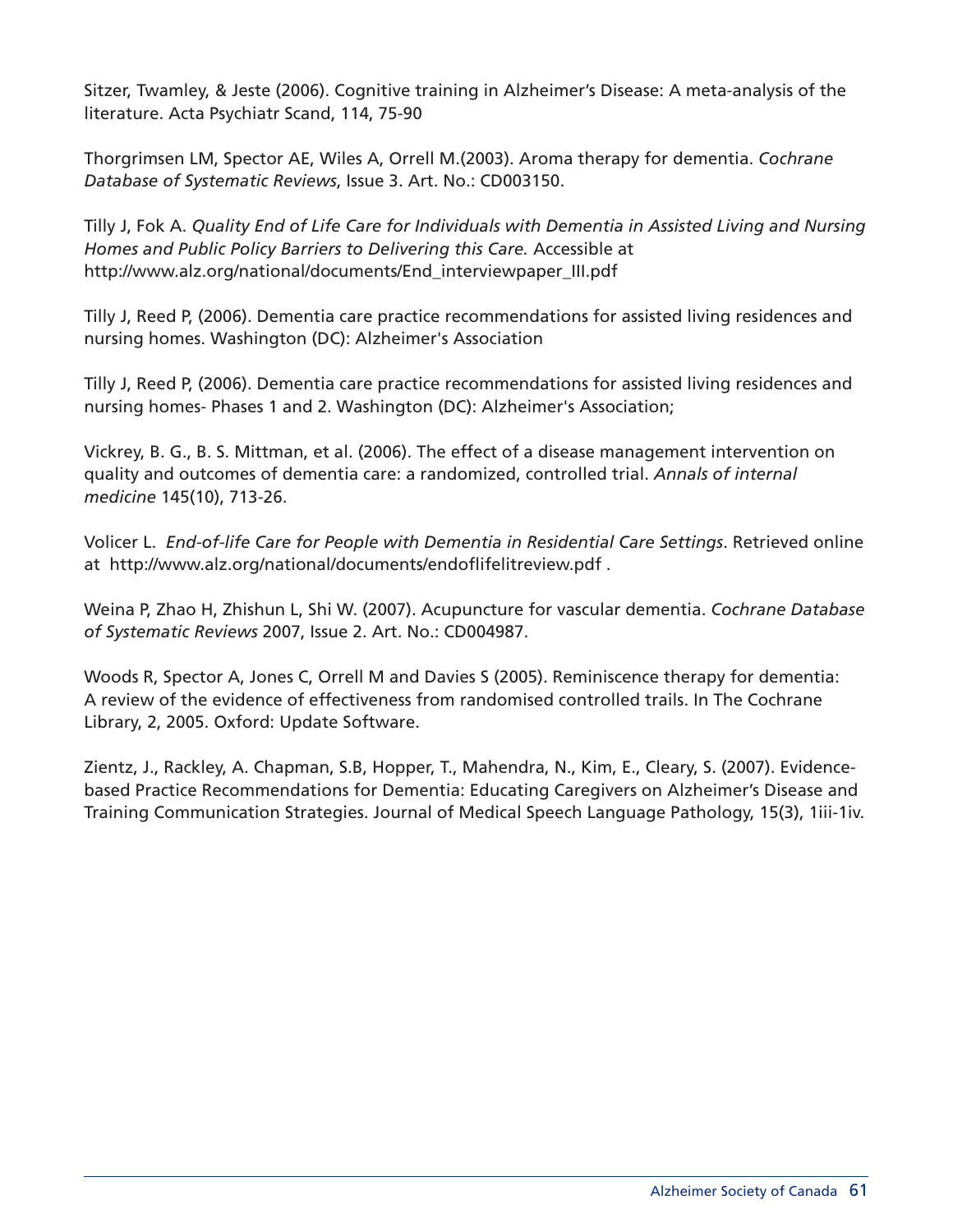# **Electronic Database Results**

| Electronic<br>Database     | Search Term Strategy                                                                                                                                                                                                                                                                                                                                                                                                                                                                                                                                                                                                                                                                                                                                                                                                                                                                             | <b>Hits</b> |
|----------------------------|--------------------------------------------------------------------------------------------------------------------------------------------------------------------------------------------------------------------------------------------------------------------------------------------------------------------------------------------------------------------------------------------------------------------------------------------------------------------------------------------------------------------------------------------------------------------------------------------------------------------------------------------------------------------------------------------------------------------------------------------------------------------------------------------------------------------------------------------------------------------------------------------------|-------------|
| PsychInfo<br>(Jan 13 2009) | ((AB= ((practice within 1 guideline*) or (clinical within 1 guideline*)<br>or (practice within 1 parameter*) or (consensus within 1<br>conference*) or (practice within 1 polic*) or (evidence within 2<br>guideline*) or (quality within 1 standard*))) or (DE= ((practice within<br>1 guideline*) or (clinical within 1 guideline*) or (practice within 1<br>parameter*) or (consensus within 1 conference*) or (practice within<br>1 polic*) or (evidence within 2 quideline*) or (quality within 1<br>standard*))) or (TI= ((practice within 1 guideline*) or (clinical within<br>1 guideline*) or (practice within 1 parameter*) or (consensus within<br>1 conference*) or (practice within 1 polic*) or (evidence within 2<br>guideline*) or (quality within 1 standard*)))) and((AB= (Alzheimer*<br>or dementia)) or (TI= (Alzheimer* or dementia)) or (DE= (Alzheimer*<br>or dementia))) | 158         |
| Ageline<br>(Jan 13 2009)   | ((AB= ((practice within 1 guideline*) or (clinical within 1 guideline*)<br>or (practice within 1 parameter*) or (consensus within 1<br>conference*) or (practice within 1 polic*) or (evidence within 2<br>guideline*) or (quality within 1 standard*))) or (DE= ((practice within<br>1 guideline*) or (clinical within 1 guideline*) or (practice within 1<br>parameter*) or (consensus within 1 conference*) or (practice within<br>1 polic*) or (evidence within 2 guideline*) or (quality within 1<br>standard*))) or (TI= ((practice within 1 guideline*) or (clinical within<br>1 quideline*) or (practice within 1 parameter*) or (consensus within<br>1 conference*) or (practice within 1 polic*) or (evidence within 2<br>guideline*) or (quality within 1 standard*)))) and((AB= (Alzheimer*<br>or dementia)) or (TI= (Alzheimer* or dementia)) or (DE= (Alzheimer*<br>or dementia))) | 109         |
| Assia<br>(Jan 13 2009)     | ((AB= ((practice within 1 guideline*) or (clinical within 1 guideline*)<br>or (practice within 1 parameter*) or (consensus within 1<br>conference*) or (practice within 1 polic*) or (evidence within 2<br>guideline*) or (quality within 1 standard*))) or (DE= ((practice within<br>1 quideline*) or (clinical within 1 guideline*) or (practice within 1<br>parameter*) or (consensus within 1 conference*) or (practice within<br>1 polic*) or (evidence within 2 quideline*) or (quality within 1<br>standard*))) or (TI= ((practice within 1 guideline*) or (clinical within<br>1 guideline*) or (practice within 1 parameter*) or (consensus within<br>1 conference*) or (practice within 1 polic*) or (evidence within 2<br>quideline*) or (quality within 1 standard*)))) and((AB= (Alzheimer*<br>or dementia)) or (TI= (Alzheimer* or dementia)) or (DE= (Alzheimer*<br>or dementia))) | 20          |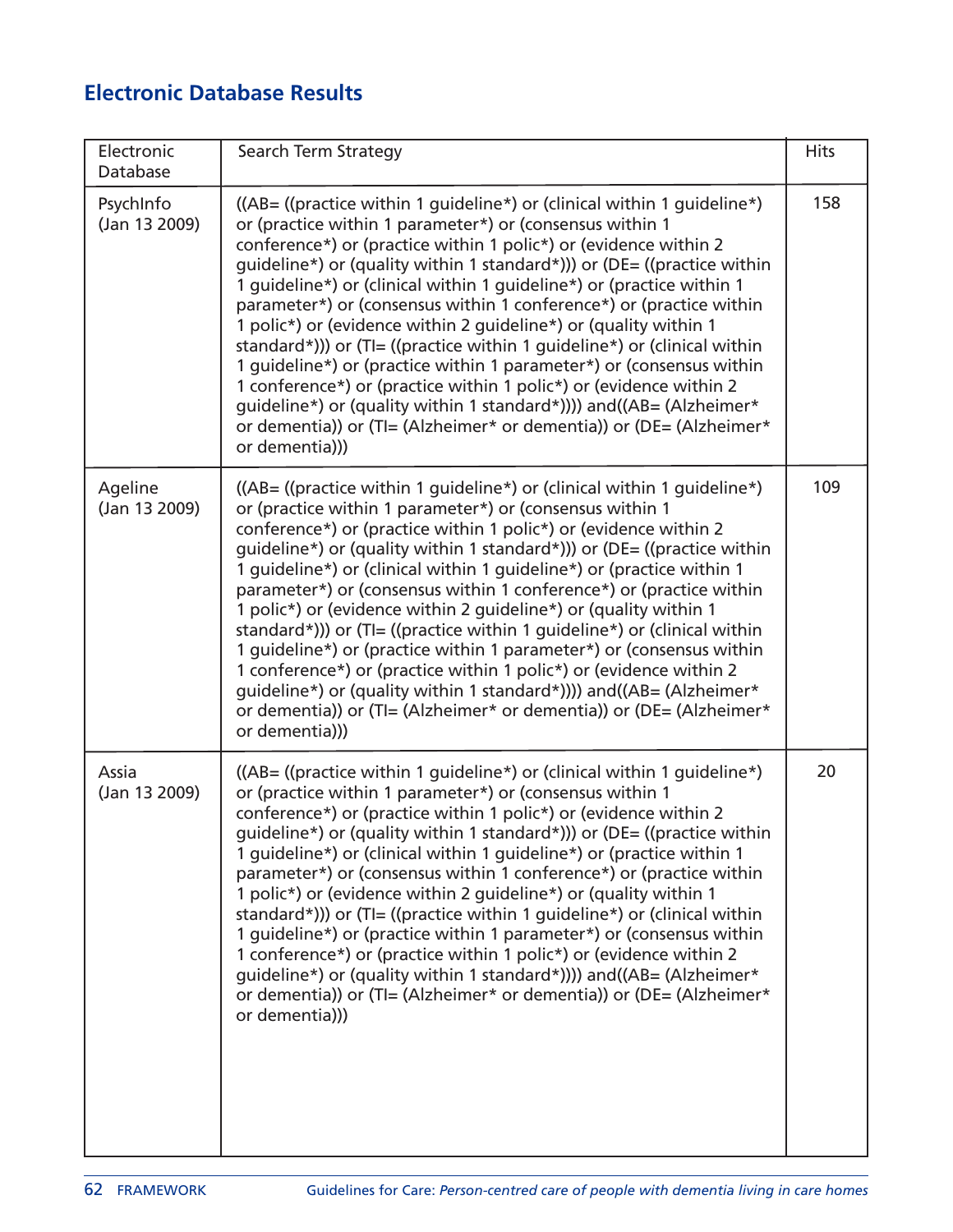| Electronic<br>Database                          | Search Term Strategy                                                                                                                                                                                                                                                                                                                                                                                                                                                                                                                                                                                                                                                                                                                                                                                                                                                                                | <b>Hits</b> |
|-------------------------------------------------|-----------------------------------------------------------------------------------------------------------------------------------------------------------------------------------------------------------------------------------------------------------------------------------------------------------------------------------------------------------------------------------------------------------------------------------------------------------------------------------------------------------------------------------------------------------------------------------------------------------------------------------------------------------------------------------------------------------------------------------------------------------------------------------------------------------------------------------------------------------------------------------------------------|-------------|
| Digital<br><b>Dissertation</b><br>(Jan 13 2009) | $((AB = ((practive within 1 guideline*) or (clinical within 1 guideline*)$<br>or (practice within 1 parameter*) or (consensus within 1<br>conference*) or (practice within 1 polic*) or (evidence within 2<br>guideline*) or (quality within 1 standard*))) or (DE= ((practice within<br>1 guideline*) or (clinical within 1 guideline*) or (practice within 1<br>parameter*) or (consensus within 1 conference*) or (practice within<br>1 polic*) or (evidence within 2 guideline*) or (quality within 1<br>standard*))) or (TI= ((practice within 1 guideline*) or (clinical within<br>1 guideline*) or (practice within 1 parameter*) or (consensus within<br>1 conference*) or (practice within 1 polic*) or (evidence within 2<br>guideline*) or (quality within 1 standard*)))) and((AB= (Alzheimer*<br>or dementia)) or (TI= (Alzheimer* or dementia)) or (DE= (Alzheimer*<br>or dementia))) | 1           |
| Medline<br>(Jan 13 2009)                        | $((AB = ((practive within 1 guideline*) or (clinical within 1 guideline*)$<br>or (practice within 1 parameter*) or (consensus within 1<br>conference*) or (practice within 1 polic*) or (evidence within 2<br>guideline*) or (quality within 1 standard*))) or (DE= ((practice within<br>1 guideline*) or (clinical within 1 guideline*) or (practice within 1<br>parameter*) or (consensus within 1 conference*) or (practice within<br>1 polic*) or (evidence within 2 guideline*) or (quality within 1<br>standard*))) or (TI= ((practice within 1 guideline*) or (clinical within<br>1 guideline*) or (practice within 1 parameter*) or (consensus within<br>1 conference*) or (practice within 1 polic*) or (evidence within 2<br>guideline*) or (quality within 1 standard*)))) and((AB= (Alzheimer*<br>or dementia)) or (TI= (Alzheimer* or dementia)) or (DE= (Alzheimer*<br>or dementia))) | 549         |
| Social Science<br>Abstracts<br>(Jan 13 2009)    | $((AB = ((practive within 1 guideline*) or (clinical within 1 guideline*)$<br>or (practice within 1 parameter*) or (consensus within 1<br>conference*) or (practice within 1 polic*) or (evidence within 2<br>guideline*) or (quality within 1 standard*))) or (DE= ((practice within<br>1 guideline*) or (clinical within 1 guideline*) or (practice within 1<br>parameter*) or (consensus within 1 conference*) or (practice within<br>1 polic*) or (evidence within 2 quideline*) or (quality within 1<br>standard*))) or (TI= ((practice within 1 guideline*) or (clinical within<br>1 guideline*) or (practice within 1 parameter*) or (consensus within<br>1 conference*) or (practice within 1 polic*) or (evidence within 2<br>guideline*) or (quality within 1 standard*)))) and((AB= (Alzheimer*<br>or dementia)) or (TI= (Alzheimer* or dementia)) or (DE= (Alzheimer*<br>or dementia))) | 18          |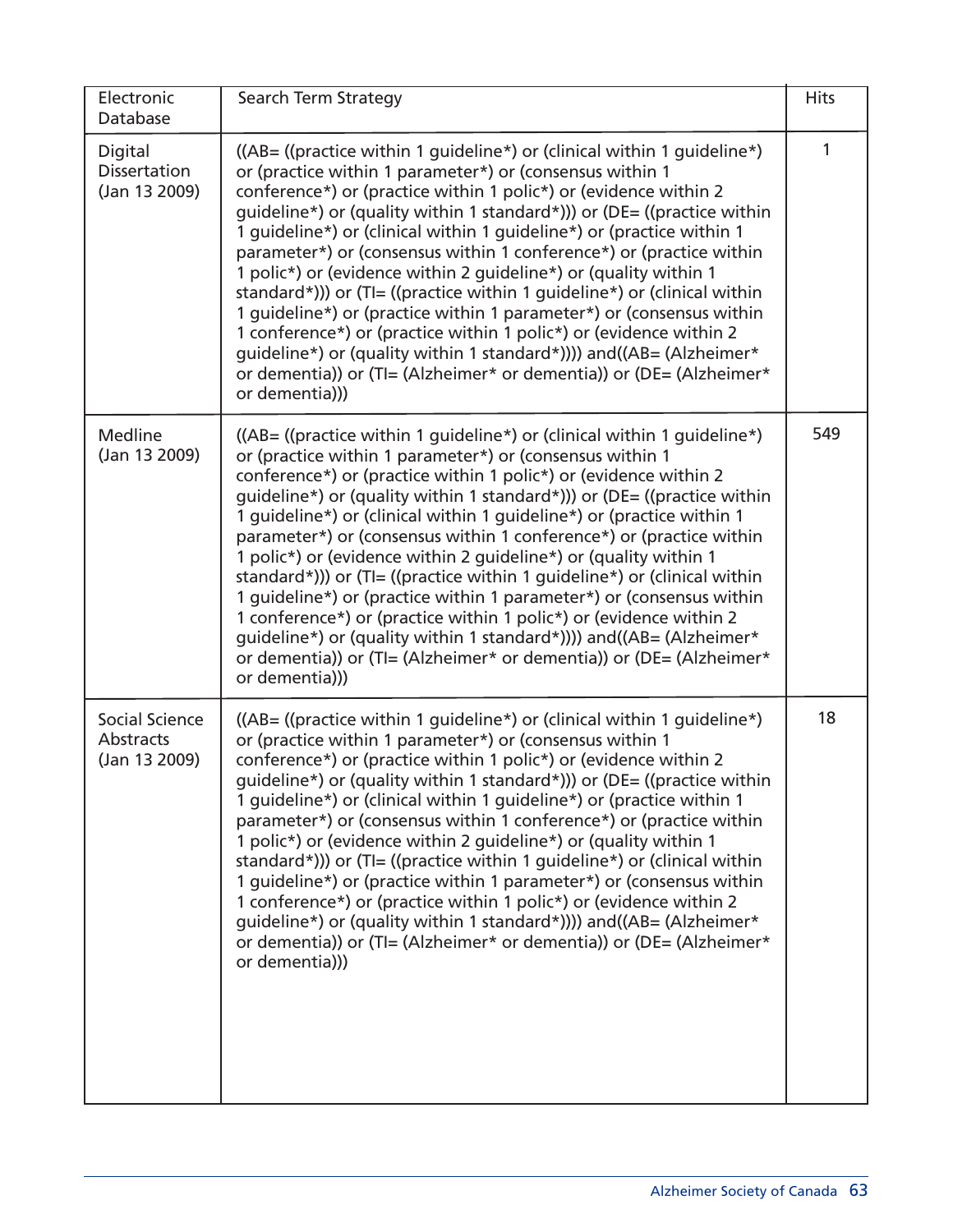| Electronic<br>Database  | Search Term Strategy                                                                                                                                                                                                                                                                                                                                                                                                                                                                                                                                                                                                      | <b>Hits</b>                                 |
|-------------------------|---------------------------------------------------------------------------------------------------------------------------------------------------------------------------------------------------------------------------------------------------------------------------------------------------------------------------------------------------------------------------------------------------------------------------------------------------------------------------------------------------------------------------------------------------------------------------------------------------------------------------|---------------------------------------------|
| Medline<br>(OVID)       | practice guidelines.mp. or exp Practice Guideline/<br>exp Practice Guidelines as Topic/ or clinical guideline.mp.<br>practice parameter.mp. or exp Practice Guidelines as Topic/<br>consensus conference.mp.<br>evidence based guidelines.mp.<br>exp Clinical Protocols/ or exp Decision Making/ or practice policy.mp.<br>exp "Quality of Health Care"/ or quality standards.mp.<br>exp Alzheimer's disease/ or alzheimer.mp.<br>exp Dementia/ or dementia.mp.<br>8 or 6 or 4 or 1 or 3 or 2 or 5<br>8 or 9<br>11 and 10<br>clinical protocol.mp. or exp Clinical Protocols/<br>4 or 1 or 3 or 13 or 2 or 5<br>11 and 14 | 804                                         |
| <b>EMBASE</b><br>(OVID) | practice guidelines.mp. or exp Practice Guideline/<br>exp Practice Guidelines as Topic/ or clinical guideline.mp.<br>practice parameter.mp. or exp Practice Guidelines as Topic/<br>consensus conference.mp.<br>evidence based guidelines.mp.<br>exp Clinical Protocols/ or exp Decision Making/ or practice policy.mp.<br>exp "Quality of Health Care"/ or quality standards.mp.<br>exp Alzheimer Disease / or alzheimer.mp.<br>exp Dementia/ or dementia.mp.<br>8 or 6 or 4 or 1 or 3 or 2 or 5<br>8 or 9<br>11 and 10<br>clinical protocol.mp. or exp Clinical Protocols/<br>4 or 1 or 3 or 13 or 2 or 5<br>11 and 14  | 915                                         |
| <b>EMBASE</b><br>(OVID) | practice guidelines.mp. or exp Practice Guideline/<br>exp Practice Guidelines as Topic/ or clinical guideline.mp.<br>practice parameter.mp. or exp Practice Guidelines as Topic/<br>consensus conference.mp.<br>evidence based guidelines.mp.<br>exp Clinical Protocols/ or exp Decision Making/ or practice policy.mp.<br>exp "Quality of Health Care"/ or quality standards.mp.<br>exp Alzheimer's disease/ or alzheimer.mp.<br>exp Dementia/ or dementia.mp.<br>8 or 6 or 4 or 1 or 3 or 2 or 5<br>8 or 9<br>11 and 10<br>clinical protocol.mp. or exp Clinical Protocols/<br>4 or 1 or 3 or 13 or 2 or 5<br>11 and 14 | 59                                          |
|                         |                                                                                                                                                                                                                                                                                                                                                                                                                                                                                                                                                                                                                           | 2780<br>1830 after<br>duplicates<br>removed |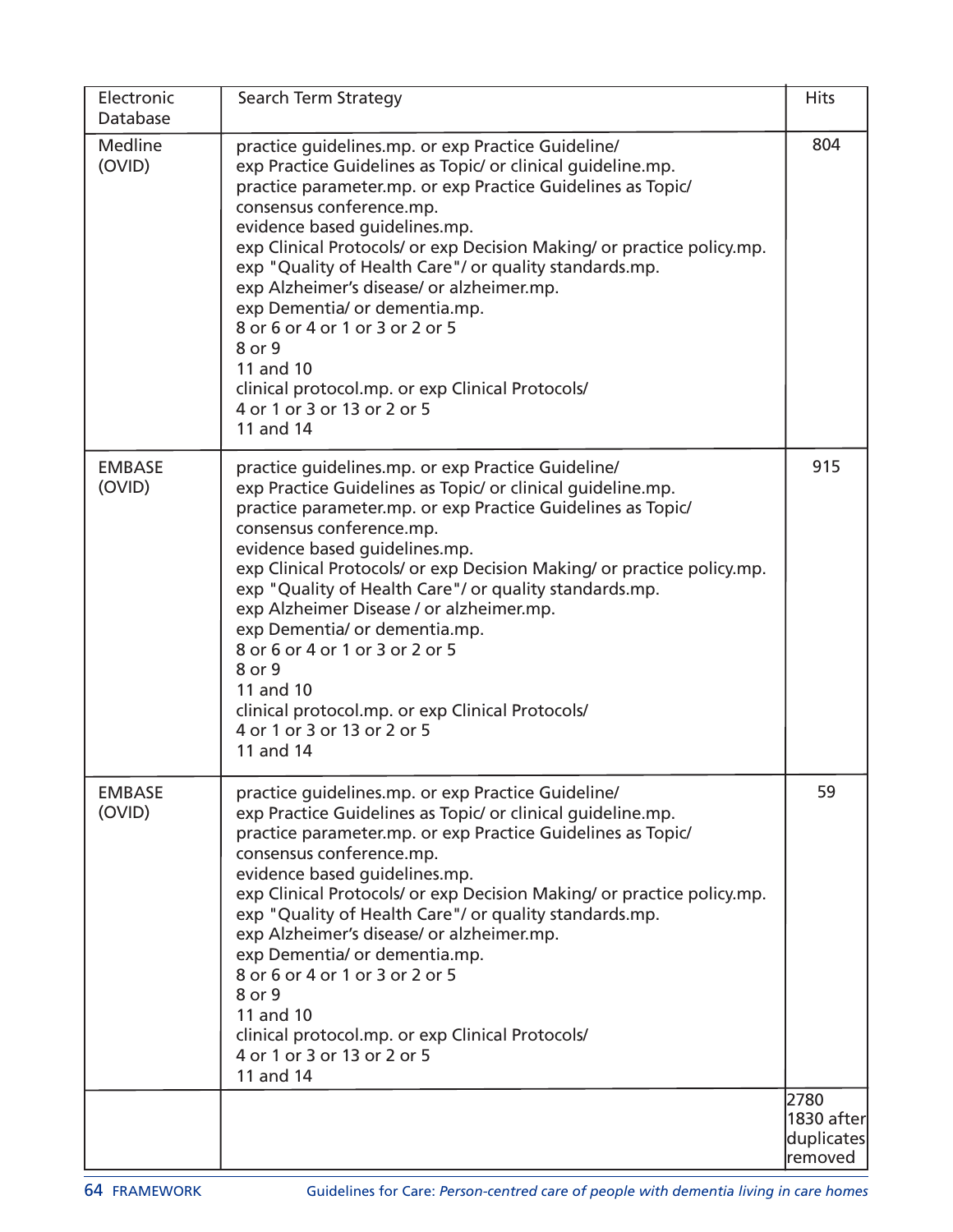# **APPENDIX 2**

### **Rapid Additional topics requiring further evidence-based research and/or development of optimal practice guidelines and recommendations**

### **Introduction:**

The guidelines for care of people with dementia who live in care homes are founded on evidence-based guidelines compiled in a Rapid Evidence Assessment (REA) conducted in 2009. The REA examined practice guidelines for people with advanced Alzheimer's disease published in peer-reviewed journals.

The purpose of the Guidelines for Care: Person-centred care of people with dementia living in care homes framework is to create the foundation for knowledge transfer tools aimed at strengthening the capacity of care home staff in order to ensure that a person centred approach to care is in place. The framework is not intended to be used as training material by care homes; however, it provides an inventory of identified training needs for which specific knowledge transfer tools will be ultimately developed.

### **Missing areas of practice:**

The Alzheimer Society of Canada recognizes many important aspects of care and areas of practice have not been included in the framework due to the lack of sufficiently strong evidence-based guidelines.

This document includes a list of additional topics where, while strong evidence may exist to support them, guidelines or recommendations for optimal care in care homes are not readily available.

These research questions are important as they will supplement the guidelines outlined in the Guidelines for care.

The questions (next page) are articulated around the specific topics for which guidelines don't yet exist, but scientific evidence regarding good practice is available.

# **ASC Call:**

The Alzheimer Society of Canada invites researchers and university students to play a role in helping to improve the way dementia care is delivered in Canadian homes. Specifically the Alzheimer Society has called upon students to conduct systematic review searches into the missing areas of practice identified in the Guidelines for care.

The Alzheimer Society will:

- Provide guidance to students interested in completing this work.
- Review the work as appropriate.
- Engage students as student members of project team.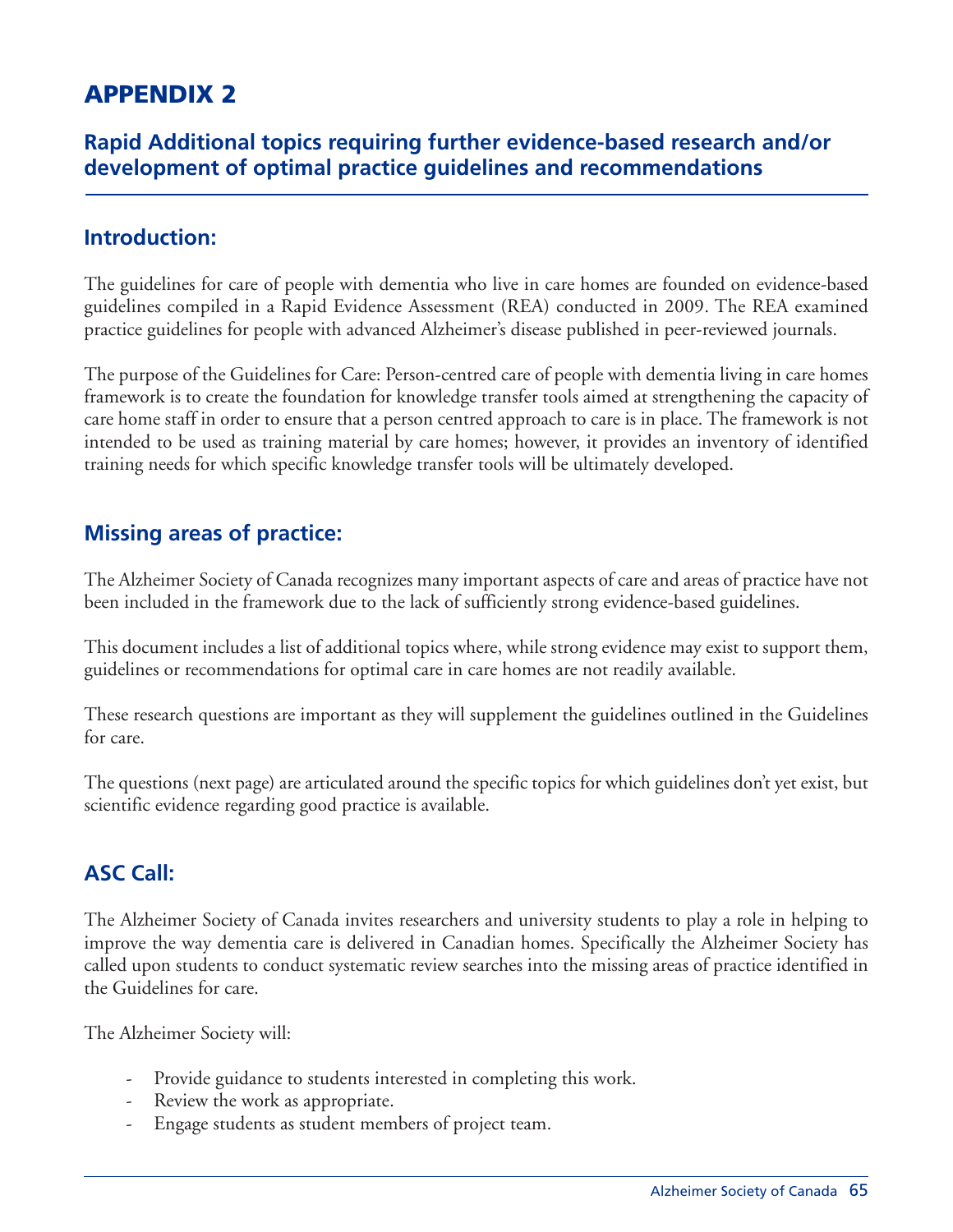### **Guidelines for Care: Person-centred care of people with dementia living in care homes**

### **Additional topics requiring further evidence-based research and/or development of optimal practice guidelines and recommendations**

- 1. Fall prevention interventions to decrease fractures in people with dementia living in care homes.
- 2. Dental and oral care strategies that improve oral health in people with dementia living in care homes.
- 3. End-of-life / palliative care interventions to improve quality of life of people with dementia living in care homes.
- 4. The effectiveness of music therapy in improving quality of life in people with dementia living in care homes.
- 5. The effectiveness of art and creative expression in enhancing quality of life in people with dementia living in care homes.
- 6. Effective approaches in enhancing spiritual wellbeing in people with dementia living in care homes.
- 7. Successful measures in implementing culture change towards person-centred care in homes.
- 8. Effective measures involving the person with dementia in their own care to enhance feelings of autonomy and independence.
- 9. The effect of dementia-specific environmental design on enhancing the abilities of people with dementia living in care homes.
- 10. Personalizing the individual's environment in a care home as a way to improve the quality of life of people with dementia.
- 11. The impact of social programs for people with dementia living in care homes to enhance feelings of companionship and peer support.
- 12. Effective approaches for staff to understand and normalise expressions of sexuality and intimacy among people with dementia living in care homes.
- 13. Factors and characteristics associated with effective leadership in implementing a personcentred approach in homes caring for people with dementia.